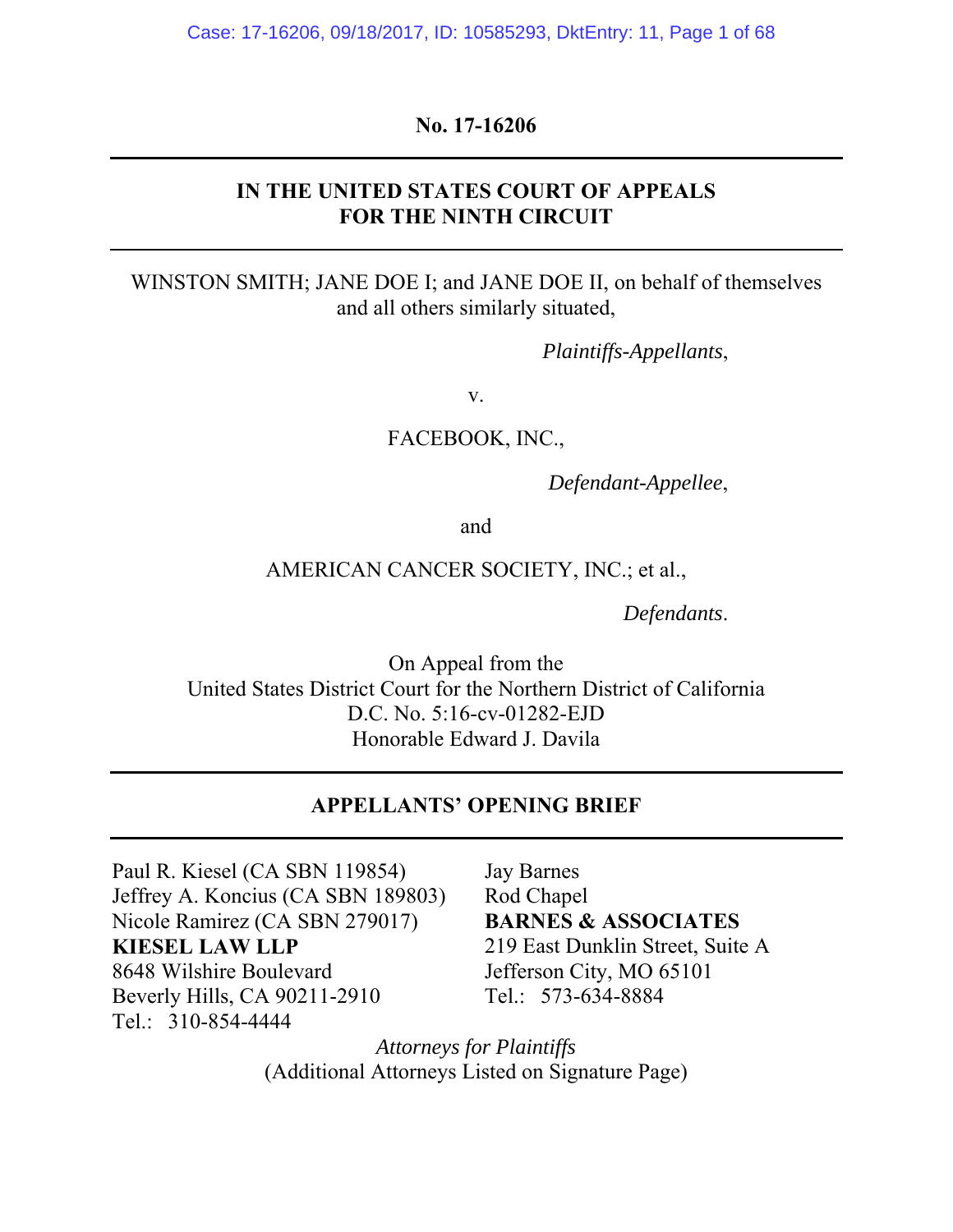# **TABLE OF CONTENTS**

|      |           | STATEMENT OF THE ISSUES PRESENTED FOR REVIEW 1                                                             |  |
|------|-----------|------------------------------------------------------------------------------------------------------------|--|
|      |           |                                                                                                            |  |
| I.   |           |                                                                                                            |  |
| II.  |           |                                                                                                            |  |
|      | A.        |                                                                                                            |  |
|      | <b>B.</b> | The Privacy Promises Made by Health Care Providers<br>and Non-Profit Organizations Plaintiffs Communicated |  |
|      | $C$ .     |                                                                                                            |  |
|      | D.        |                                                                                                            |  |
|      | Ε.        |                                                                                                            |  |
|      | F.        |                                                                                                            |  |
| III. |           | PLAINTIFFS' CLAIMS AGAINST FACEBOOK 10                                                                     |  |
| IV.  |           |                                                                                                            |  |
|      |           |                                                                                                            |  |
|      |           |                                                                                                            |  |
| V.   |           |                                                                                                            |  |
|      | A.        | Consent Is a Question of Fact and it Must Be Found to                                                      |  |
|      | B.        |                                                                                                            |  |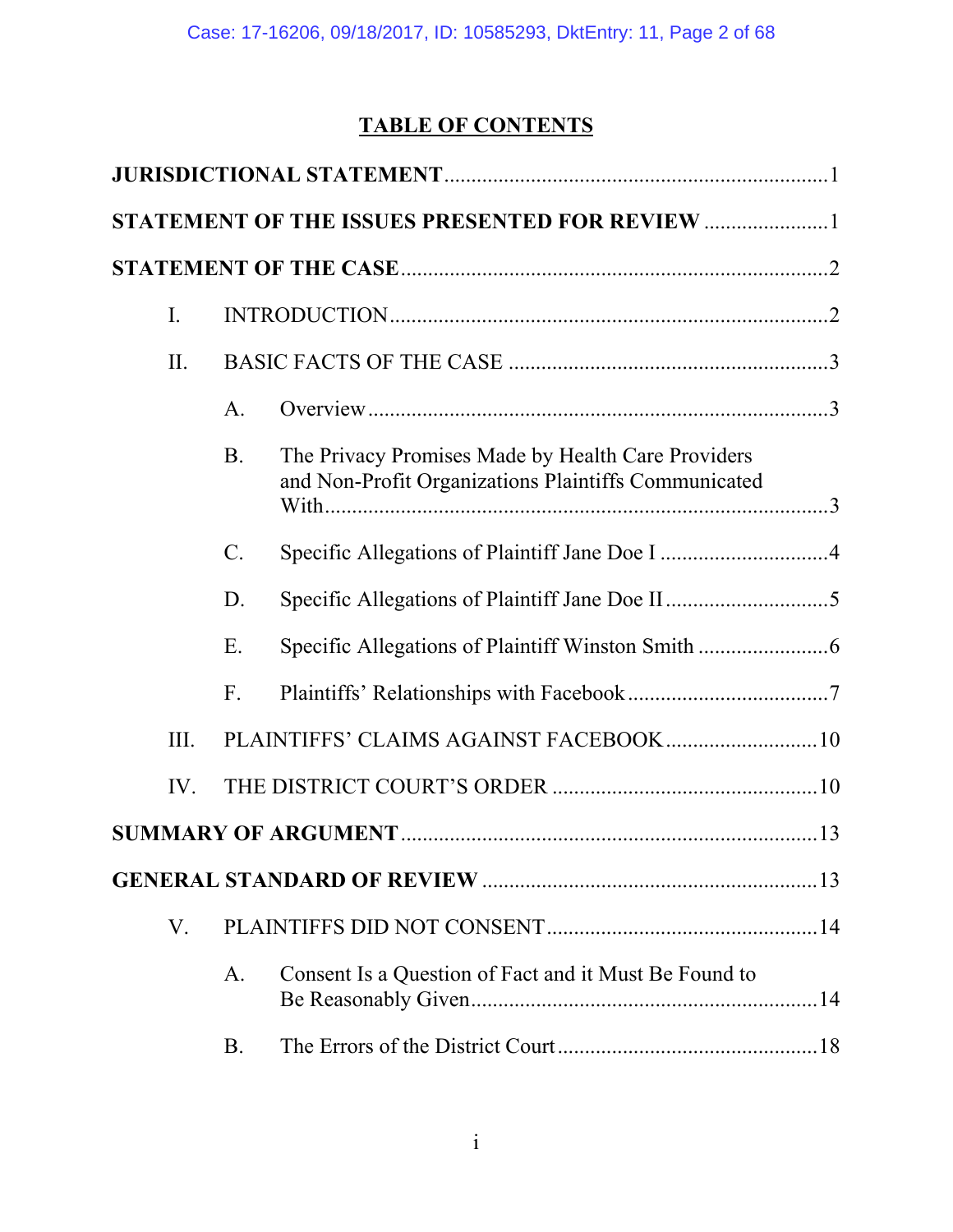|      |                | 1. | The District Court Failed to Consider the Precise<br>Scope of the Alleged Consent, the Totality of<br>Circumstances, and the Plaintiffs' Allegations that<br>Facebook Abused Its Power and Deceived Its                         |    |
|------|----------------|----|---------------------------------------------------------------------------------------------------------------------------------------------------------------------------------------------------------------------------------|----|
|      |                | 2. | The District Court's Erroneous Test for Consent21                                                                                                                                                                               |    |
|      | $\mathbf{C}$ . |    | Applying the Law of Consent to the Facts of this Case 23                                                                                                                                                                        |    |
| VI.  |                |    | HIPAA AND CALIFORNIA CIVIL CODE SECTION 1798.91<br>APPLY TO THIS CASE AND REQUIRE THAT FACEBOOK<br>OBTAIN EXPRESS, KNOWING, AND WRITTEN<br>CONSENT TO OBTAIN THE INFORMATION AT ISSUE 26                                        |    |
|      | A <sub>1</sub> |    | HIPAA Protects Data that Is: (1) Created by a Covered<br>Entity; (2) Relates to the Health or Condition of an<br>Individual; and (3) Is Tied to an Identifier of the<br>Individual, or Their Relatives, Employers, or Household |    |
|      | <b>B.</b>      |    | Facebook's Conduct Is Subject to California Civil Code                                                                                                                                                                          | 28 |
| VII. |                |    | THE DISTRICT COURT ERRED IN DISMISSING<br>PLAINTIFFS' CLAIMS AGAINST FACEBOOK FOR<br>BREACH OF THE DUTY OF GOOD FAITH AND FAIR                                                                                                  | 30 |
|      |                |    | VIII. THE DISTRICT COURT ERRED IN DISMISSING<br>PLAINTIFFS' CALIFORNIA COMMON LAW CLAIMS                                                                                                                                        |    |
| IX.  |                |    | THE DISTRICT COURT ERRED IN NOT PERMITTING<br>PLAINTIFFS' CLAIMS TO PROCEED AGAINST<br>FACEBOOK UNDER THE ECPA, CIPA, INTRUSION<br>UPON SECLUSION, AND INVASION OF PRIVACY 34                                                   |    |
|      | A.             |    |                                                                                                                                                                                                                                 |    |
|      | <b>B.</b>      |    |                                                                                                                                                                                                                                 |    |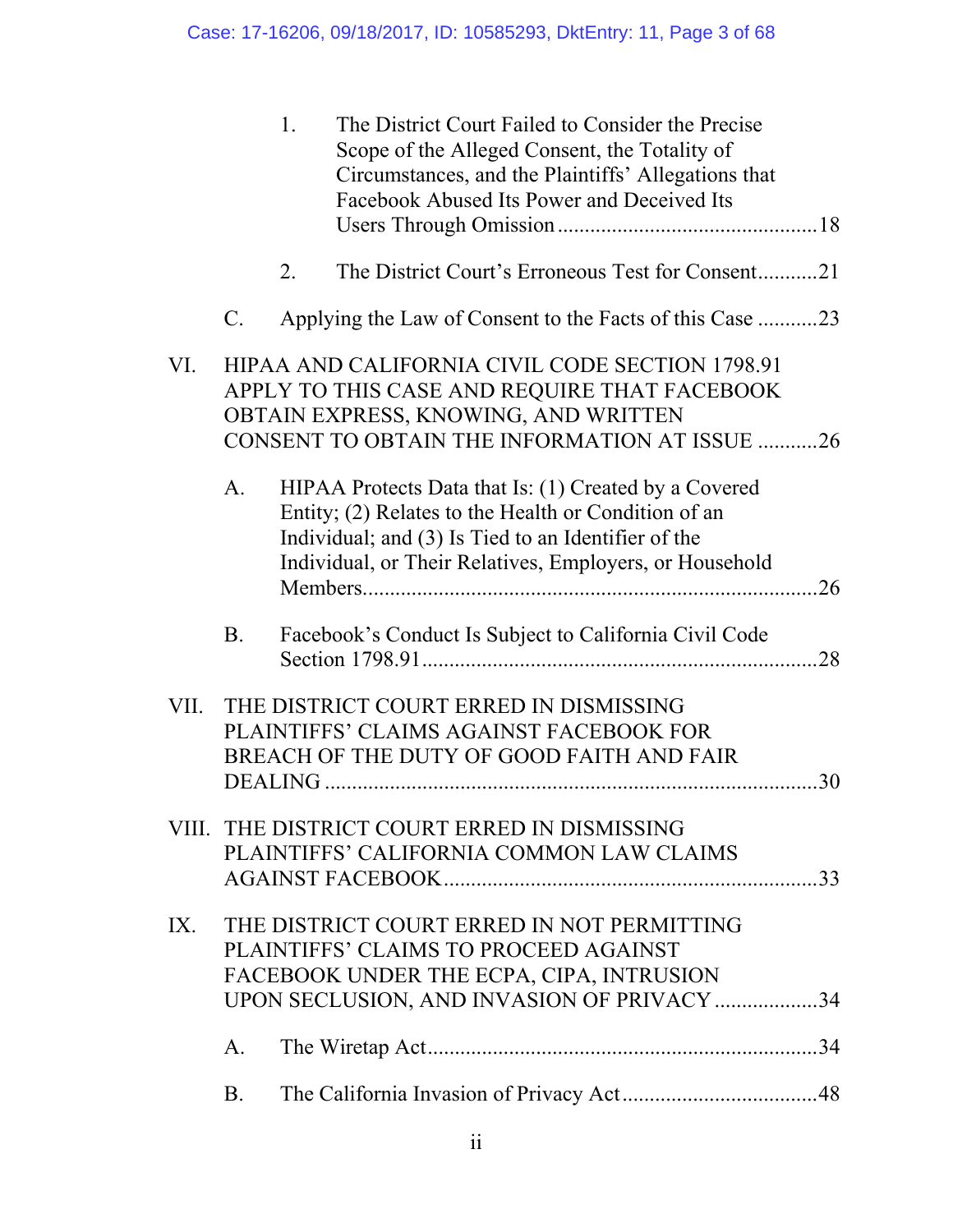## Case: 17-16206, 09/18/2017, ID: 10585293, DktEntry: 11, Page 4 of 68

|             | 2. |                                                   |  |
|-------------|----|---------------------------------------------------|--|
| $C_{\cdot}$ |    | California Constitutional Invasion of Privacy and |  |
|             |    |                                                   |  |
|             |    |                                                   |  |
|             |    |                                                   |  |
|             |    | <b>CERTIFICATE OF COMPLIANCE</b>                  |  |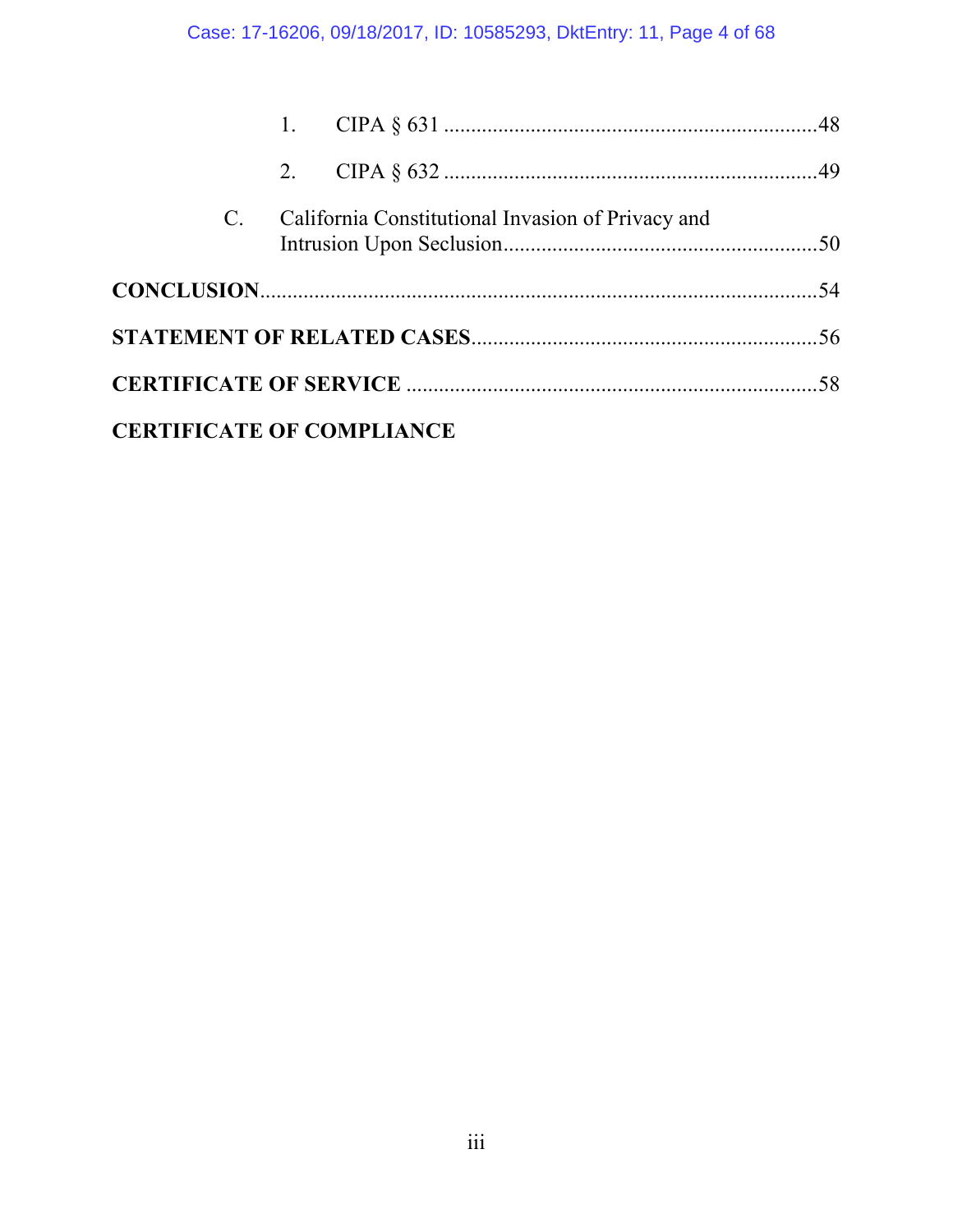# **TABLE OF AUTHORITIES**

# **CASES**

| Bartnicki v. Vopper                                                                                          |
|--------------------------------------------------------------------------------------------------------------|
| Blumofe v. Pharmatrak, Inc. (In re Pharmatrak, Inc. Privacy Litig.)                                          |
| Broam v. Bogan                                                                                               |
| Carma Developers (Cal.), Inc. v. Marathon Dev. California, Inc.                                              |
| Del Vecchio v. Amazon.com, Inc.<br>No. C11-366RSL, 2012 U.S. Dist. LEXIS76536 (W.D. Wash. June 1,            |
| Deteresa v. Am. Broad. Cos.                                                                                  |
| Flanagan v. Flanagan                                                                                         |
| Gonsalves v. Hodgson                                                                                         |
| Graf v. Zynga Game Network (In re Zynga Privacy Litig.)                                                      |
| Haw. Reg'l Council of Carpenters v. Yoshimura<br>No. 16-00198 ACK-KSC, 2016 U.S. Dist. LEXIS 123458 (D. Haw. |
| Hicks v. E.T. Legg & Assocs.                                                                                 |
| Hill v. Nat'l Collegiate Athletic Ass'n                                                                      |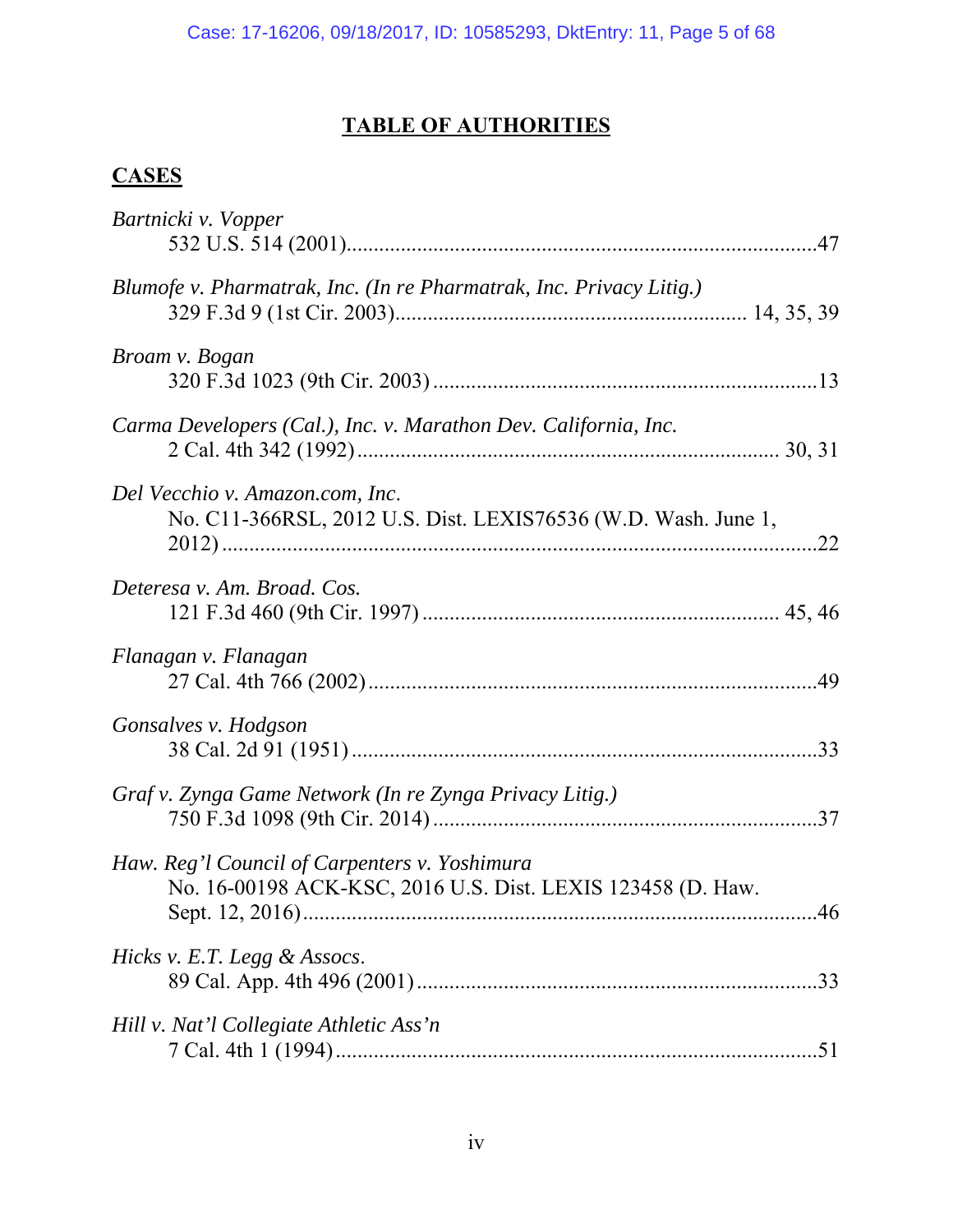| In re Carrier IQ, Inc., Consumer Privacy Litig.                                               |
|-----------------------------------------------------------------------------------------------|
| In re Facebook Internet Tracking Litig.                                                       |
| In re Google Inc.                                                                             |
| In re Google Inc. Cookie Placement Consumer Privacy Litig.                                    |
| In re Google Inc. Gmail Litig.<br>No. 13-MD-02430-LHK, 2014 U.S. Dist. LEXIS 36957 (N.D. Cal. |
| In re iPhone Application Litig.                                                               |
| In re Nickelodeon Consumer Privacy Litig.                                                     |
| In re U.S. for an Order Authorizing the Use of a Pen Register & Trap                          |
| Joffe v. Google, Inc.                                                                         |
| Johnson v. Jones                                                                              |
| Konop v. Hawaiian Airlines, Inc.                                                              |
| Mortensen v. Bresnan Commc'n<br>No. CV 10-13-BLG-RFC, 2010 U.S. Dist. LEXIS 131419 (D. Mont.  |
| Nelson v. Abraham                                                                             |
| Norman-Bloodsaw v. Lawrence Berkeley Lab.                                                     |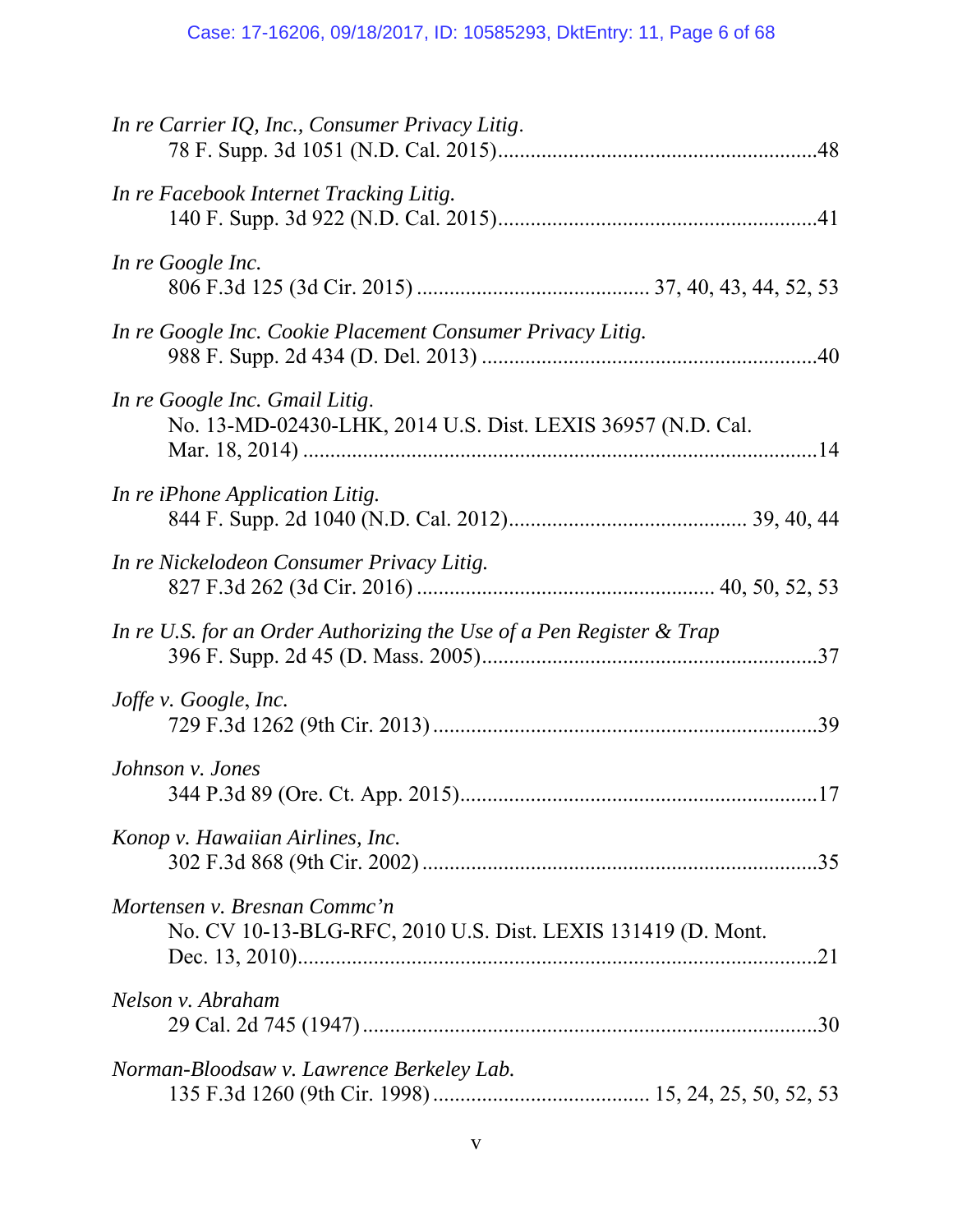## Case: 17-16206, 09/18/2017, ID: 10585293, DktEntry: 11, Page 7 of 68

| Opperman v. Path, Inc.                                |
|-------------------------------------------------------|
| People v. Nakai                                       |
| Perkins v. LinkedIn Corp.                             |
| R.J. Kuhl Corp. v. Sullivan                           |
| Racine & Laramie, Ltd. v. Dept. of Parks & Recreation |
| Riley v. California                                   |
| Sanchez-Scott v. Alza Pharms.                         |
| Sanders v. Am. Broad. Cos.                            |
| Shulman v. Grp. W Prods., Inc.                        |
| Sussman v. ABC                                        |
| Taus v. Loftus                                        |
| <i>Theofel v. Farey-Jones</i>                         |
| Tsao v. Desert Palace, Inc.                           |
| United States v. Eady                                 |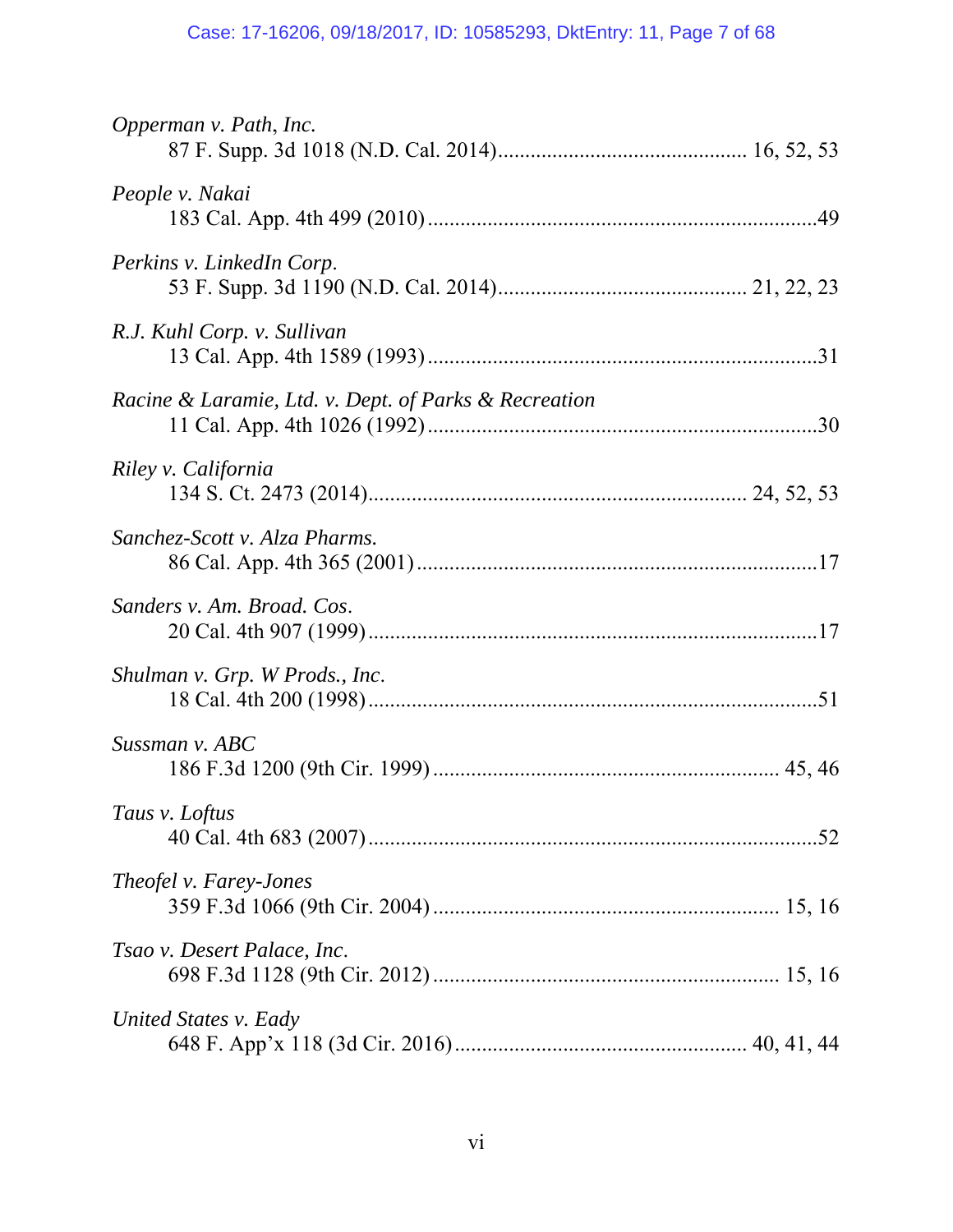## Case: 17-16206, 09/18/2017, ID: 10585293, DktEntry: 11, Page 8 of 68

| United States v. Forrester            |  |
|---------------------------------------|--|
| United States v. Lam                  |  |
| United States v. Szymuszkiewicz       |  |
| United States. v. Cormier             |  |
| Watkins v. L.M. Berry & Co.           |  |
| Zucco Partners, LLC v. Digimarc Corp. |  |
| <b>RULES</b>                          |  |
|                                       |  |
| <u>STATUTES</u>                       |  |
|                                       |  |
|                                       |  |
|                                       |  |
|                                       |  |
|                                       |  |
|                                       |  |
|                                       |  |
|                                       |  |
|                                       |  |
|                                       |  |
|                                       |  |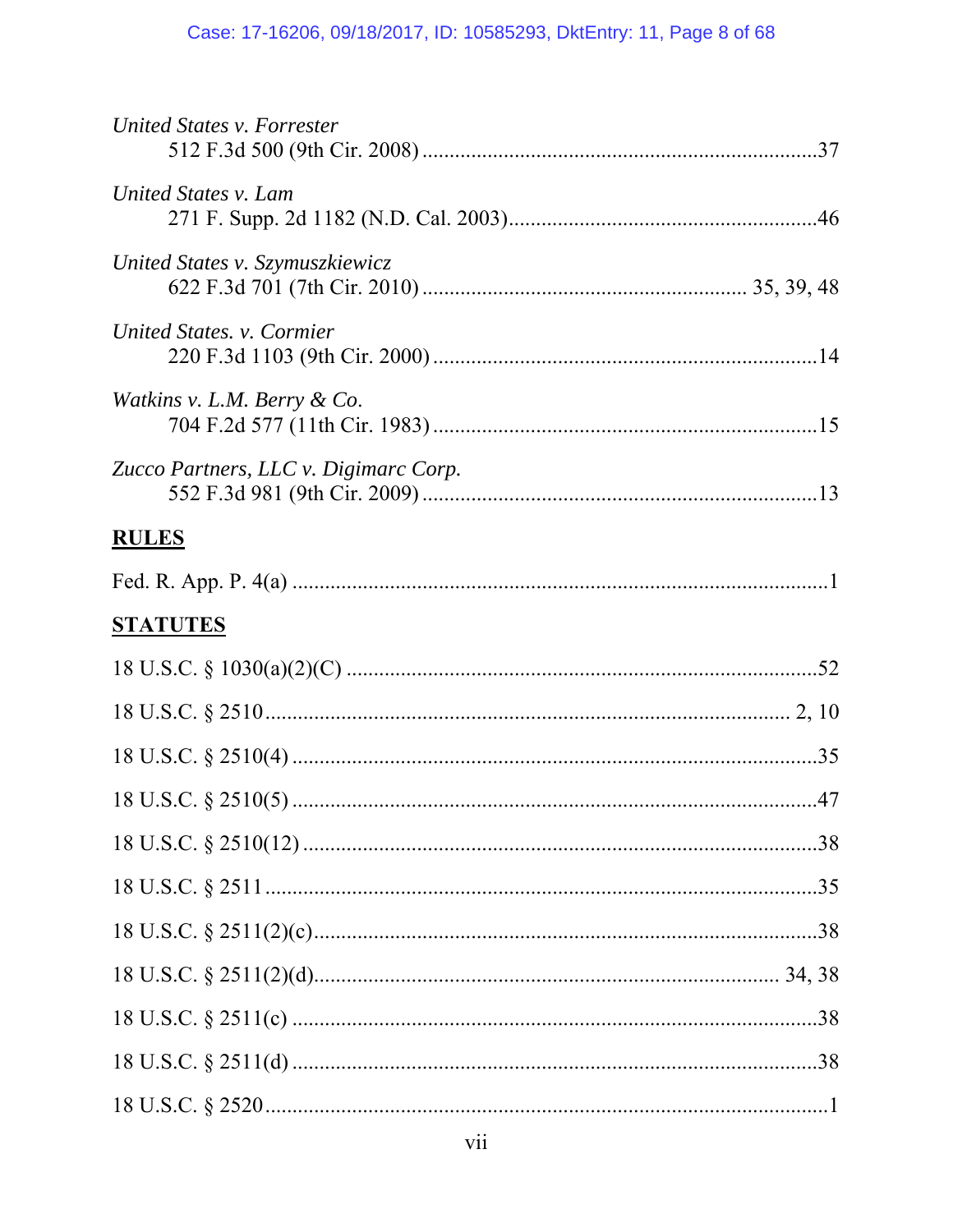| <b>REGULATIONS</b>                                                        |
|---------------------------------------------------------------------------|
|                                                                           |
| <b>TREATISES</b>                                                          |
|                                                                           |
|                                                                           |
|                                                                           |
| W. Page Keeton et al., Prosser & Keeton on the Law of Torts § 18 (5th ed. |
| <b>OTHER AUTHORITIES</b>                                                  |
|                                                                           |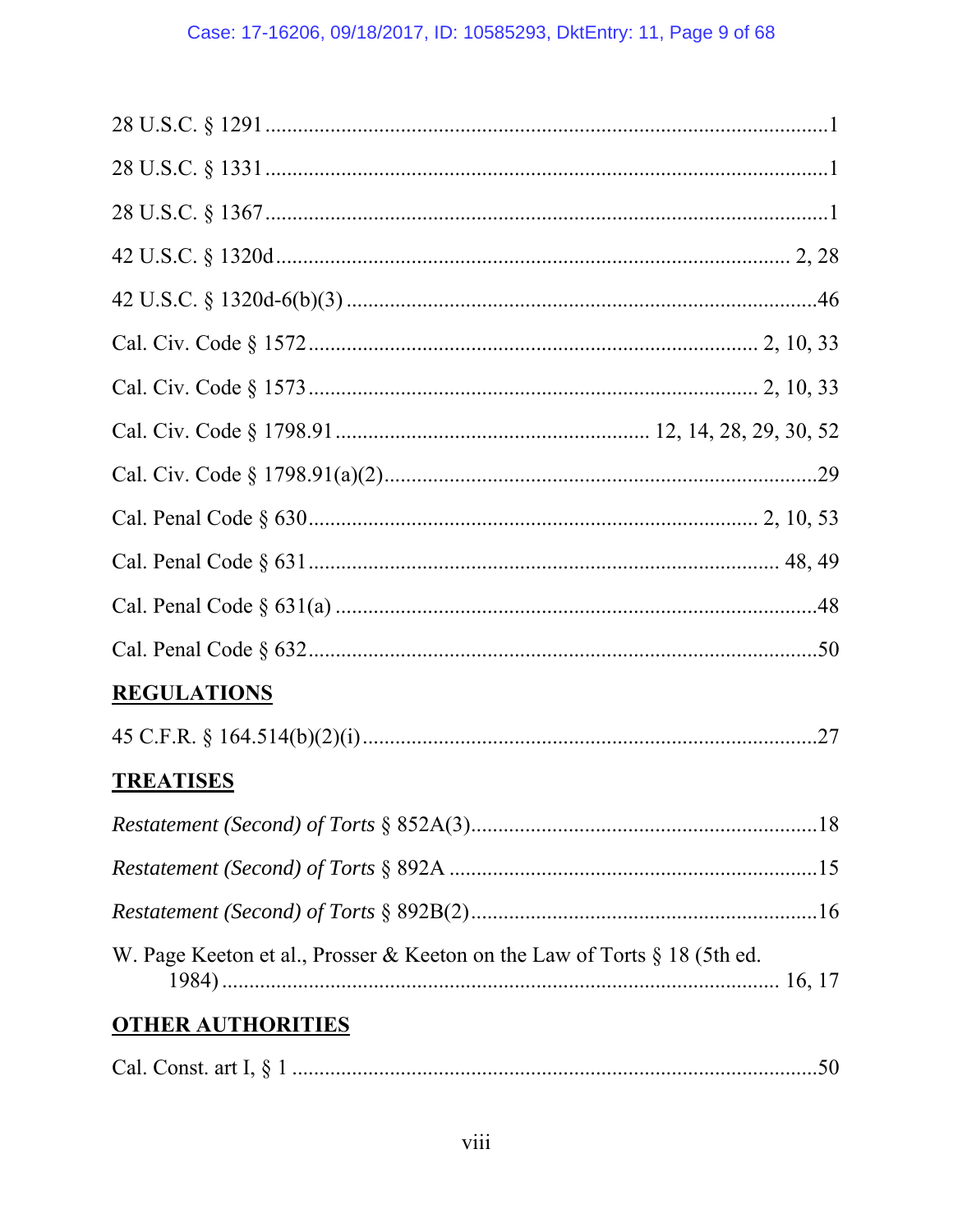#### **JURISDICTIONAL STATEMENT**

 The United States District Court for the Northern District of California properly exercised jurisdiction under 28 U.S.C. section 1331 because this case arises in part under the laws of the United States, including 18 U.S.C. section 2520. The District Court exercised supplemental jurisdiction over Plaintiffs' state law claims under 28 U.S.C. section 1367 because they are related to and arise out of the same case and controversy as the federal claims. The Ninth Circuit has jurisdiction over this appeal. 28 U.S.C. § 1291. This appeal is from a May 9, 2017 order granting Defendants' motion to dismiss without leave to amend. ER002. The appeal as to Defendant Facebook, Inc., only, was timely filed on June 8, 2017. ER018; Fed. R. App. P. 4(a).

#### **STATEMENT OF THE ISSUES PRESENTED FOR REVIEW**

- 1. Did the District Court err in dismissing all of Plaintiffs' claims based on a factual finding that they consented to Facebook's interception, acquisition, and use of their communications with health care websites when, in fact, Plaintiffs specifically alleged that they did not consent?
- 2. Did the District Court err in determining that communications Plaintiffs exchanged with their own health care providers (or, in the case of Jane Doe II, her husband's providers) which relate to their past, present, and/or future physical health and condition are not protected by law under the Health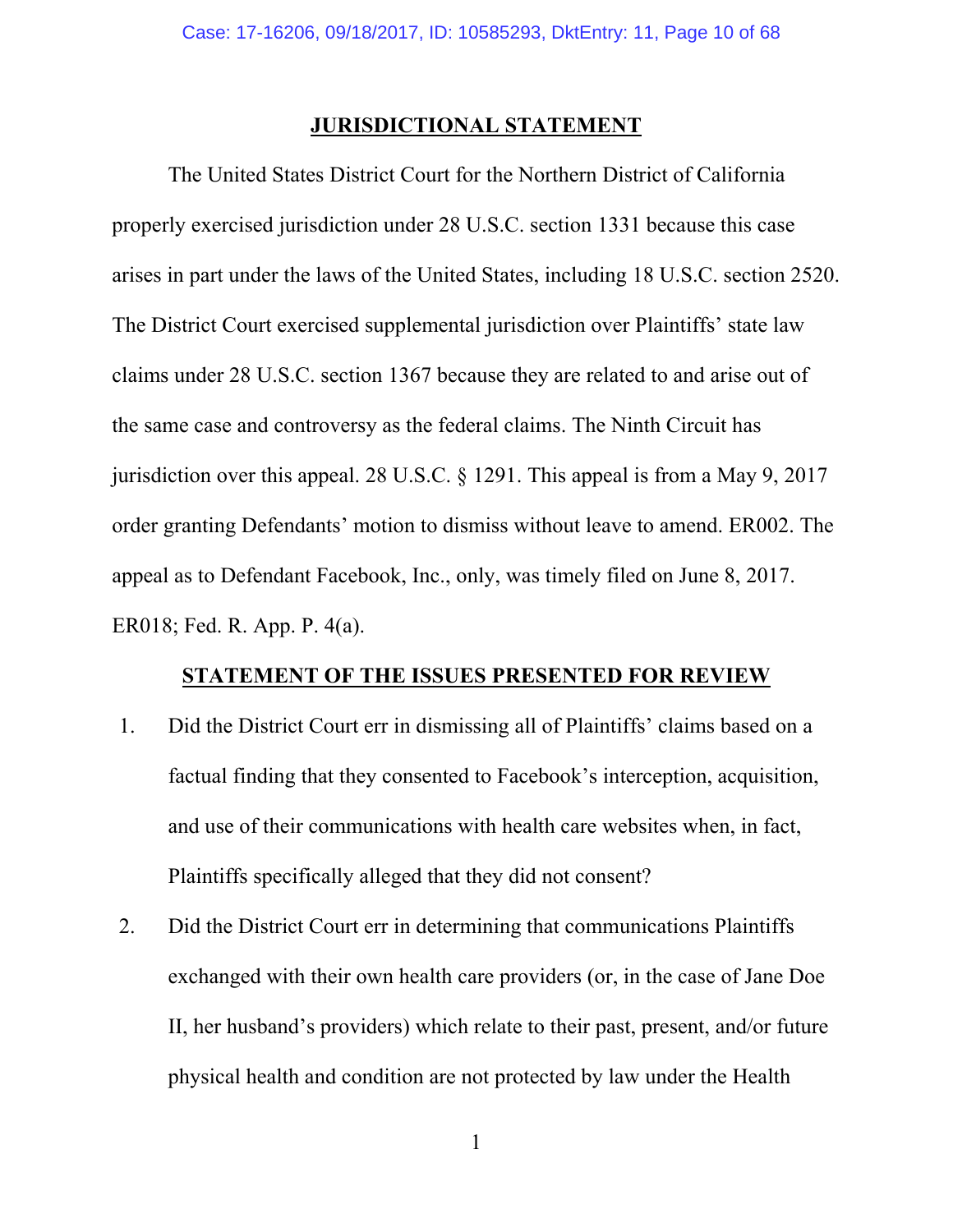Insurance Portability and Accountability Act of 1996, 42 U.S.C. section 1320d, et seq. ("HIPAA"), California Civil Code section 1798.91, custom, or enforceable duty based on promises made by the health care providers?

- 3. Did the District Court err in dismissing Plaintiffs' claims against Facebook for breach of the duty of good faith and fair dealing?
- 4. Did the District Court err in dismissing Plaintiffs' claims against Facebook for fraud under California Civil Code sections 1572 and 1573?
- 5. Did the District Court err in not permitting Plaintiffs' claims to proceed against Facebook for violations of the Electronic Communications Privacy Act of 1986, 18 U.S.C. section 2510, *et seq*. ("ECPA"), violations of the California Invasion of Privacy Act, California Penal Code section 630, *et seq*. ("CIPA"), intrusion upon seclusion, and invasion of privacy?

## **STATEMENT OF THE CASE**

### **I. INTRODUCTION**

 This case presents important questions about the future of privacy: Is there any legal limit to the data that a social networking company is permitted to acquire about its users' communications outside of the social network's website? Can a social networking company, via computer code designed by the social networking company and from which it profits, legally obtain information about users' confidential communications with health care providers in knowing violation of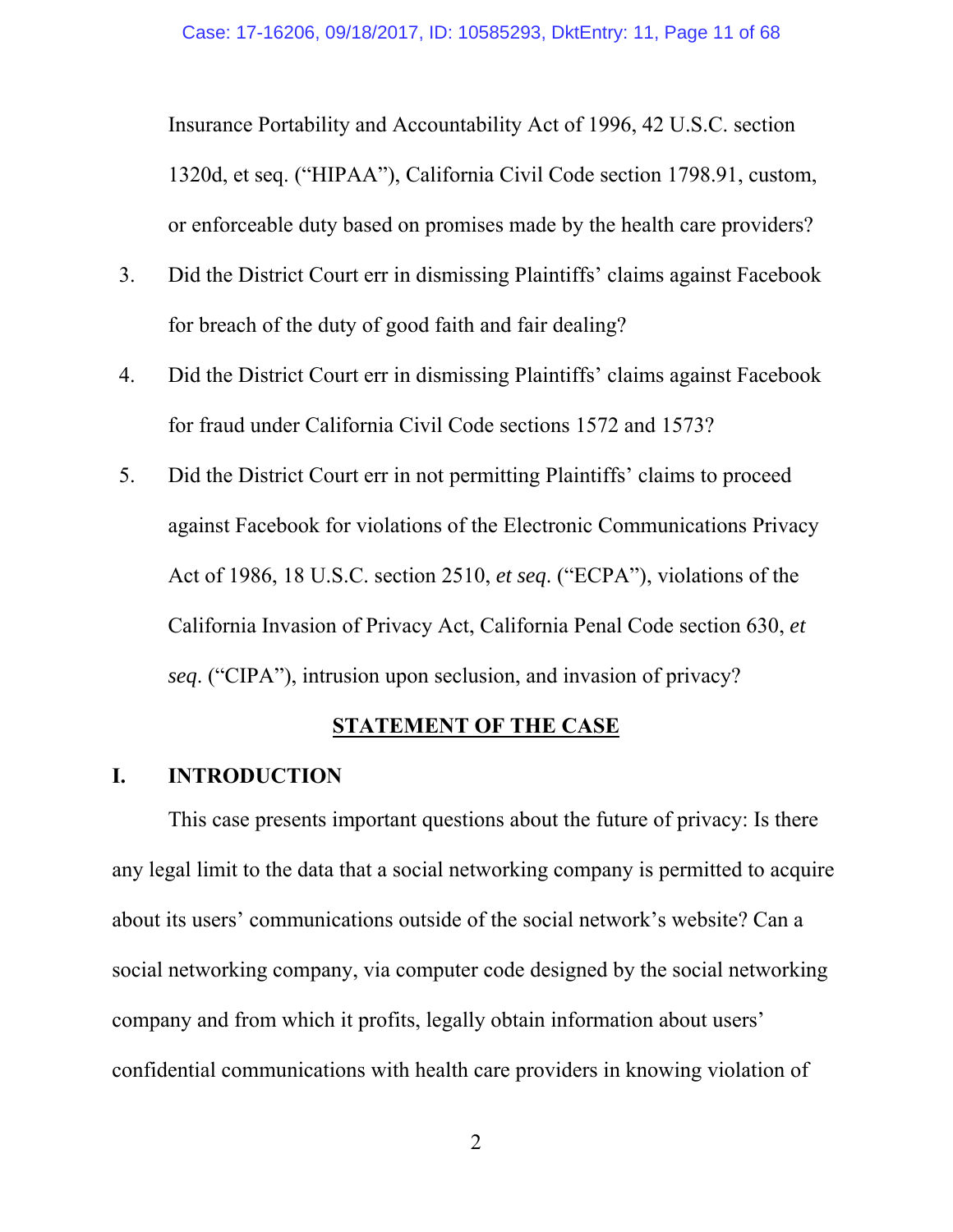the privacy promises those websites have made to its users? Plaintiffs submit that there are limits which when exceeded are actionable, contrary to the court's holding below.

### **II. BASIC FACTS OF THE CASE**

### **A. Overview**

 Plaintiffs exchanged communications with trusted health care entities about their medical conditions, doctors, treatment, and finances. The health care entities, including some of the Plaintiffs' own health care providers, each explicitly promised not to disclose Plaintiffs' personally identifiable information ("PII") to third parties. Facebook had actual or constructive knowledge of those privacy promises, yet, Facebook knowingly participated in their breach by acquiring PII and the substance of Plaintiffs' communications with the health care websites contemporaneous to their making. Facebook then used the data acquired to sell advertising targeted by medical interests.

## **B. The Privacy Promises Made by Health Care Providers and Non-Profit Organizations Plaintiffs Communicated With**

When read in context, no one would have understood that Facebook and the health care entities were exchanging PII about the Plaintiffs because the disclosures included specific promises not to do so (and Facebook knew about those promises). For example: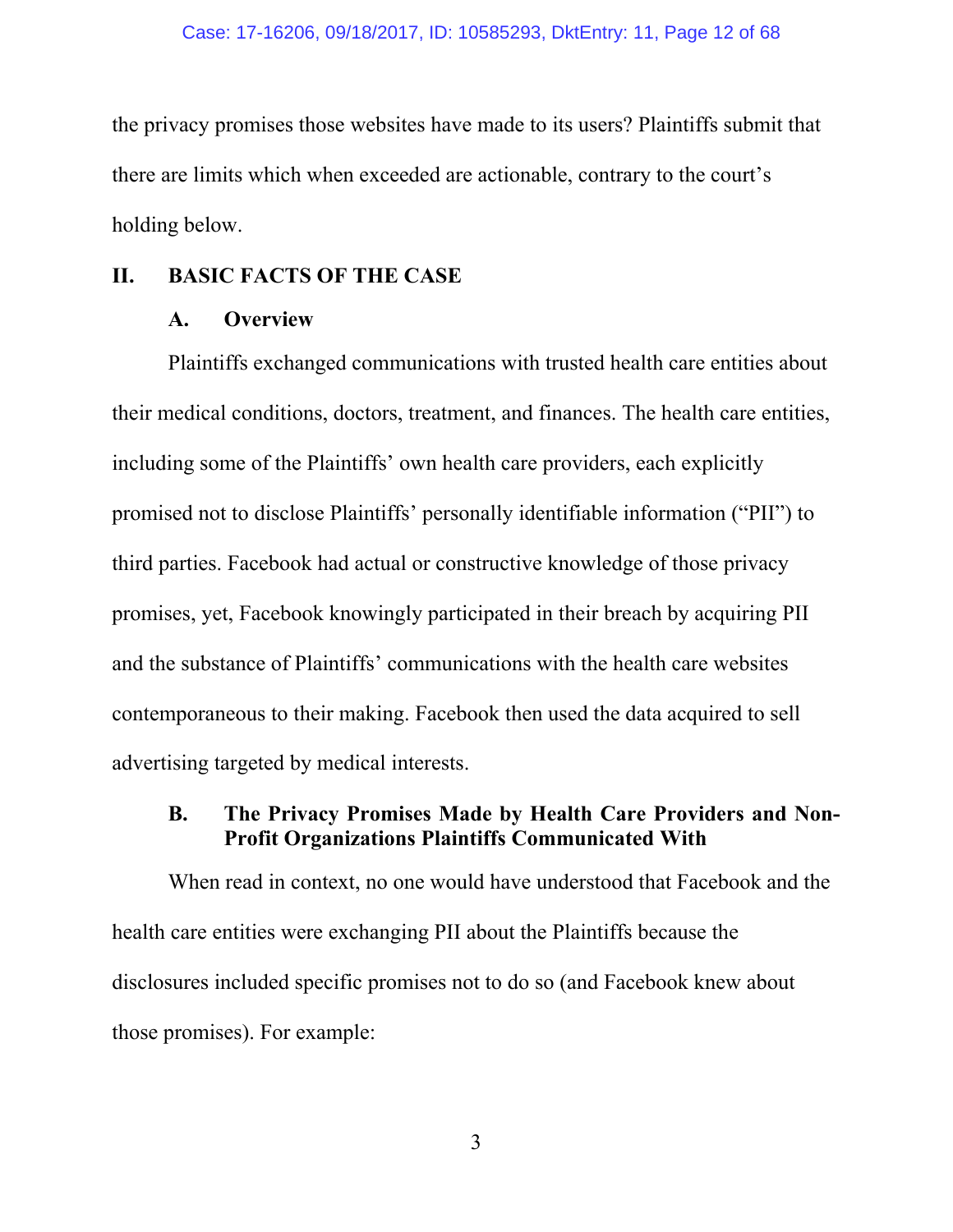- MD Anderson explicitly promised, "Under no circumstances will we ever disclose (to a third party) personal information about individual medical conditions or interests, except when we believe in good faith that the law requires it." ER400-03.
- Cancer.org promised, "Your health-related information is privileged and confidential and will not be shared or released to any organization or business entity other than those affiliated with or working in conjunction with ACS as follows: [listing non-applicable circumstances]," and "We do not disclose personally identifiable information to those operating linked sites." ER347-53.
- Cancer.net. promised, "ASCO will only disclose your PII to third-parties under the following circumstances [listing non-applicable circumstances]." ER354-67.
- Melanoma.org promised, "We do not sell or share your Personal Data with Third Party Companies." ER368-73.
- Shawnee Mission promised, "As a general rule, we will not disclose your personally identifiable information to any unaffiliated third party, except when we have your permission or under special circumstances[.]" ER374-82.
- Cleveland Clinic promised, "Cleveland Clinic does not share any personally identifiable information of any individual with any third-party unrelated to Cleveland Clinic, except in situations where we must provide information for legal purposes or investigations, or if so directed by the patient through a proper authorization." ER396-99.
- Barnes Jewish Hospital's "Privacy Policy" assured users that it complies with HIPAA and that it is "required by law to protect the privacy of your protected health information." ER383-95.

## **C. Specific Allegations of Plaintiff Jane Doe I**

Plaintiff Jane Doe I exchanged communications with her health care

provider (Shawnee Mission Hospital) about her doctor (Dr. Ashcraft) and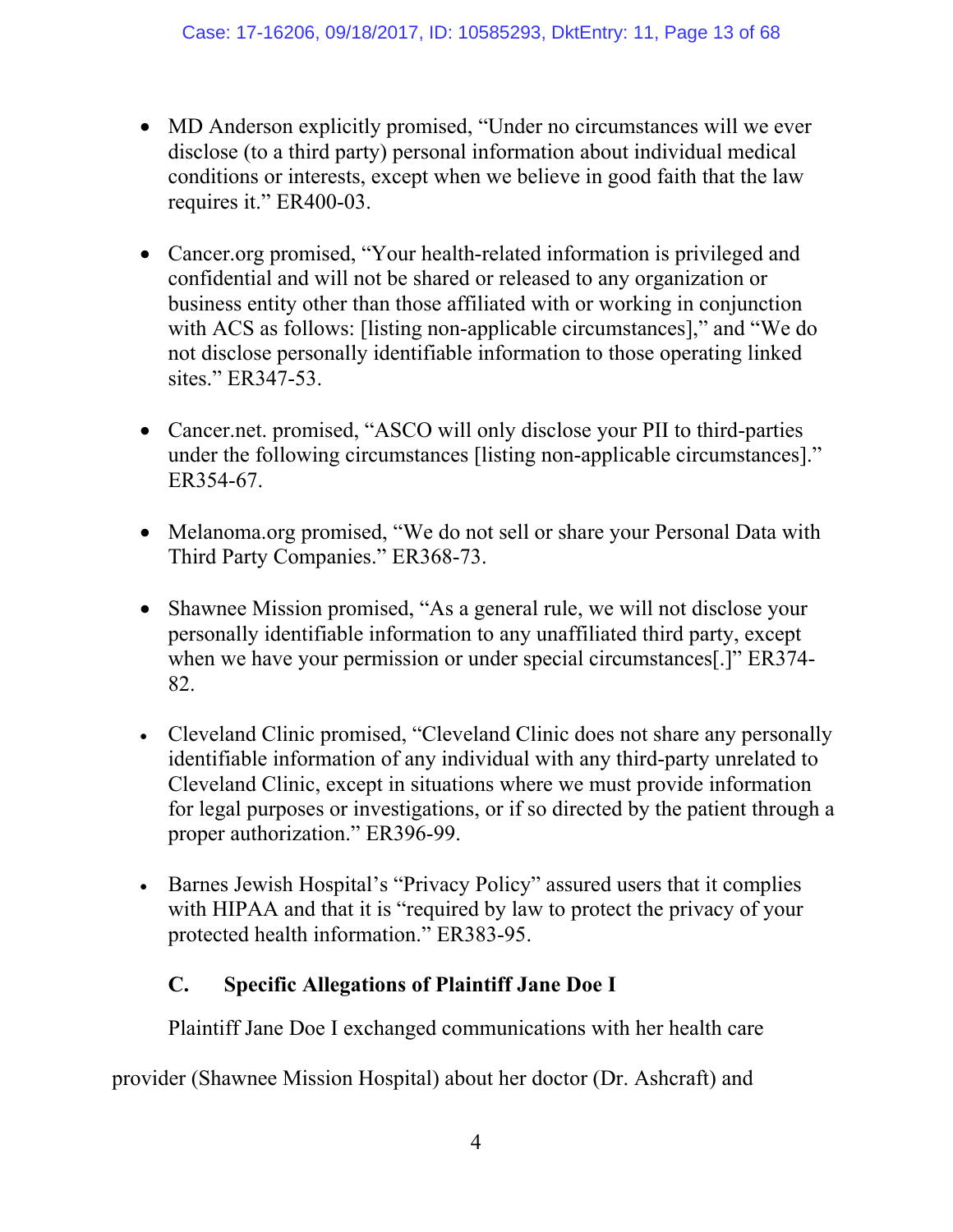treatment (pain management and spine treatment) via her health care provider's website. ER246,  $\P$  161-62. These communications "relat [ed] to pain management and her particular doctor" and were "related to [her] 'past, present, and future physical or mental health or condition.'" ER246, ¶ 161; ER257, ¶ 216(b). Shawnee Mission Hospital specifically "promise[d] not to share personally-identifiable information of its patients and website users with third-parties" like Facebook, and Facebook had "actual and constructive knowledge" of this promise. ER232, ¶ 87; ER245-46, ¶¶ 156-59. Despite her health care provider's explicit promise and Facebook's knowledge of it, Plaintiff Jane Doe I's health-related communications with Shawnee Mission Hospital were "disclosed to, tracked, intercepted, and acquired by Facebook" connected to her PII. ER246, ¶ 160.

#### **D. Specific Allegations of Plaintiff Jane Doe II**

 Plaintiff Jane Doe II exchanged communications with her husband's health care providers (BJC Healthcare and Cleveland Clinic) about his doctors (Drs. Hunt and Jain) and treatments (intestine transplant). ER249, ¶¶ 175-76; ER251, ¶¶ 188- 89. These communications "relat[ed] to a sensitive medical condition and her husband's doctor," "relat[ed] to her family's health care treatment and their doctors," and related to "past, present, and future physical or mental health or condition[s]." ER249, ¶¶ 175-77; ER251, ¶¶ 188-89; ER257, ¶ 216(b). These health care providers specifically promised not to share PII about their patients or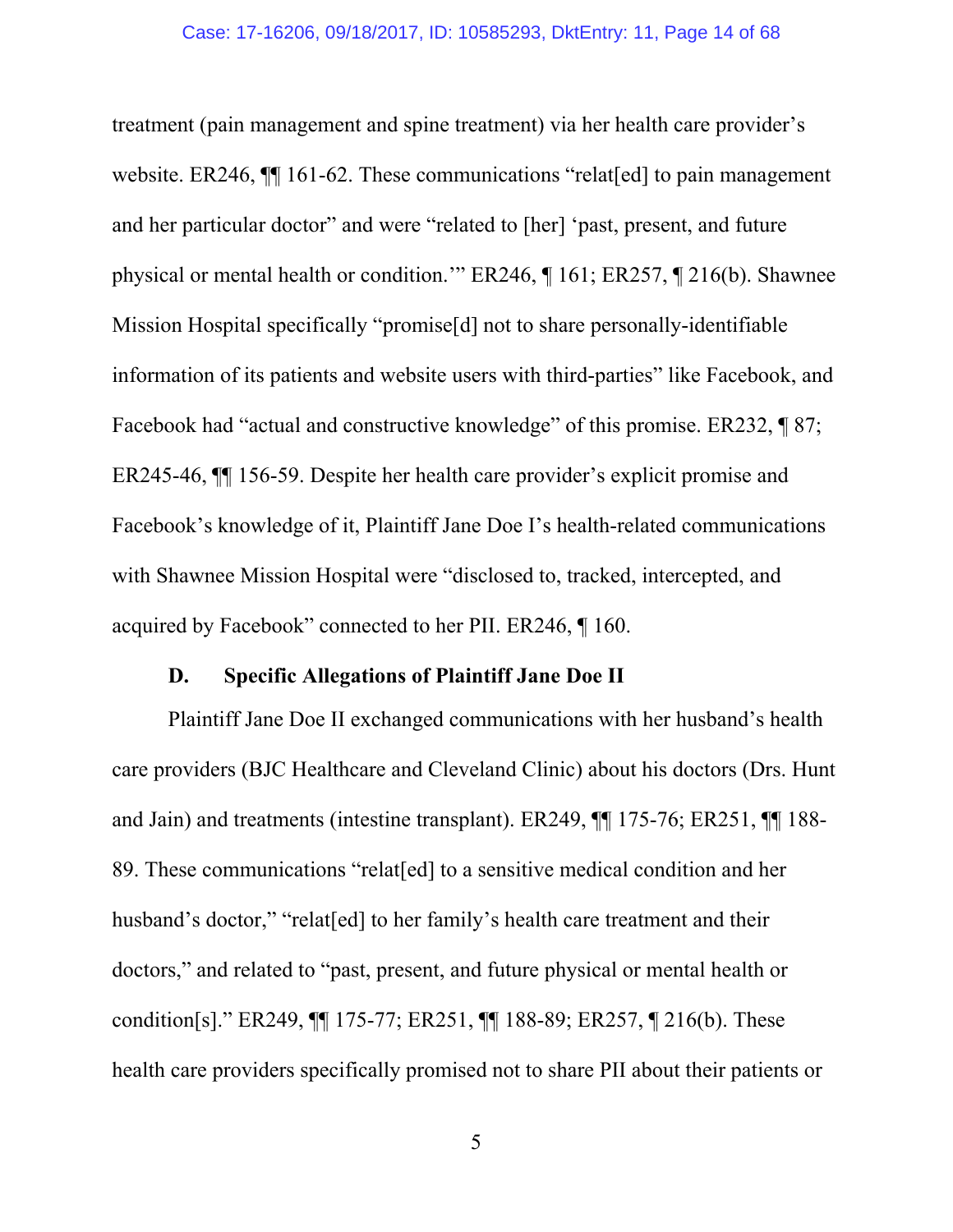#### Case: 17-16206, 09/18/2017, ID: 10585293, DktEntry: 11, Page 15 of 68

website users with third parties like Facebook. BJC further assured users on its website that it complied with HIPAA. ER247-48,  $\P$  169-71.

Likewise, Cleveland Clinic promised that it "does not share any personally identifiable information of any individual with any third party unrelated to Cleveland Clinic, except in situations where [it] must provide information for legal purposes or investigations, or if so directed by the patient through a proper authorization." ER250, ¶ 184.

Defendant Facebook has "actual and constructive knowledge" of these promises. ER232, ¶ 87; ER249, ¶¶ 172-73; ER251, ¶¶ 185-86. Yet, despite these promises and Facebook's knowledge of them, Jane Doe II's health-related communications were "disclosed to, tracked, intercepted, and acquired by Facebook" connected to information that personally identified her to Facebook. ER249, ¶ 174; ER251, ¶ 187.

#### **E. Specific Allegations of Plaintiff Winston Smith**

 Plaintiff Winston Smith exchanged communications with health care providers and trusted health care non-profit organizations about cancer and cancer treatment – in particular, melanoma. ER239, ¶ 117; ER241-42, ¶ 132; ER243, ¶ 147; ER253, ¶ 202. These communications related to a "past, present, and future physical or mental health or condition" of Plaintiff Smith. ER257, ¶ 216(b). The providers and non-profit organizations with which Smith communicated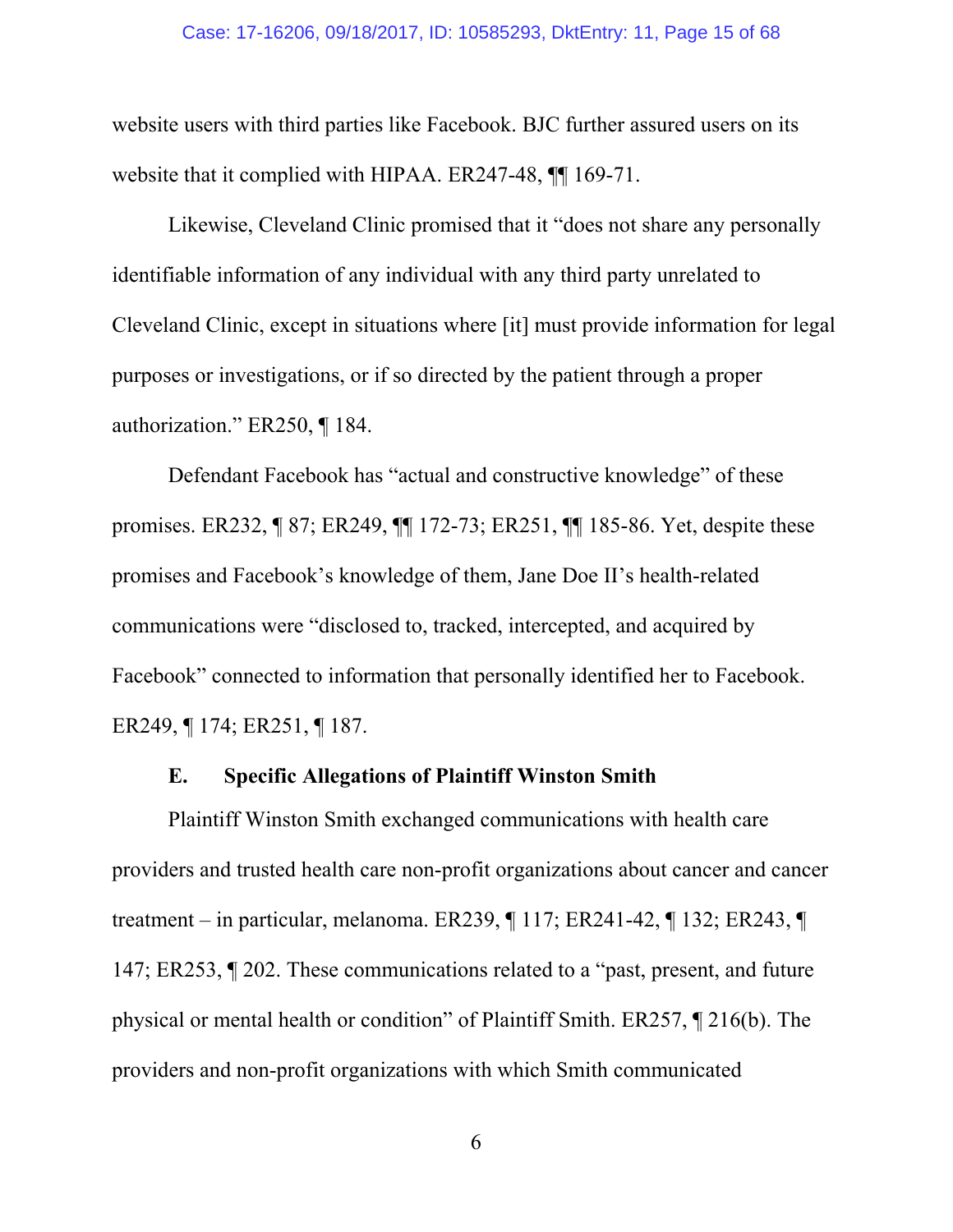specifically promised not to share PII about users (including patients and potential patients) with third parties like Facebook. ER237-38, ¶¶ 108-12; ER240-41, ¶¶ 123-28; ER242-43, ¶¶ 138-43; ER252-53, ¶¶ 195-97. Facebook had actual and constructive knowledge of these promises. ER232, ¶ 87; ER238-39, ¶¶ 113-14; ER241, ¶¶ 129-30; ER243, ¶¶ 144-45; ER253, ¶¶ 198-99. Despite these promises and Facebook's knowledge of them, Winston Smith's health-related communications were "disclosed to, tracked, intercepted, and acquired by Facebook" connected to information that personally identified him to Facebook. ER239, ¶ 119; ER242, ¶ 134; ER243, ¶ 146; ER253, ¶ 201.

## **F. Plaintiffs' Relationships with Facebook**

 Plaintiffs are registered users of Facebook who completed Facebook's registration upon sign-up for the social network. ER210, ¶¶ 6-8; ER224, ¶¶ 58-59. The very first paragraph of Facebook's Statement of Rights and Responsibilities ("SRR") makes the following promise to registered users:

*Your privacy is very important to us*. We designed our Data Policy to make *important disclosures* about how you can use Facebook to share with others and how we collect and can use your content and information. We encourage you to read the Data Policy, and to use it to help you make informed decisions.

ER224-25, ¶ 60 (emphasis added).

 Despite promising that user privacy is "very important" to Facebook and that it will "make important disclosures" about how it collects and can use user content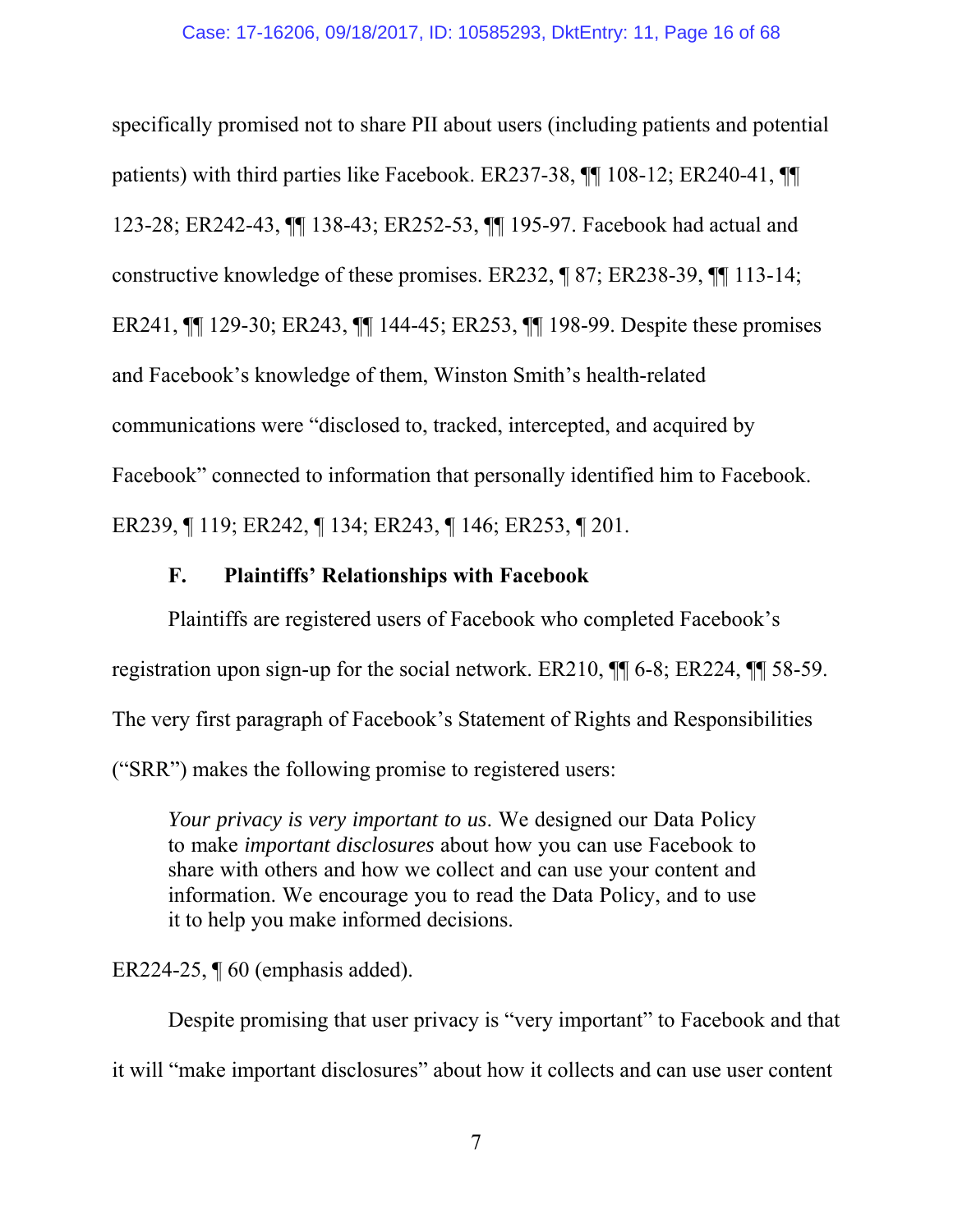and information, Facebook fails to disclose that it tracks, collects, and intercepts sensitive communications in violation of explicit promises that health care entities, including providers, make to maintain confidentiality and prevent the disclosure of communications to third parties like Facebook. ER225-26, ¶¶ 65-69. Facebook further fails to disclose that it uses these intercepted communications "for direct marketing purposes, placing users into tranches of medically sensitive categories for sale to advertisers." ER226, ¶ 70. Plaintiffs specifically alleged that Facebook's failure to make these important disclosures and its suppression of key facts were done "with the intent to deceive its users." ER291-92, ¶ 366.

 The District Court's Order relied on a statement contained within Facebook's "Data Policy" about general activity and information Facebook collects on third-party websites:

We collect information when you visit or use third-party websites and apps that use our Services (like when they offer our Like button or Facebook Log In or use our measurement and advertising services).<sup>1</sup> This includes information about the websites and apps you visit, your use of our Services on those websites and apps, as well as information the developer or publisher of the app or website provides to you or us.

ER225, ¶ 62. The District Court further referenced general disclosures that

Facebook makes about its use of Internet cookies that were included in its "Cookie

 $1$  To the extent this provision is even relevant, Plaintiffs did not allege that Facebook's conduct occurred through Plaintiffs' use of the Facebook "Like" button, Log In, or its "measurement and advertising services[.]"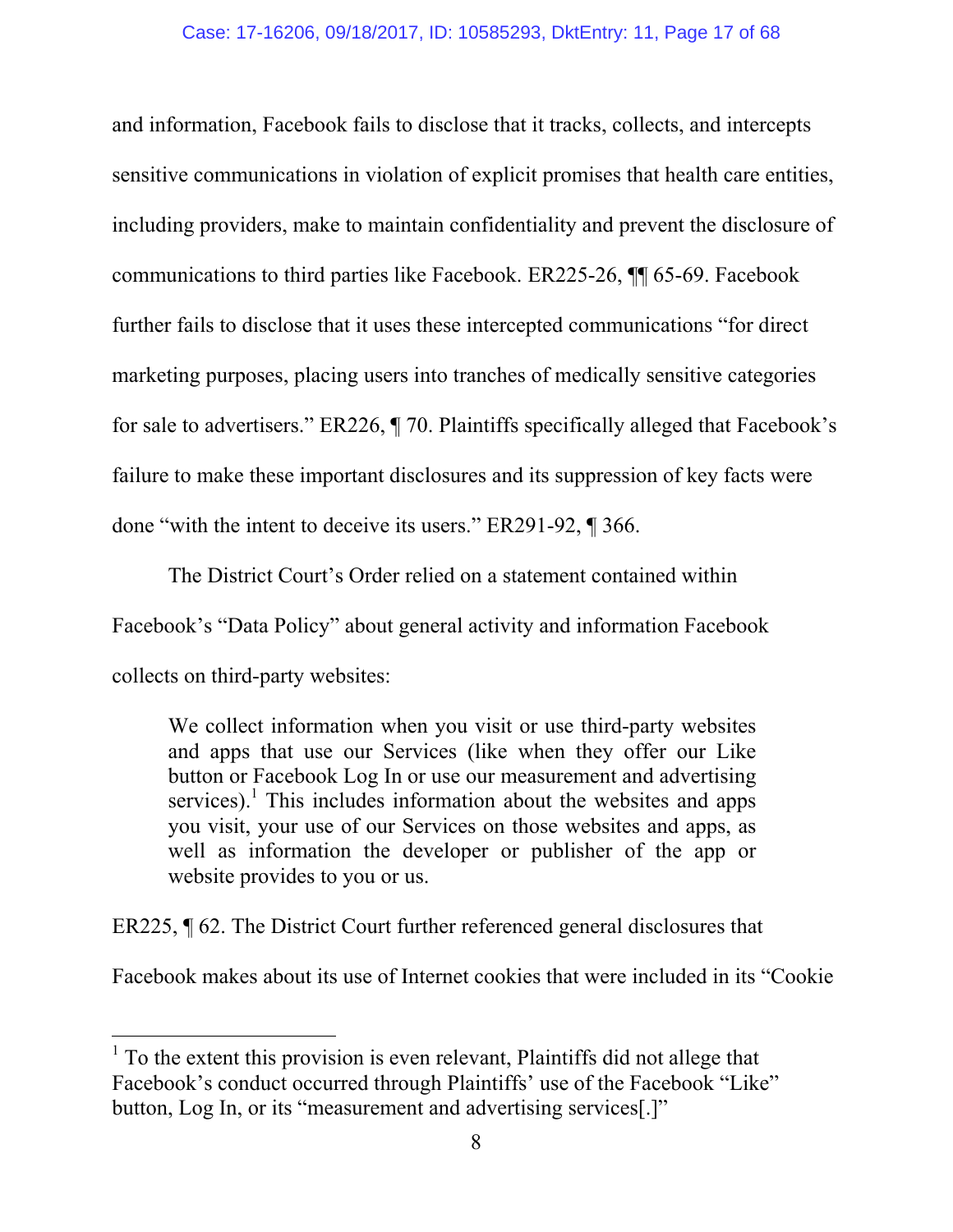#### Case: 17-16206, 09/18/2017, ID: 10585293, DktEntry: 11, Page 18 of 68

Policy." ER315-16. Neither the "Data Policy" nor the "Cookie Policy" are contained directly within Facebook's SRR. Instead, they may only be viewed by users after clicking a series of links.

 Plaintiffs pled the existence of a contract generally, but disputed the meaning of certain contractual provisions and expressly and repeatedly denied consent to Facebook's acquisition of their communications with their own health care providers that themselves had explicitly promised not to disclose such information (and which Facebook knew made such promises). ER209, ¶ 3; ER220- 21, ¶ 50(e)-(f); ER224, ¶ 59; ER237-54, ¶¶ 110-206.

 Plaintiffs expressly pled that Facebook purposefully deceived users and that Facebook's conduct is "objectively unreasonable," "evades the spirit of the bargain made between Facebook and the plaintiffs," and "abuses its power to specify terms in the contracts it has with its users." ER290-91, ¶¶ 357-62.

 Plaintiffs also pled fraud with particularity – alleging "actual fraud [by Facebook], through its suppression, with the intent to deceive its users, of the facts that it (a) tracks and intercepts user communications in violation of other websites' privacy policies, (b) tracks and intercepts user communications with health-care related websites, including the websites of medical providers subject to HIPAA, and (c) tracks, takes, and records users' medical communications and information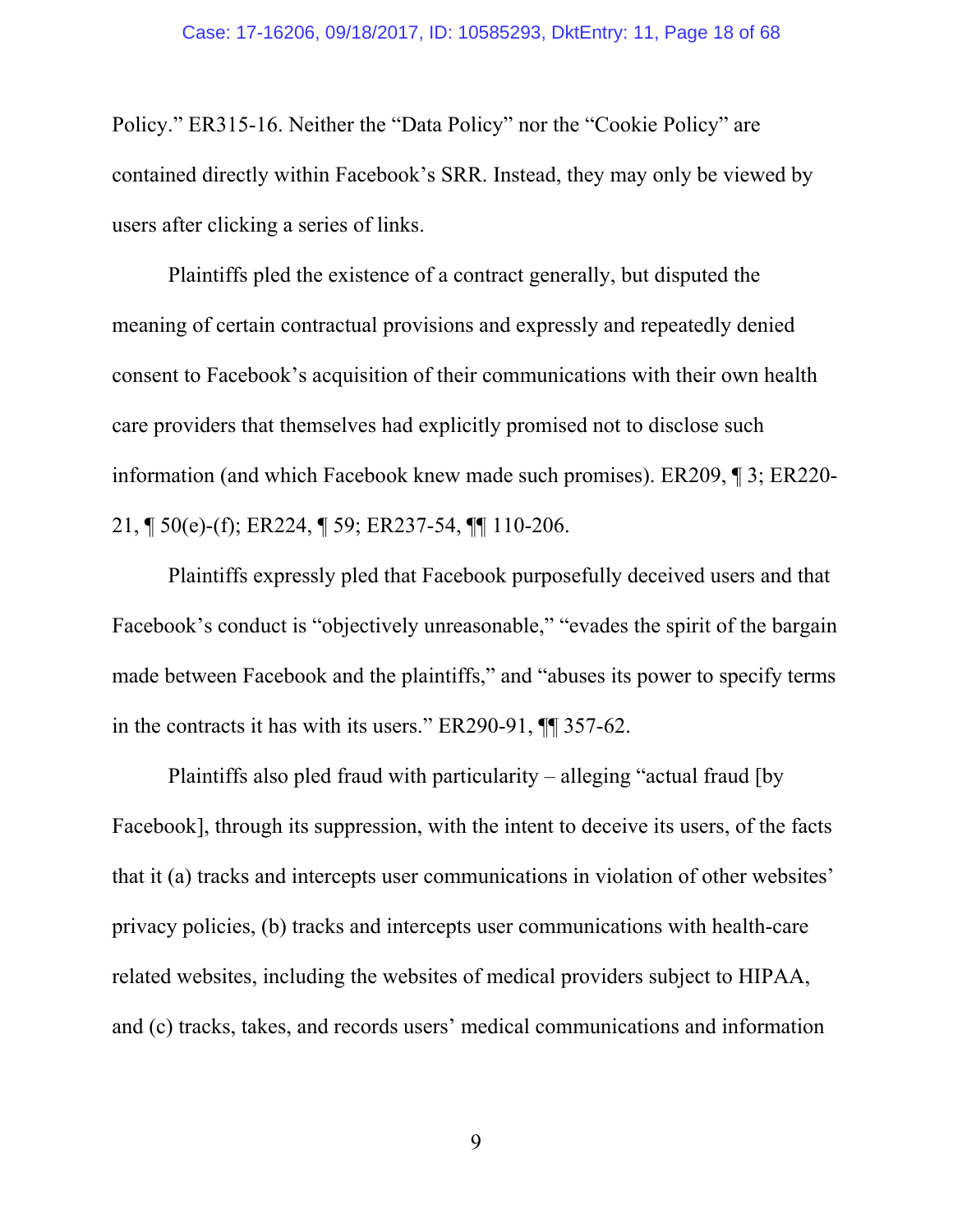#### Case: 17-16206, 09/18/2017, ID: 10585293, DktEntry: 11, Page 19 of 68

for purposes of placing users into medical categories for direct marketing purposes." ER291-92, ¶ 366.

 After compiling data from HIPAA-covered entities and other health care organizations in violation of explicit privacy promises made to users and those users' reasonable expectations of privacy, Facebook uses the data to sell targeted advertising based on sensitive medical topics and interests that include, but are not limited to: substance abuse, HIV/AIDS, bipolar disorder, ovarian cancer, colorectal cancer, Hepatitis C, binge eating disorder, bladder cancer, cervical cancer, melanoma, rectal prolapse, incontinence, erectile dysfunction, eclampsia, chlamydia, and ectopic pregnancy. *See* ER333-346.

#### **III. PLAINTIFFS' CLAIMS AGAINST FACEBOOK**

Plaintiffs alleged eight claims against Facebook: (1) violation of the Electronic Communications Privacy Act, 18 U.S.C. §§ 2510, *et seq.*; (2) violation of the California Invasion of Privacy Act, Cal. Civ. Code §§ 630, *et seq.*; (3) intrusion upon seclusion; (4) invasion of privacy under the California constitution; (5) negligence per se; (6) breach of the duty of good faith and fair dealing; (7) fraud under Cal. Civ. Code §§ 1572 and 1573; and (8) quantum meruit.

### **IV. THE DISTRICT COURT'S ORDER**

Facebook and the health care defendants filed a consolidated motion to dismiss. On May 9, 2017, the District Court dismissed the claims against Facebook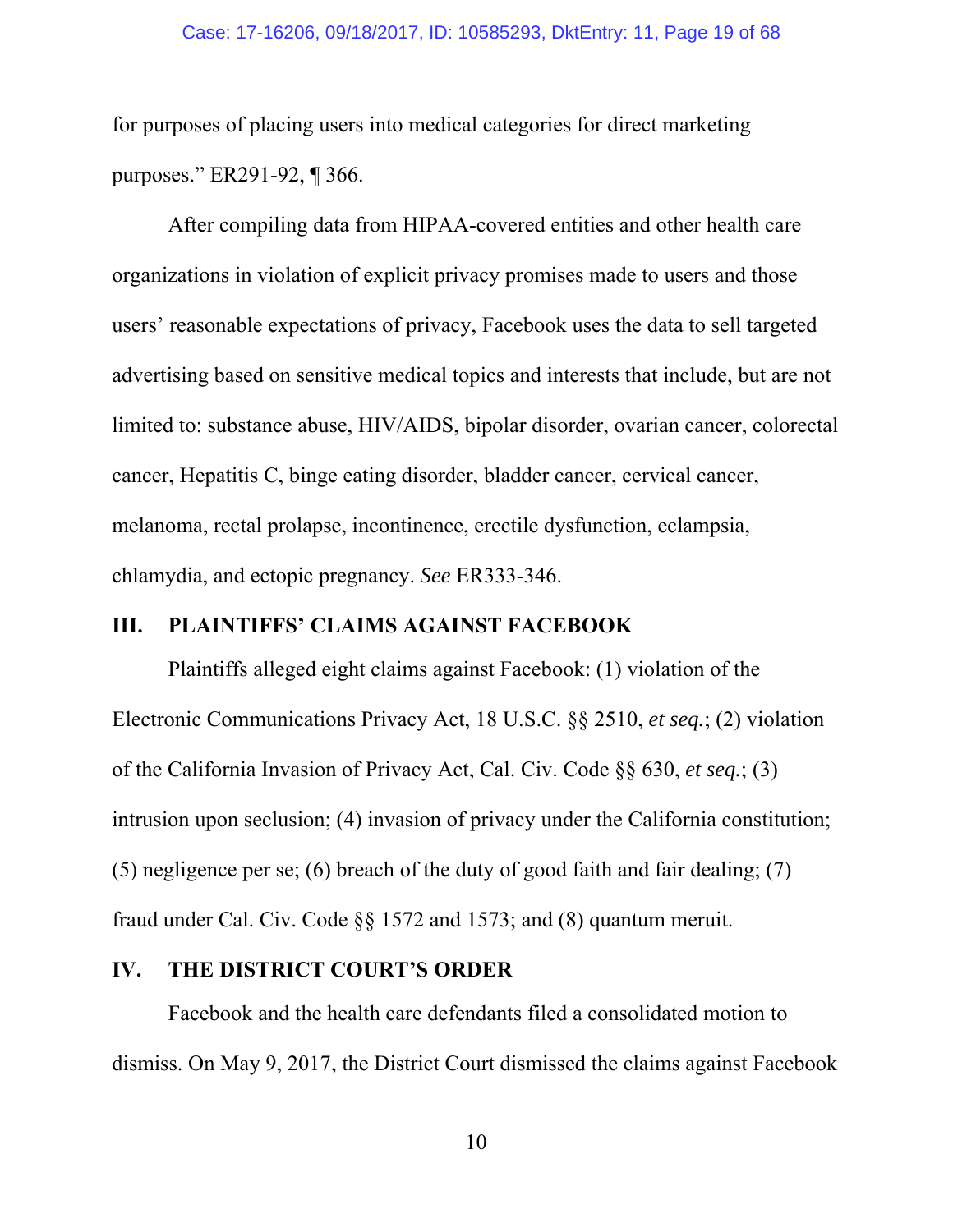#### Case: 17-16206, 09/18/2017, ID: 10585293, DktEntry: 11, Page 20 of 68

with prejudice and on the merits, and dismissed the claims against the health care defendants based on lack of personal jurisdiction. Plaintiffs have appealed as to Facebook only.

In ruling in Facebook's favor, the District Court overlooked Plaintiffs' wellpled allegations that Facebook knowingly violated the explicit privacy promises of the health care entities that were using computer code supplied by Facebook; that Facebook's conduct occurred without Plaintiffs' knowledge or consent; that Facebook abused its power to define the terms of its agreement with Plaintiffs; and that Facebook's conduct constituted fraud. Instead, the District Court relied upon a general assertion in Facebook's Data Policy and disclosures on other parts of the Facebook website regarding cookies<sup>2</sup> to make an incorrect factual determination that "Facebook's Data Policy discloses the precise conduct at issue in this case: 'We collect information when you visit or use third-party websites and apps that use our Services (like when they offer our Like button).'" ER013, Order at 12, citing Compl. Ex. A at  $2<sup>3</sup>$ 

Indeed, the very first paragraph of Facebook's SRR promises users that their privacy is "very important" and that it would make "important disclosures" about

 $2^2$  The Order's focus on cookies ignores that "Internet Tracking is Not Anonymous" for Facebook Even If Cookies Were Not Present." *See* ER233-36, ¶¶ 92-103.

 $3$  The Order's focus on the "Like" button is error. This case is not about the Like button. *See* ER228, ¶ 78; ER239, ¶ 115; ER241, ¶ 131; ER274, ¶ 284 (alleging disclosures occur on pages not containing a "Like" or "Share" button).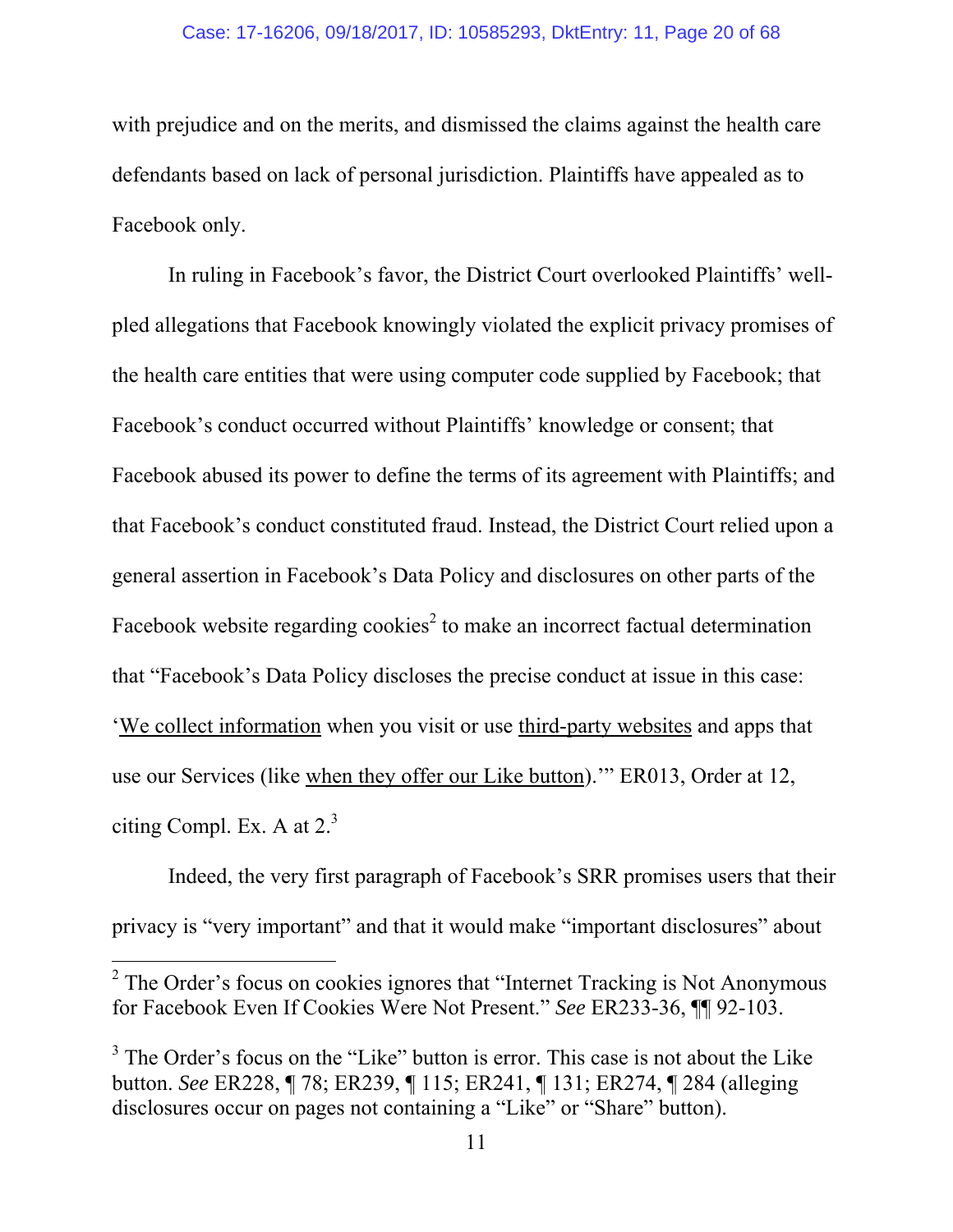#### Case: 17-16206, 09/18/2017, ID: 10585293, DktEntry: 11, Page 21 of 68

how Facebook collects information so that users can make "informed decisions." However, the District Court did not take into account that Facebook fails to disclose that it tracks users on health care websites in knowing violation of the specific privacy promises made by health care entities that make use of Facebook source code. For the reasons set forth below, it is respectfully submitted that the District Court's ruling on consent misconstrued the facts of the Complaint, misstated the law, and misapplied the law to Plaintiffs' allegations.

The District Court further ruled that the heightened authorization standards of HIPAA and California Civil Code section 1798.91 did not apply by finding that "nothing about [the communications at issue] relates 'to the past, present, or future physical or mental health or condition of an individual.'" ER014-15, Order at 13- 14 (citing 45 C.F.R. § 160.103). Like the Court's ruling on consent, this finding also missed the mark because it ignored well-pled facts about the Plaintiffs, misstated the law, and misapplied the law to Plaintiffs' allegations.

The District Court used its consent ruling to justify dismissal of Plaintiffs' claims for (1) violation of ECPA; (2) violation of CIPA; (3) intrusion upon seclusion; and (4) invasion of privacy under the California Constitution. ER015, Order at 14. The Order is devoid of analysis relating to Plaintiffs' claims for: (1) negligence per se; (2) breach of the duty of good faith and fair dealing; (3) fraud; and (4) quantum meruit.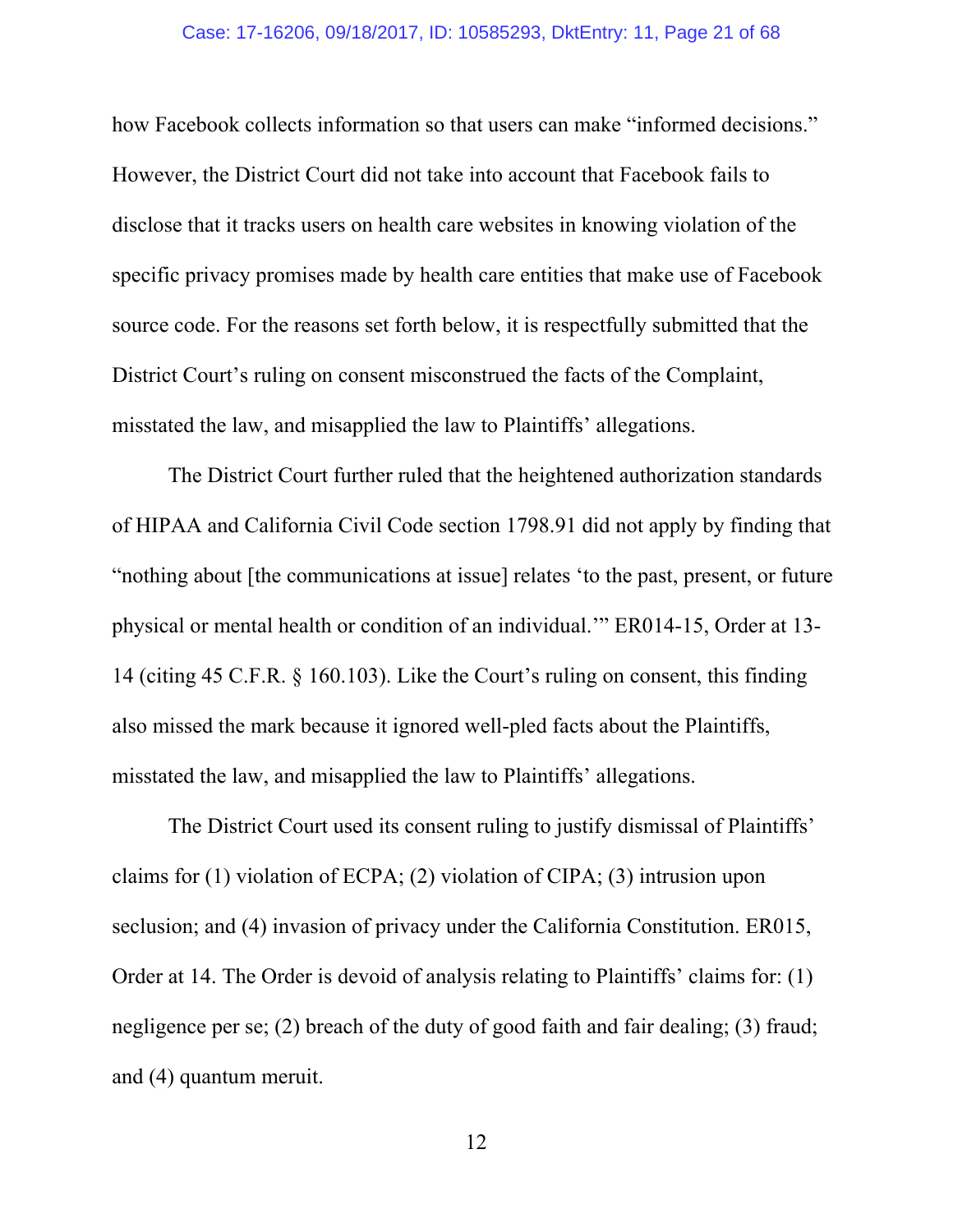#### **SUMMARY OF ARGUMENT**

 Privacy is not dead. General privacy principles still exist and apply to Internet communications. Long-standing constitutional, statutory, regulatory, contractual, and common law rules place important limits on intrusion into private matters, particularly involving one's own health. These limits apply to social networking companies just as much as anyone else. For reasons explained below, Facebook's conduct here far exceeded these limits.

#### **GENERAL STANDARD OF REVIEW**

 This court conducts de novo review of Rule 12(b)(6) dismissals. *Zucco Partners, LLC v. Digimarc Corp.*, 552 F.3d 981, 989 (9th Cir. 2009). The court "accept[s] as true all material allegations in the complaint, as well as any reasonable inferences to be drawn from them." *Broam v. Bogan*, 320 F.3d 1023, 1028 (9th Cir. 2003). It also construes all allegations "in the light most favorable to plaintiffs." *Zucco*, 552 F.3d at 989. To survive a 12(b)(6) motion, a complaint need only contain sufficient factual matter to "state a claim to relief that is plausible on its face." *Id*. Further, where a district court dismisses a complaint without leave to amend, such dismissal "is improper unless it is clear that the complaint could not be saved by any amendment." *Id*.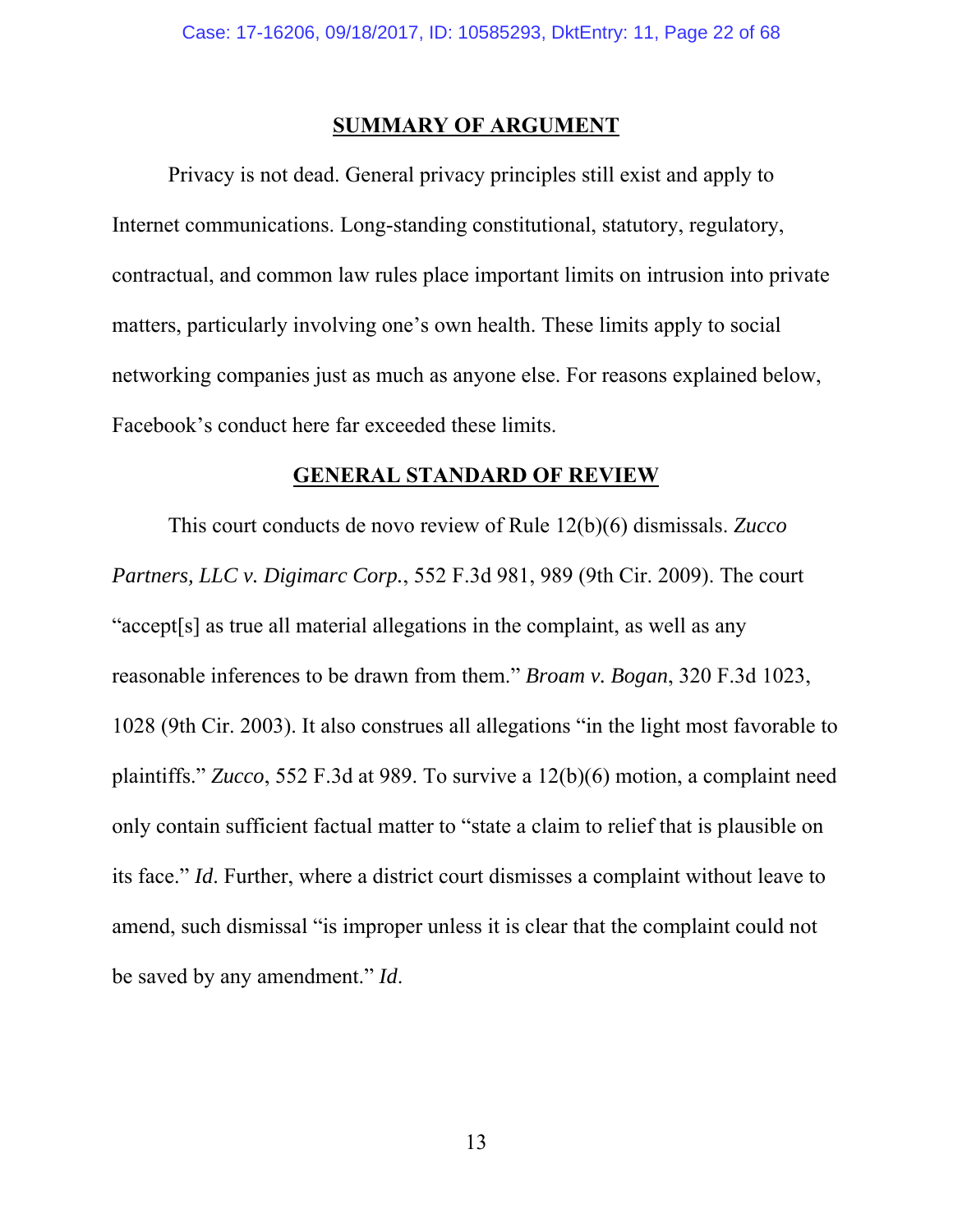#### **ARGUMENT**

### **V. PLAINTIFFS DID NOT CONSENT**

 $\overline{a}$ 

The Order is based on an erroneous finding of consent to the specific conduct at issue when, in fact, no such consent was given, nor was it pled.<sup>4</sup> To the contrary, Plaintiffs specifically pled that they did not consent. ER219-22, ¶ 50; ER258, ¶ 221; ER261-62, ¶ 234; ER269-70, ¶ 266; ER277, ¶ 300; ER281, ¶ 316; ER285-87, ¶ 333. As explained below, the heightened consent requirements of HIPAA and California Civil Code section 1798.91 apply to this case. But even if they did not, Facebook did not show that Plaintiffs consented to the conduct complained of.

## **A. Consent Is a Question of Fact and it Must Be Found to Be Reasonably Given**

The "validity of [a party's] consent is a question of fact, and its resolution depends upon the totality of the circumstances." *United States v. Cormier*, 220 F.3d 1103, 1112 (9th Cir. 2000); *accord In re Google Inc. Gmail Litig*., No. 13- MD-02430-LHK, 2014 U.S. Dist. LEXIS 36957, at \*57 (N.D. Cal. Mar. 18, 2014). For claims under the ECPA, "[c]onsent may be explicit or implied, but it must be actual consent rather than constructive consent." *In re Pharmatrak,* 329 F.3d at 19. The "precise scope" of consent is "'normally for the trier of fact to determine.'"

<sup>4</sup> Defendants bear the burden of proving the affirmative defense of consent. *See Blumofe v. Pharmatrak, Inc. (In re Pharmatrak, Inc. Privacy Litig.)*, 329 F.3d 9, 19 (1st Cir. 2003).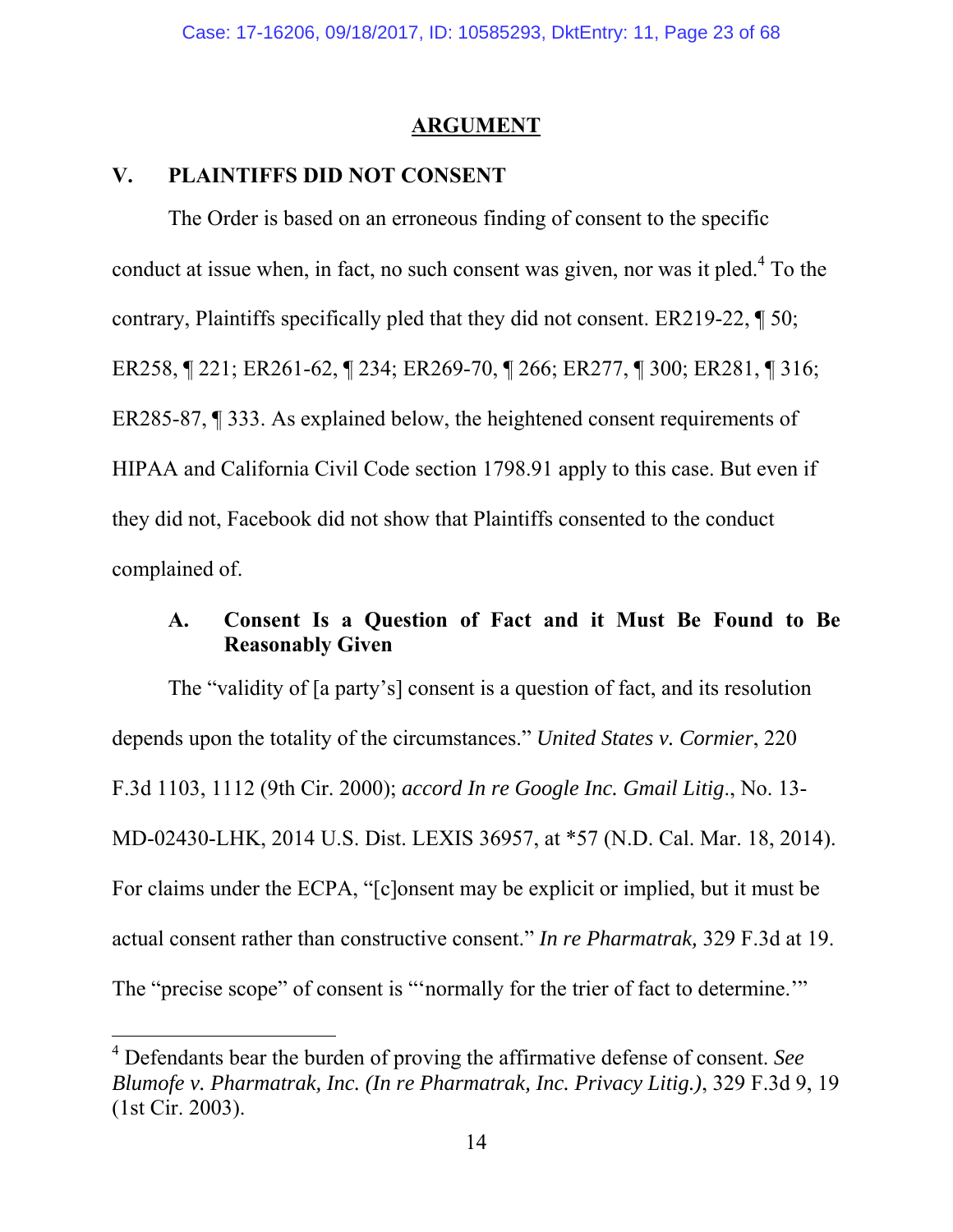*Tsao v. Desert Palace, Inc*., 698 F.3d 1128, 1149 (9th Cir. 2012) (quoting *Restatement (Second) of Torts* § 892A cmt. d); *see also Watkins v. L.M. Berry & Co*., 704 F.2d 577, 582 (11th Cir. 1983).

For example, in *Norman-Bloodsaw v. Lawrence Berkeley Lab.*, 135 F.3d 1260 (9th Cir. 1998), this court ruled that the plaintiffs' express consent to general "periodic health examinations" that included questions about venereal disease, sickle cell anemia, and menstrual problems and also involved the taking of "blood and urine samples" was not enough to find that consent to testing those same blood samples for "syphilis, sickle cell trait, and pregnancy." *Id*. at 1264-65. This court concluded the lower court erred as a matter of law in holding that the plaintiffs knew or had reason to know of the nature of the tests performed, explaining, "the question of what testing, if any, plaintiffs had reason to expect turn[ed] on material factual issues *that can only be resolved at trial*[.]" *Id*. at 1268 (emphasis added).

Further, even where the facts appear to evince express consent, this Circuit grants "no refuge" to defendants who gain consent through mistake that the defendant knew or, in the exercise of reasonable care, ought to have known about and that relate to the "essential nature" of the claim. *Theofel v. Farey-Jones*, 359 F.3d 1066, 1073 (9th Cir. 2004). *Theofel* instructs that even "overt manifestation[s] of assent" are not effective "if the defendant knew, or probably if he ought to have known in the exercise of reasonable care, that the plaintiff was mistaken as to the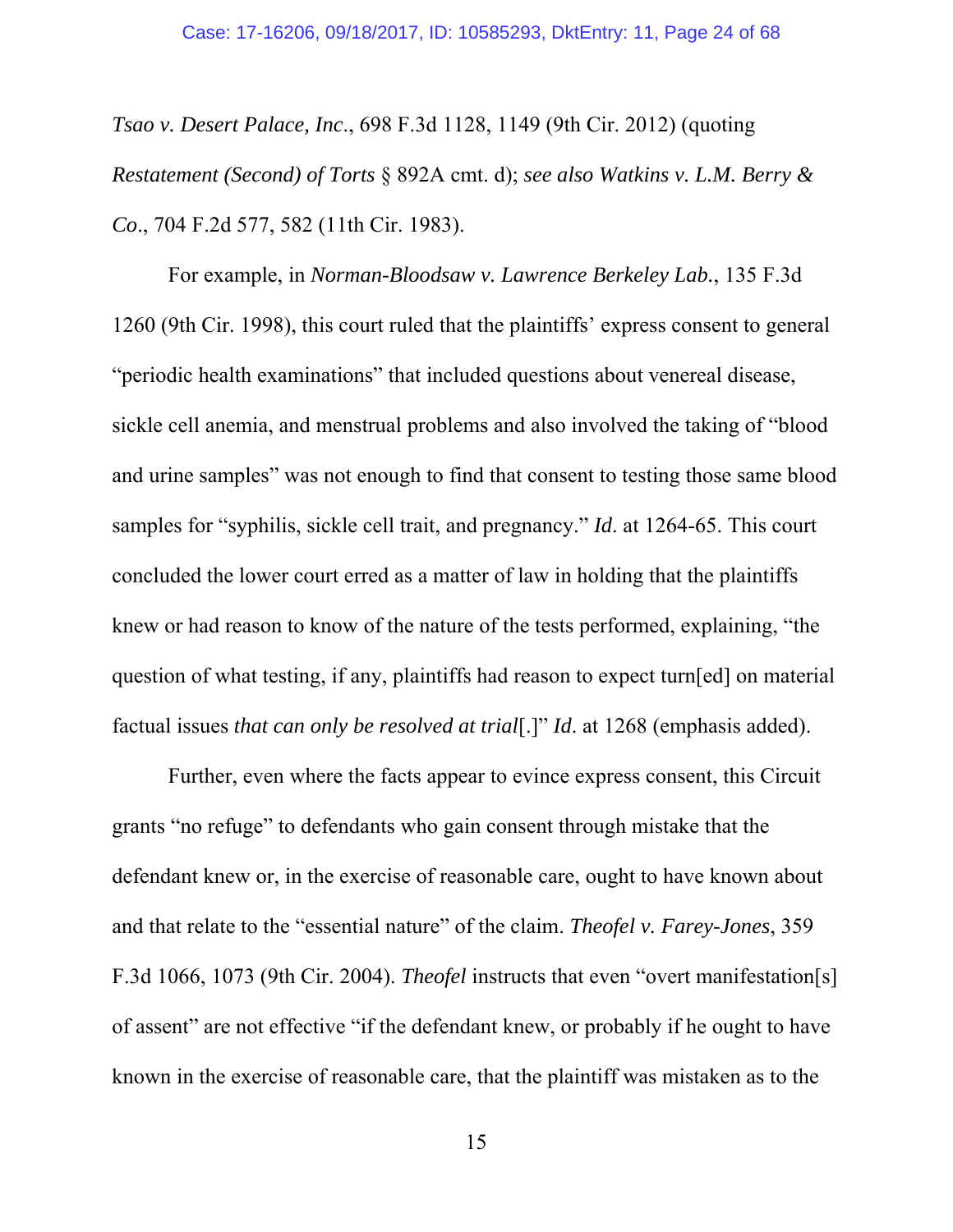nature and quality of the invasion intended." *Id*.; *see also Tsao*, 698 F.3d at 1151 n.18. Accordingly, consent is invalid where there is a mistake about "the essential character of the act itself," i.e., "that which makes it harmful or offensive[.]" *Theofel*, 359 F. 3d at 1073 (quoting W. Page Keeton et al., Prosser & Keeton on the Law of Torts § 18, at 120 (5th ed. 1984)). Where "the mistake is known" to the defendant or "induced by … misrepresentation, the consent is not effective for the unexpected invasion or harm." *Restatement (Second) of Torts* § 892B(2).5

Determining whether an "invited mistake" goes to the "essential nature of the invasion" turns "on the extent to which the intrusion" impacts the specific interests that the claim seeks to protect. *Theofel* at 1073. In *Theofel*, even clear and express consent was held invalid when the defendant "had at least constructive knowledge" of the invited mistake and the access resulting therefrom "effected an 'invasion . . . of the specific interest that the [ECPA] seeks to protect." *Id.* at 1074.<sup>6</sup>

The rule goes beyond fraud and misrepresentation. It also imposes a reasonableness requirement on alleged consent. For example, Prosser & Keeton,

 $5$  *See also* § 892B(2), cmt. h, "[t]he mistake having been produced by the misrepresentation of the actor, he will normally be aware of its existence, but his knowledge of the mistake is not necessary."

<sup>6</sup> *See also J.H. Desnick v. Am. Broad. Cos.*, 44 F.3d 1345, 1351 (7th Cir. 1995); *Leleux v. United States*, 178 F.3d 750, 755-56 (5th Cir. 1999) ("fraudulent procurement of consent eliminates the witting agreement."); *Food Lion, Inc. v. Capital Cities / ABC, Inc.*, 194 F.3d 505, 519 (4th Cir. 1999); *Opperman v. Path*, *Inc*., 87 F. Supp. 3d 1018, 1060 (N.D. Cal. 2014).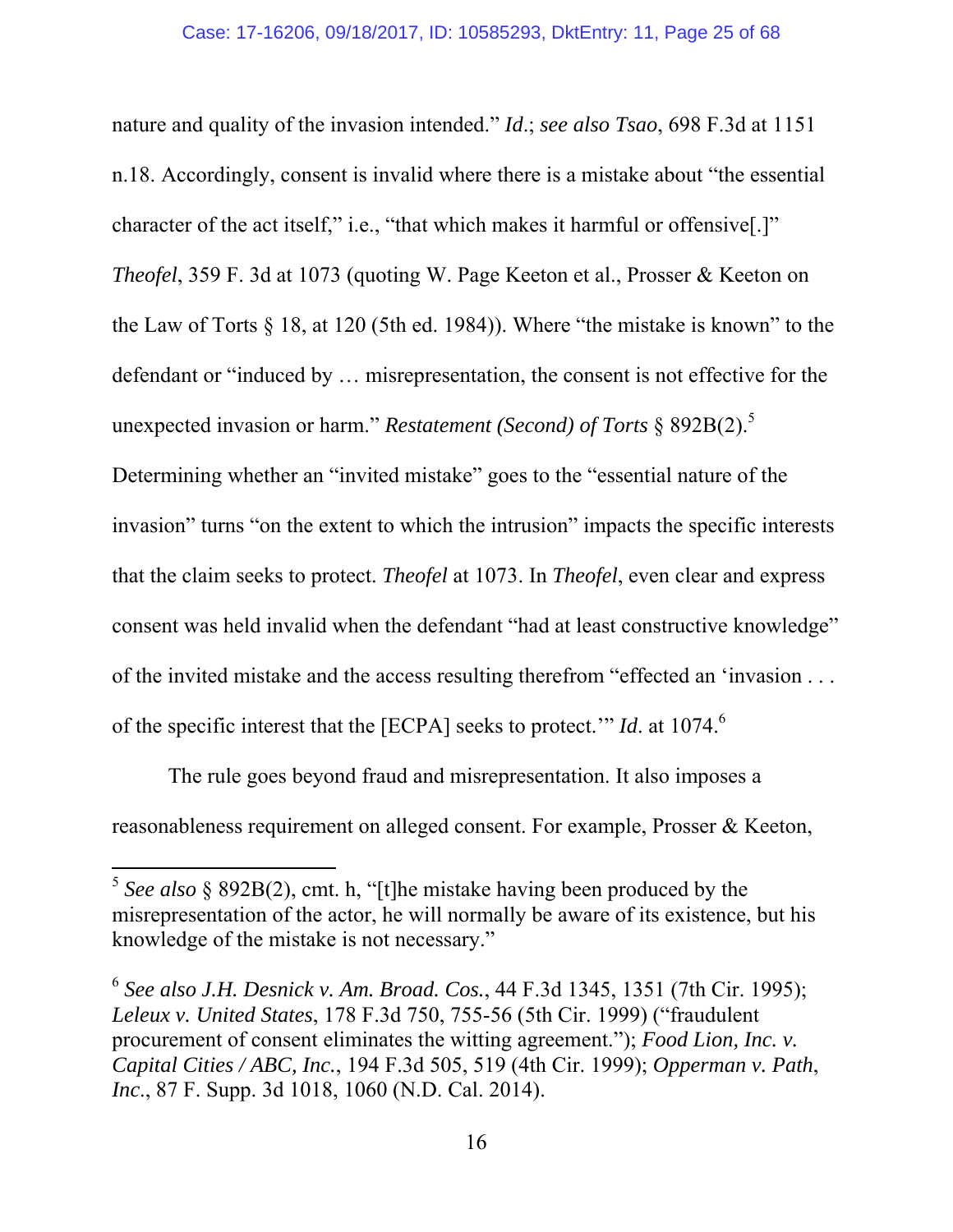cited extensively by *Theofel*, states that a boxer "consent[s] to the defendant's striking at him" even "if death unexpectedly results," but does not "consent to being hit with brass knuckles, which is the same invasion by an act of a different character." Keeton, *supra,* § 18, at 118. Similarly, courts have consistently held that consent to sex is vitiated where the defendant knows that he or she has an STD and fails to inform their partner. *See Johnson v. Jones*, 344 P.3d 89, 95 (Ore. Ct. App. 2015) ("Consent produced by material nondisclosure is no consent at all."). Likewise, in *Sanchez-Scott v. Alza Pharms.*, a California court held that the plaintiff stated a claim for intrusion upon seclusion even when the defendant's conduct in observing her breast exam took place in full view of the plaintiff and the plaintiff did not object. *Sanchez-Scott v. Alza Pharms.*, 86 Cal. App. 4th 365 (2001). The court explained that privacy "is not a binary, all-or-nothing characteristic." *Id*. at 370 (citing *Sanders v. Am. Broad. Cos*., 20 Cal. 4th 907 (1999)). Instead, the concepts of privacy and seclusion are "relative" and "[t]he mere fact that a person can be seen by someone does not automatically mean that he or she can legally be forced to be subject to being seen by everyone." *Id*. at 374- 75.

The common theme, therefore, is that the law imposes a reasonableness requirement on the affirmative defense of express or implied consent. "Even when no restriction is specified the reasonable interpretation of consent may limit it to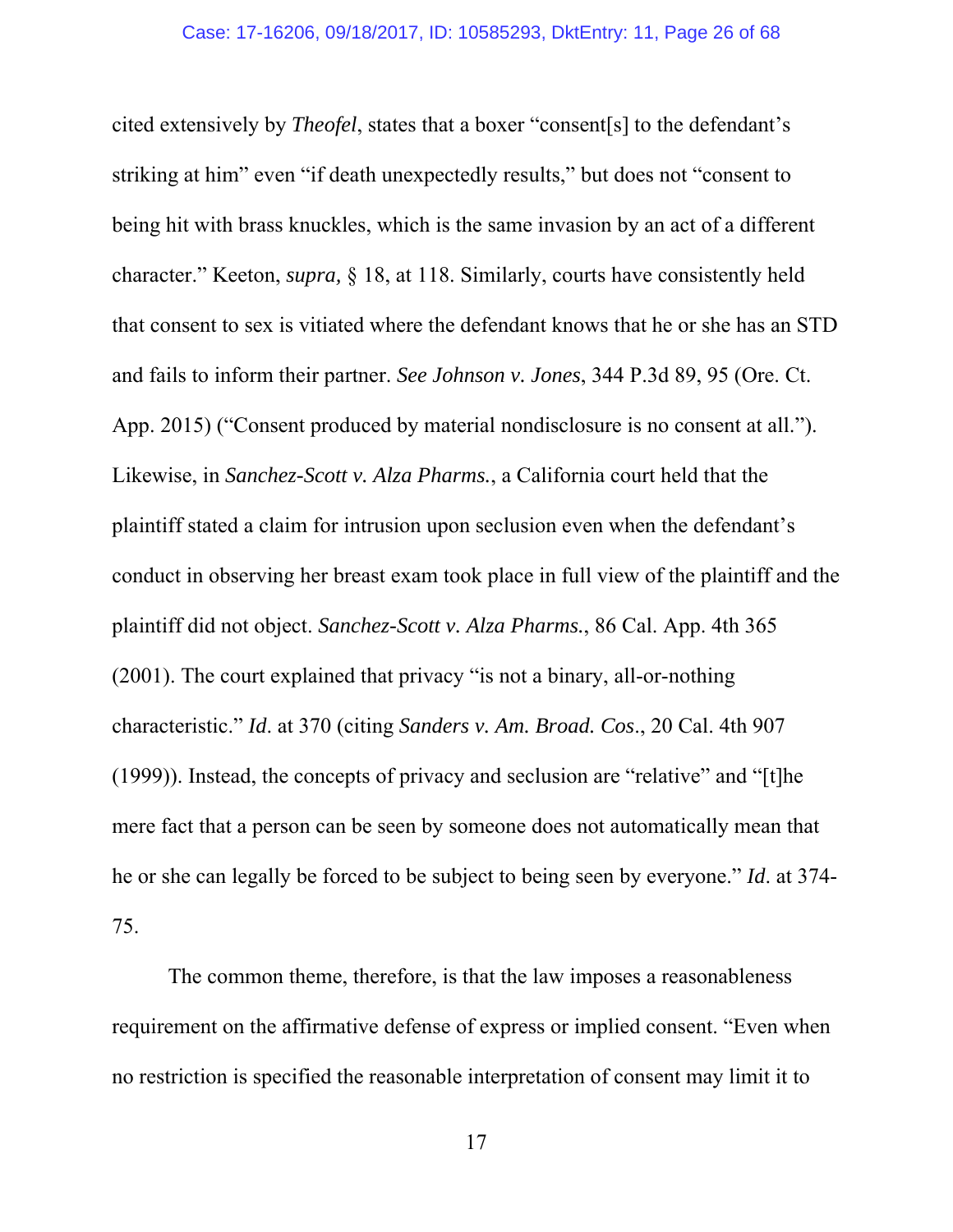acts at a reasonable time and place, or those reasonable in other respects."

*Restatement (Second) of Torts* § 852A(3), cmt. g. "For example, a landowner's permission for a picnic on his land will not normally be taken to give consent to a picnic at three o'clock in the morning or to a drunken brawl." *Id*.

## **B. The Errors of the District Court**

## **1. The District Court Failed to Consider the Precise Scope of the Alleged Consent, the Totality of Circumstances, and the Plaintiffs' Allegations that Facebook Abused Its Power and Deceived Its Users Through Omission**

The Order read Facebook's consent provisions in isolation. But consent is multi-faceted, and its scope and validity are factual questions that depend upon a review of the totality of the circumstances. Even where no limitation is stated, the law implies and imposes a reasonableness requirement on the parties. This is particularly true where the defendant knew or ought to have known that the plaintiff was mistaken as to the quality or nature of the specific invasion at issue. In short, context and reasonable expectations matter – regardless of how express or broad a party's alleged consent appears when read in isolation.

Here, the District Court did not consider the precise scope of the alleged consent and the totality of the circumstances. Taken in full, the facts alleged establish that no reasonable person would have believed that the specific data at issue was being disclosed to, tracked, acquired and sold by Facebook. To the contrary: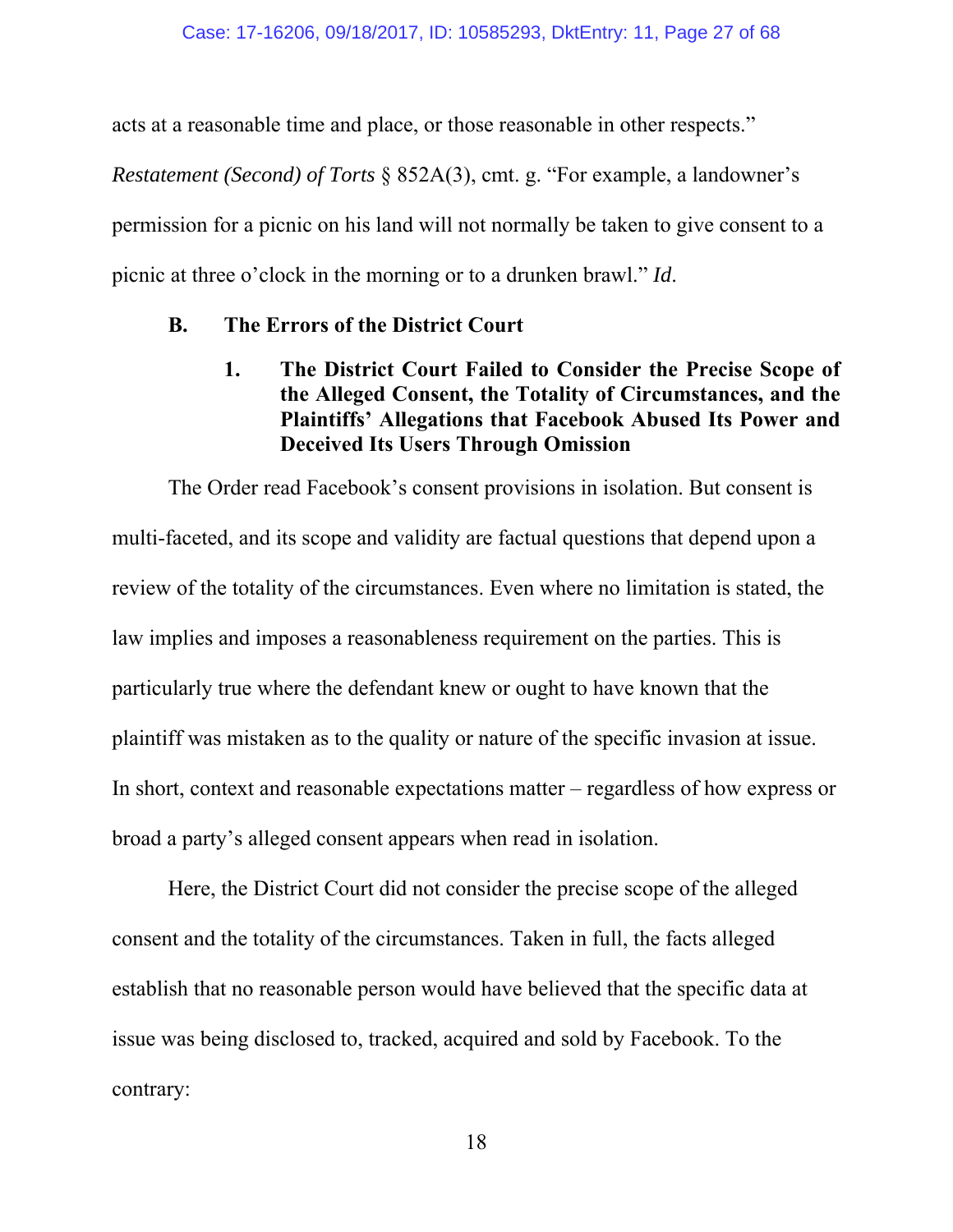- Plaintiffs specifically and repeatedly alleged that they lacked knowledge of and did not authorize Facebook's acquisition of the data at issue. ER219-22, ¶ 50; ER258, ¶ 221; ER261-62, ¶ 234; ER269-70, ¶ 266; ER277, ¶ 300; ER281, ¶ 316; ER285-87, ¶ 333.
- The communications at issue were with trusted health care entities and related to health conditions, doctors, treatment, or financing for themselves or, for Jane Doe II, her spouse. ER239, ¶ 117; ER246, ¶ 161; ER249, ¶¶ 175-77; ER251, ¶ 188; ER257, ¶ 216(b).
- Plaintiffs were specifically promised that the communications would not be disclosed to third-parties like Facebook. ER237, ¶¶ 108-12; ER240-41, ¶¶ 123-28; ER242-43, ¶¶ 138-43; ER245-46, ¶¶ 156-59; ER247-48, ¶¶ 169-71; ER249, ¶¶ 175-77; ER250-51, ¶¶ 184-86; ER252-53, ¶¶ 195-97; ER347- 403.
- Facebook had actual and constructive knowledge of these promises. ER231- 32, ¶¶ 86-87; ER238-39, ¶¶ 113-14; ER241, ¶¶ 129-30; ER243, ¶¶ 144-45; ER246, ¶¶ 158-59; ER249, ¶¶ 172-73; ER251, ¶¶ 185-86; ER253, ¶¶ 198- 99; ER258, ¶¶ 222-24; ER274, ¶ 285.
- Facebook knowingly acquired the data at issue in violation of these promises. ER225-26, ¶¶ 65-70; ER239, ¶ 116; ER242, ¶ 134; ER243, ¶ 146; ER247, ¶ 163; ER249, ¶ 174; ER251, ¶ 187; ER253, ¶ 201.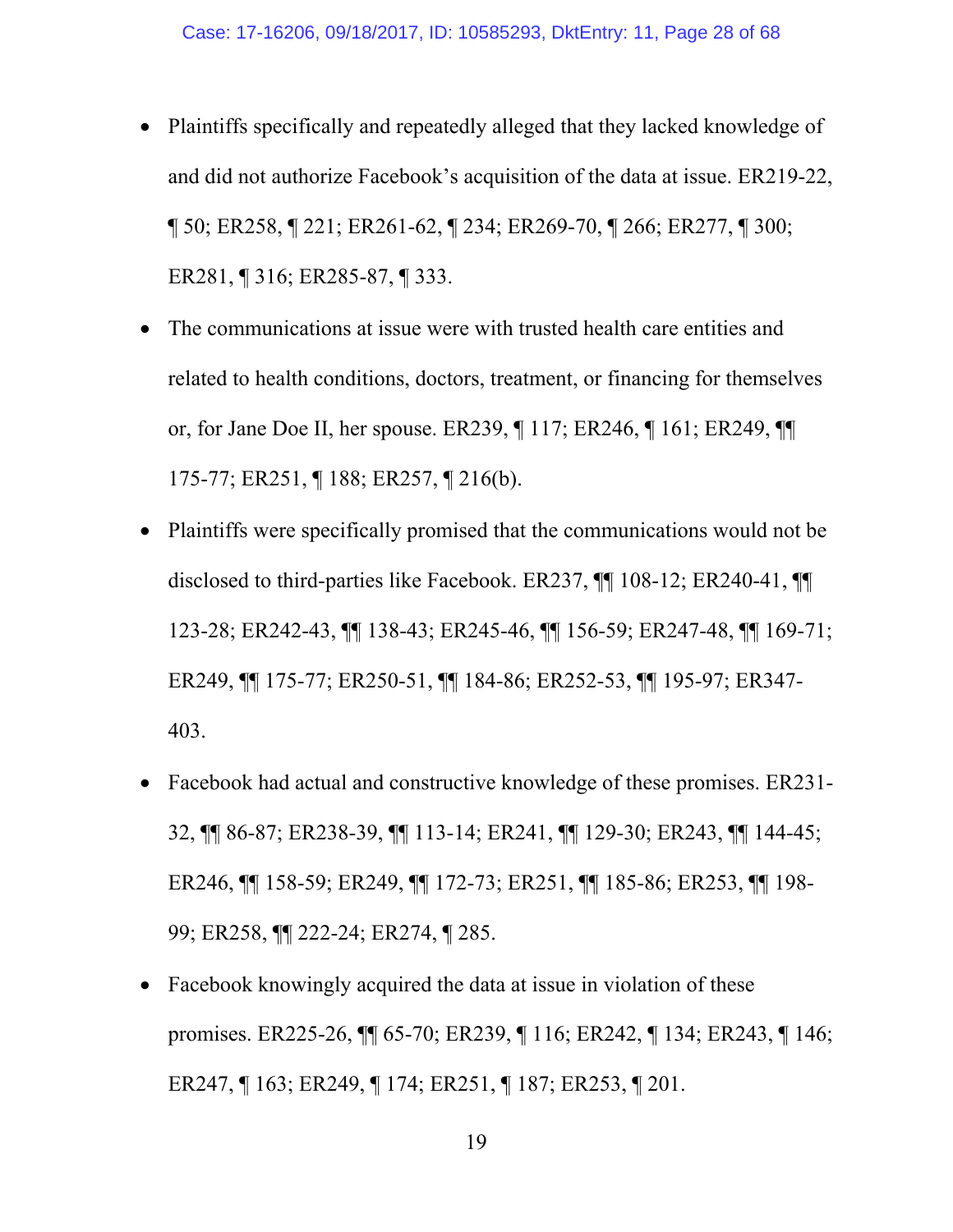- Facebook promised to make "important disclosures," but engaged in fraudulent "suppression, with the intent to deceive its users, of the facts that it (a) tracks and intercepts user communications in violation of other websites' privacy policies, (b) tracks and intercepts user communications with health care related websites, including the websites of medical providers subject to HIPAA, and (c) tracks, takes, and records users' medical communications and information for purposes of placing users in medical categories for direct marketing purposes." ER 224-25, ¶ 60; ER291- 92, ¶ 366.
- Plaintiffs enjoyed "several specific legally protected privacy interests" in the communications at issue, including actual and reasonable expectations of privacy. ER282-84, ¶¶ 325-26; ER285-87, ¶¶ 333-35; ER290, ¶¶ 356-57.
- Facebook tracking does not occur on all medical websites and is not necessary for a website to utilize some Facebook functionality. For example, MayoClinic.org and HopkinsMedicine.org "include a small Facebook icon on nearly every page," but Facebook did not acquire PII about its users from those pages. ER228-29, ¶ 79.

 Considering the totality of circumstances, the District Court should have rejected Facebook's affirmative defense of consent because its actions knowingly violated explicit privacy promises made to the Plaintiffs and their reasonable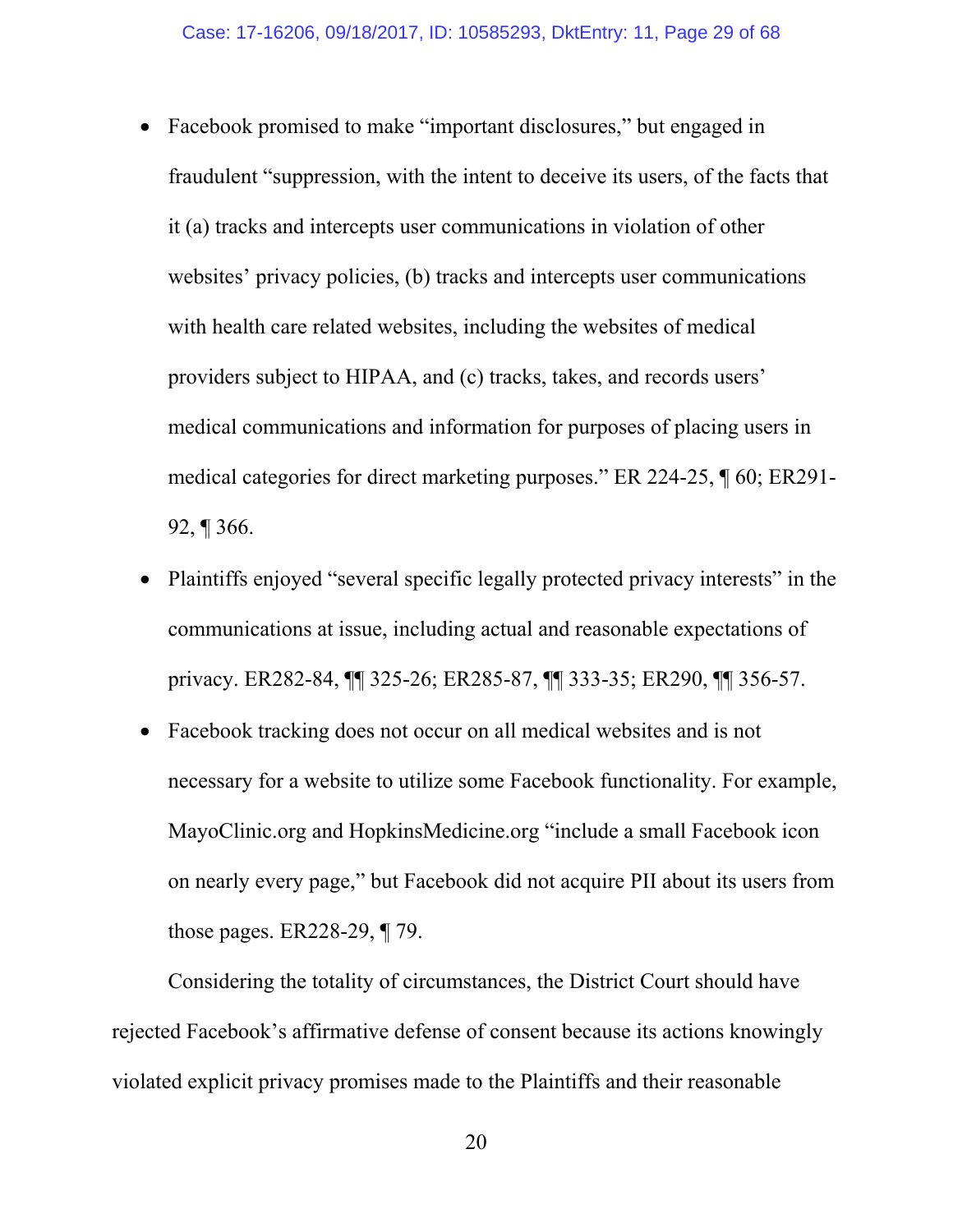expectations of privacy. Further, Facebook knew or should have known that Plaintiffs were unaware of the essential character of the invasions at issue here.

## **2. The District Court's Erroneous Test for Consent**

The District Court cited three cases in support of its consent finding.<sup>7</sup> However, these cases illustrate the deficiencies of the alleged consent here.

 First, in *Mortensen v. Bresnan Commc'n*, the court found that the plaintiffs had consented to monitoring of their Internet communications by their own Internet Service Provider and the forwarding of the same to a company called NebuAd where: (1) the ISP clearly disclosed that it would do so; (2) "gave Plaintiffs specific notice of when the NebuAd Appliance trial would commence"; and (3) "provided a link for its customers to opt out of the NebuAd Appliance if they so chose." *Mortensen v. Bresnan Commc'n*, No. CV 10-13-BLG-RFC, 2010 U.S. Dist. LEXIS 131419, at \*10 (D. Mont. Dec. 13, 2010). In contrast, here: (1) Plaintiffs were explicitly promised that the communications at issue would remain

 $<sup>7</sup>$  It bears noting by examining Facebook's general statements about its privacy</sup> policies in isolation, the District Court's Order goes further than the Defendants' briefs on its motion, where they suggested the following test for consent: "Would a reasonable user who viewed [the defendants'] disclosures have understood that [Facebook] was collecting [the information at issue?]" ER172, Def's Mot. to Dismiss, Dkt. # 96 at 16, citing *Perkins v. LinkedIn Corp*., 53 F. Supp. 3d 1190, 1212 (N.D. Cal. 2014). This proposed test uses the plural possessive, directing the court to examine more than any single provision in isolation. In response, Plaintiffs' argued first that the correct test for consent in this case is set forth in HIPAA and California Civil Code section 1798.91. Plaintiffs maintain the same position in this appeal.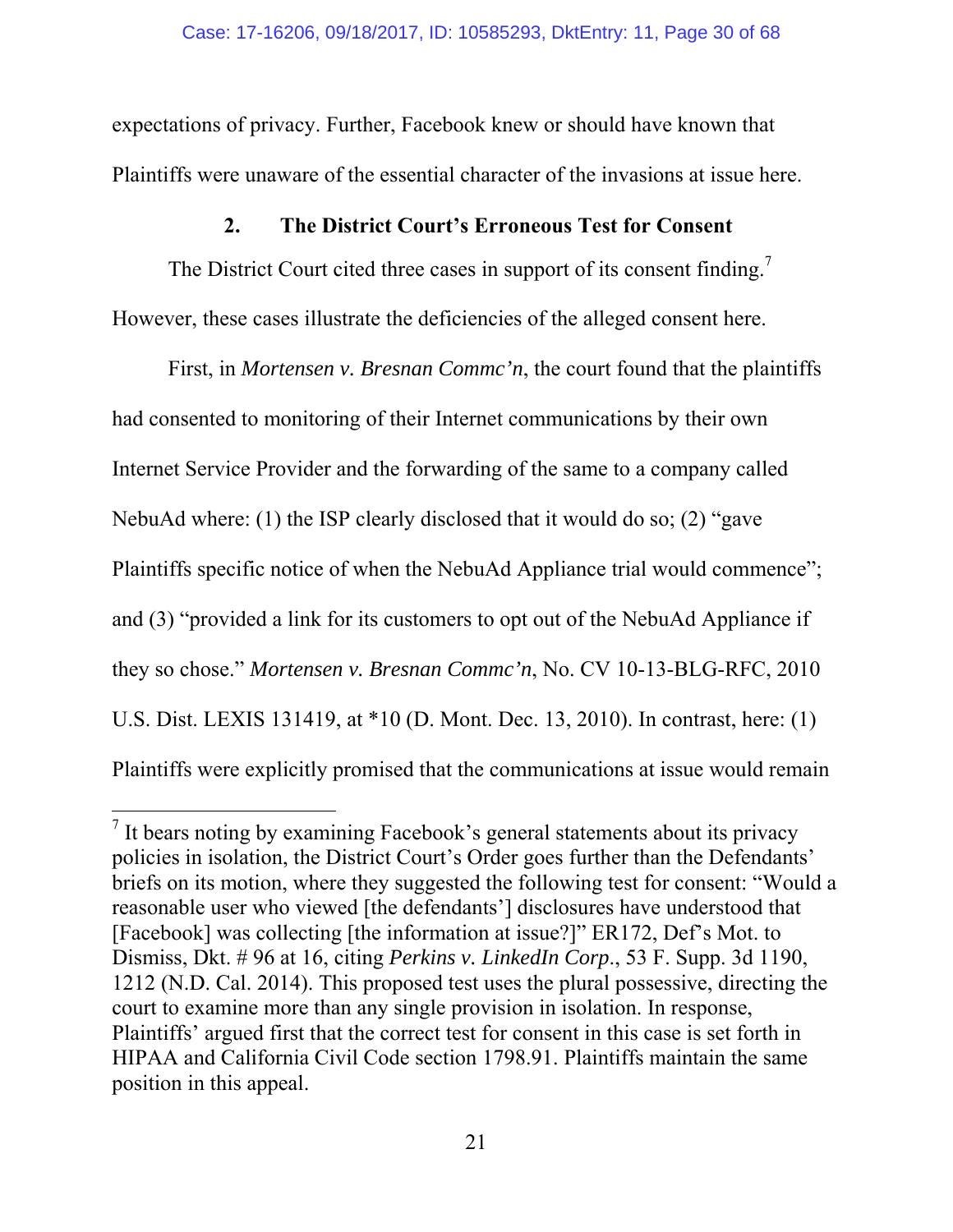private and Facebook knew about those promises; (2) Facebook failed to give specific notice that it would collect information from trusted health care websites in violation of explicit privacy promises; and (3) Facebook did not provide its users with the ability to opt-out of its tracking on health care websites that promised not to disclose their PII.

 Next, in *Del Vecchio v. Amazon.com, Inc*., the court punted on "the issue of authorization," instead ordering further briefing. *Del Vecchio v. Amazon.com, Inc*., No. C11-366RSL, 2012 U.S. Dist. LEXIS76536, at \*25 (W.D. Wash. June 1,  $2012$ ).<sup>8</sup> The case is also factually inapposite because it involved cookie tracking by the defendant on its own website. Here, Plaintiffs are not challenging Facebook's legal ability to track users on Facebook.com. Likewise, *Del Vecchio* did not involve any countervailing promise of secrecy. Nor did it involve communications with trusted health care entities, including the plaintiffs' own providers. Instead, it appears to have been about "pet supplies." *Del Vecchio v. Amazon.com, Inc*., No. C11-366-RSL, 2011 U.S. Dist. LEXIS 138314 (W.D. Wash. Nov. 30, 2011).

 Finally, in *Perkins v. LinkedIn*, the defendant's disclosure "was not, as is often the case, … buried in a Terms of Service or Privacy Policy that may never be

<sup>&</sup>lt;sup>8</sup> *Del Vecchio* did evince skepticism about plaintiff's claims, stating that the defendant's Privacy Policy "appear[ed] to notify visitors that it will take the very actions about which Plaintiffs now complain[.]" *Del Vecchio,* 2012 U.S. Dist. LEXIS 76536 at \*19. Such notice is absent in this case.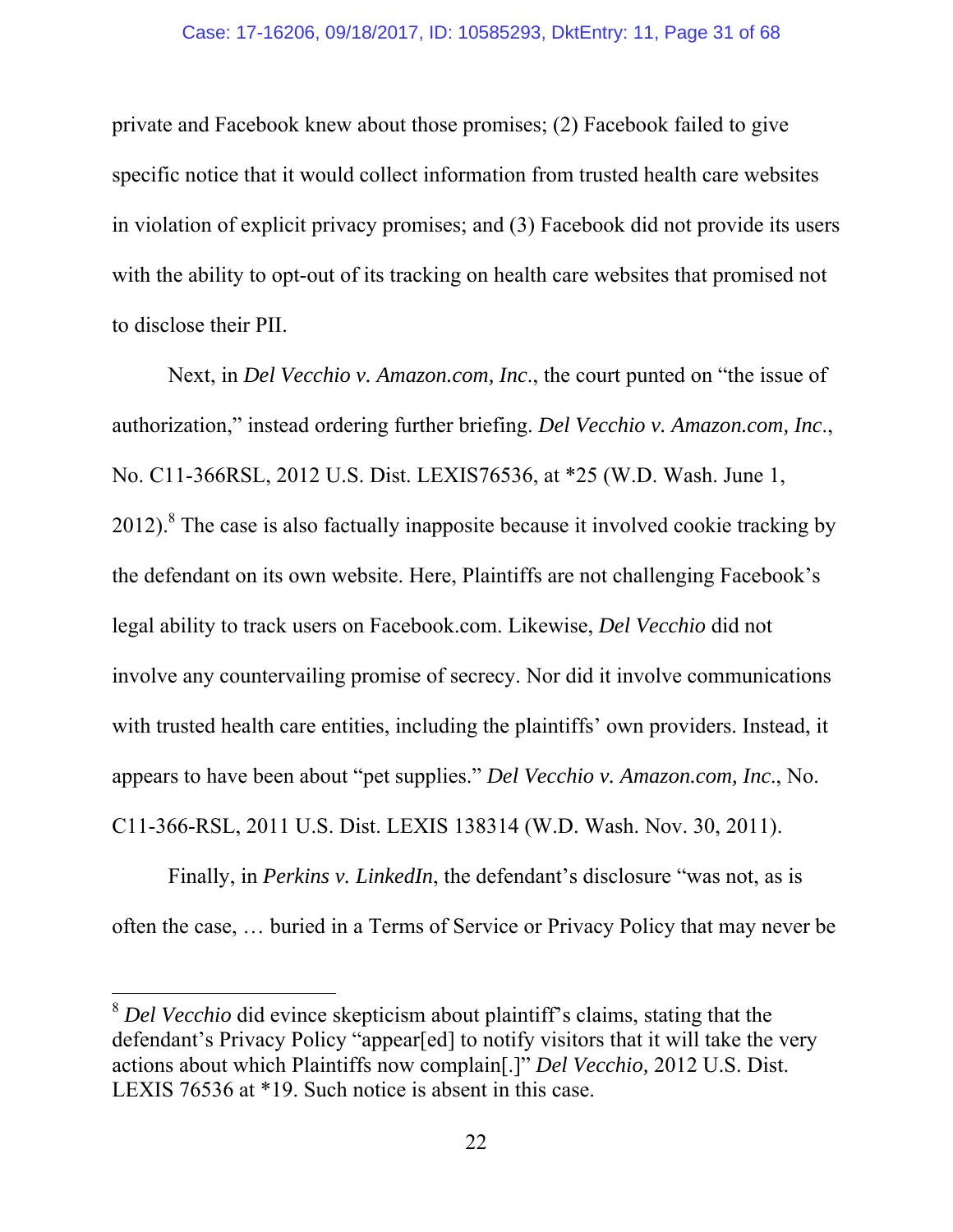viewed or if viewed at all on a wholly separate page disconnected from the processes that led to the alleged wrongful conduct." *Perkins*, 53 F. Supp. 3d at 1212. "Even more significant[]," *Perkins* explains, "is the fact that alongside the disclosure is an express opt out opportunity in the form of the 'No thanks' button." *Id*. at 1212-13. *Perkins* determined it was only "[i]n light of the clarity of the disclosure, the proximity of the disclosure to the wrongful conduct, and the ability to opt out" that the plaintiffs had authorized the conduct at issue. *Id*. at 1213. But none of the key facts from *Perkins* are present here. Instead, Facebook's alleged disclosures are general in nature and contradicted by other explicit promises about the privacy of the specific data at issue, of which Facebook is aware. Facebook's alleged disclosure is also "buried … in a Privacy Policy … on a wholly separate page disconnected from the processes that led to the alleged wrongful conduct," and there is no "express opt-out opportunity." *See id.* at 1212-13.

## **C. Applying the Law of Consent to the Facts of this Case**

 Plaintiffs here were not using the Internet to play time-wasters or look at pictures of cats. Instead, they exchanged communications about their health conditions, treatment, and financing with trusted health care entities (including providers) under explicit promises, of which Facebook was aware, to keep the information private.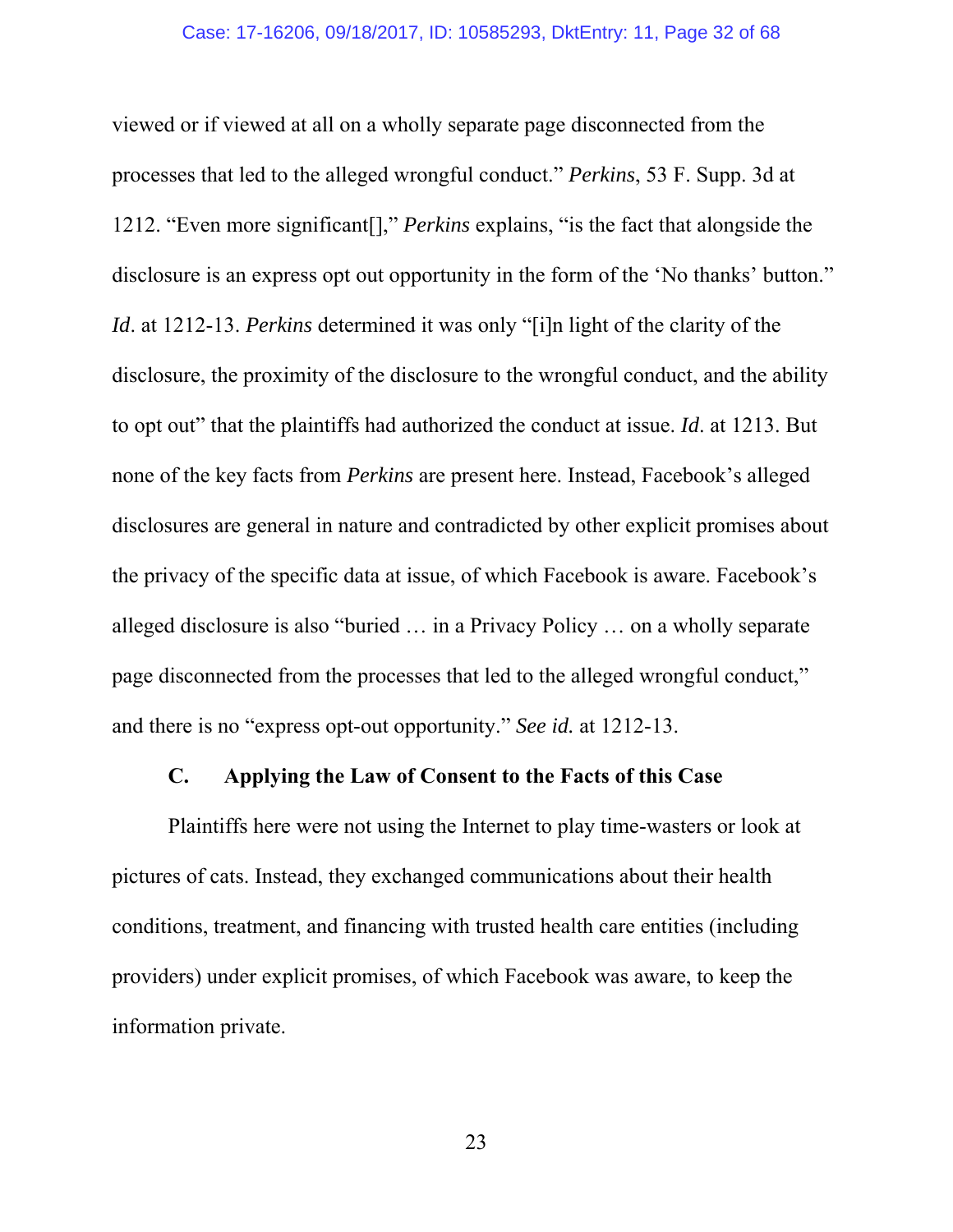In *Riley v. California*, the Supreme Court unanimously held that Americans have a reasonable expectation of privacy in the data contained within their smartphones based on the fact that such data is "qualitatively different." *Riley v. California*, 134 S. Ct. 2473, 2490 (2014). For example, "An Internet search and browsing history. . . could reveal an individual's private interests or concerns – perhaps a search for certain symptoms of disease, coupled with frequent visits to WebMD." *Id*. Similarly, in *Norman-Bloodsaw*, this court observed:

In all, the information obtained as the result of the testing was qualitatively different from the information that plaintiffs provided in their answers to the questions, and was highly invasive. That one has consented to a general medical examination does not abolish one's privacy right not to be tested for intimate, personal matters involving one's health – nor does consenting to giving blood or urine samples, or filling out a questionnaire.

*Norman-Bloodsaw*, 135 F.3d at 1270. Even though they had consented to the drawing of their blood for testing, this court found that "the question of what testing, if any, plaintiffs had reason to expect turn[ed] on material factual issues that can only be resolved at trial[.]" *Id*. at 1268.

 Here, Plaintiffs do not challenge Facebook's general tracking of consumers on the Internet. Instead, they challenge Facebook's tracking of their communications about medical conditions, treatment, and financing with health care entities that Facebook knows explicitly promise not to share such "qualitatively different" information. In the phrasing of *Norman-Bloodsaw*, "That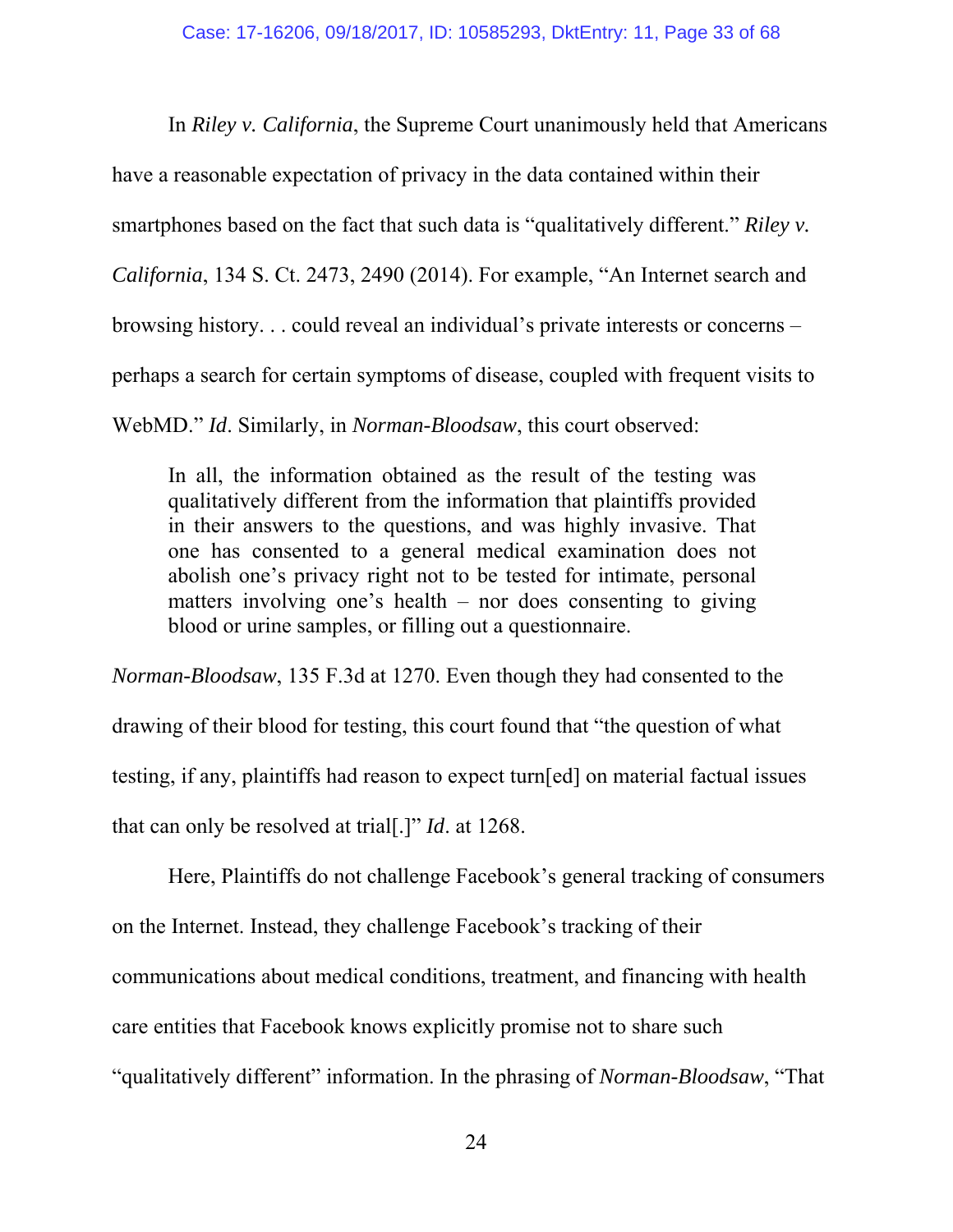#### Case: 17-16206, 09/18/2017, ID: 10585293, DktEntry: 11, Page 34 of 68

one has consented to a general [tracking] does not abolish one's privacy right not to be [tracked] for intimate, personal matters involving one's health." *See id.* at 1270. Indeed, the facts here are more compelling for the plaintiffs than *Norman-Bloodsaw*, where the alleged consent expressly related to the plaintiff's health and the information was obtained from the party's employer. Here, the alleged general consent does not mention health at all and the data is obtained by a social networking company.

Accordingly, Plaintiffs respectfully request that the trial court be reversed on multiple grounds. Consent is an issue of fact to be determined by the trier of fact only after considering the totality of the circumstances. Here, the totality of the circumstances alleged, taken as true, show that Plaintiffs did not consent to Facebook's conduct which itself was not reasonable in time, place, or any other respect. Facebook's claim of consent further fails because it was based on a theory of constructive consent from a broad, vague term buried within a Privacy Policy that no user was likely to read or understand; did not provide users with an opportunity to opt-out; and, for the specifics in this case, conflicted with explicit promises made to the Plaintiffs regarding the data at issue and of which Facebook had actual or constructive knowledge. And, even if Facebook's claim of constructive consent was based on language that was set apart from the Privacy Policy and adequately presented to each user, no reasonable user who viewed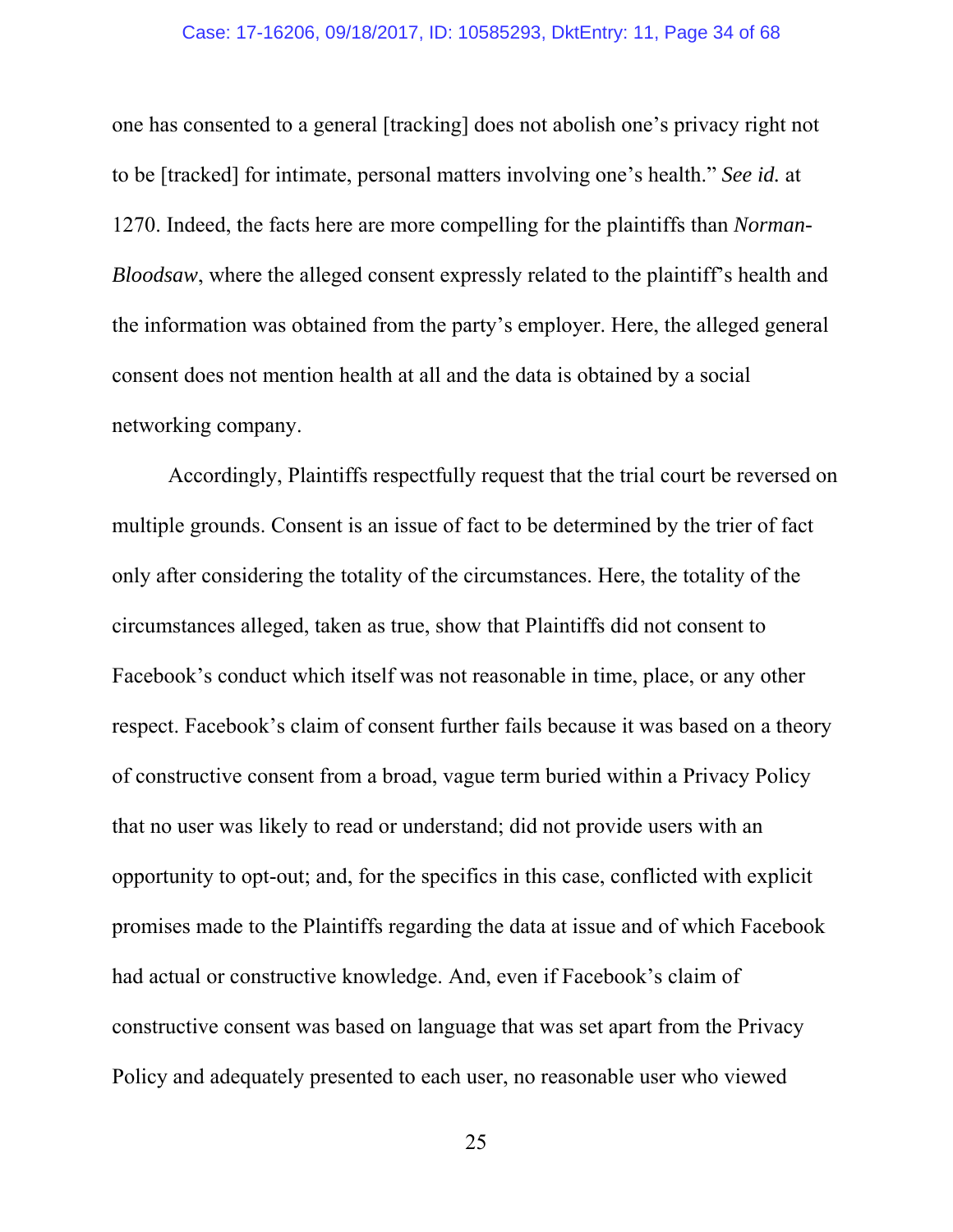Facebook's and the health care entities' disclosures would have understood that

Facebook was collecting the information at issue. As such, any alleged consent is

invalid.

 $\overline{a}$ 

- **VI. HIPAA AND CALIFORNIA CIVIL CODE SECTION 1798.91 APPLY TO THIS CASE AND REQUIRE THAT FACEBOOK OBTAIN EXPRESS, KNOWING, AND WRITTEN CONSENT TO OBTAIN THE INFORMATION AT ISSUE** 
	- **A. HIPAA Protects Data that Is: (1) Created by a Covered Entity; (2) Relates to the Health or Condition of an Individual; and (3) Is Tied to an Identifier of the Individual, or Their Relatives, Employers, or Household Members.**

The District Court erred in determining, as a matter of law, that Plaintiffs'

communications with their health care providers in this case did not relate "to the

past, present, or future physical or mental health or condition of an individual."

ER015, Order at 14, citing 45 C.F.R.  $\S$  160.103.<sup>9</sup> This, however, is a question of

fact, and the Order ignores the well-pled facts of the Complaint:

• Jane Doe I exchanged communications with her health care provider about her specific doctor and treatment (pain management and spine treatment). ER246, ¶¶ 161-62.

 $9$  The Order further erred when it made the factual determination that "the same information is transmitted to Facebook every time a user visits any page on the internet that contains a Facebook button." However, Facebook tracking does not occur on most medical websites and it is possible for a website to "include a small Facebook icon on nearly every page" without Facebook acquiring PII about its users. ER228-29, ¶ 79.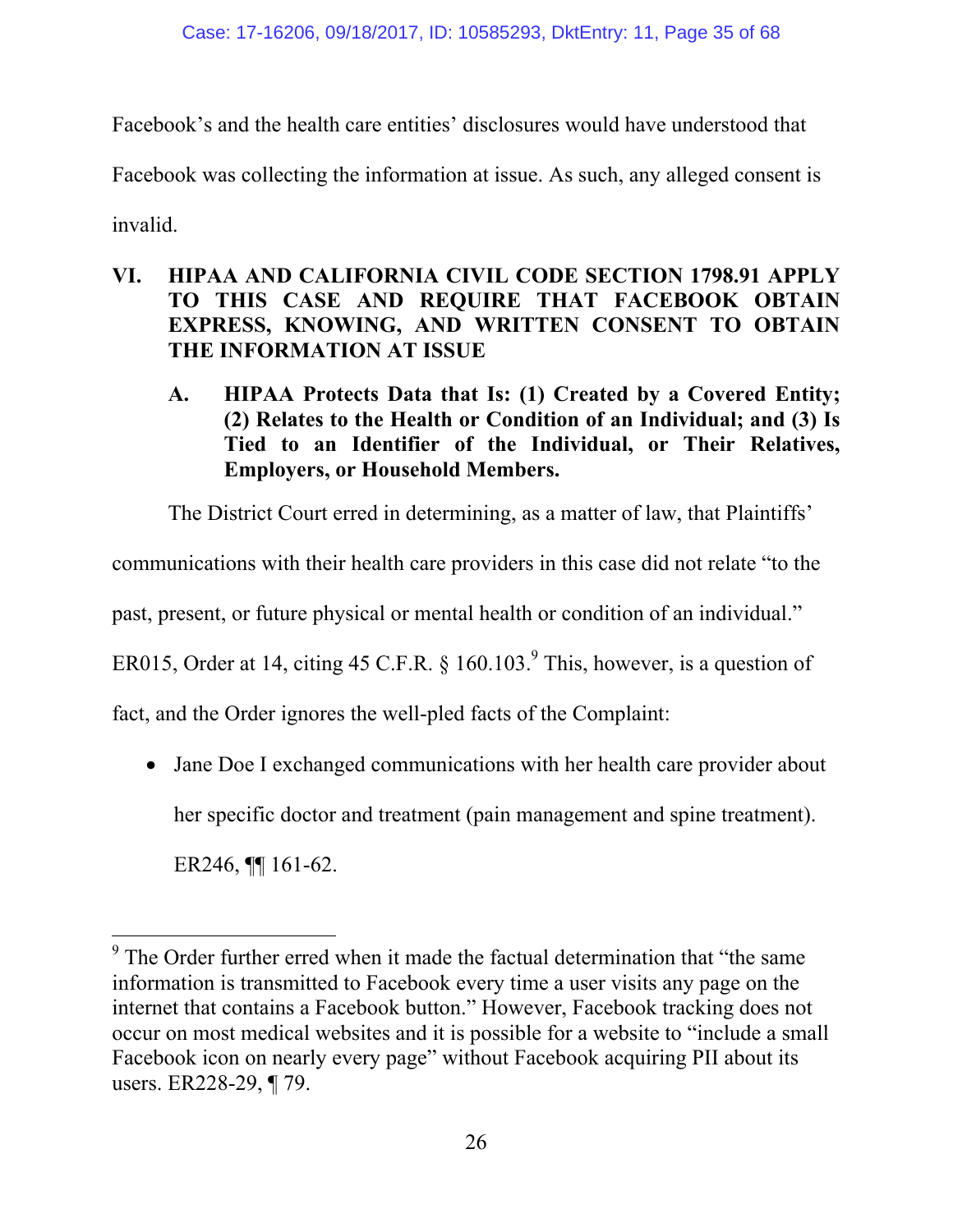- Jane Doe II exchanged communications with her husband's health care providers (BJC and Cleveland Clinic) about his doctors (Drs. Hunt and Jain) and his treatments (intestine transplant). ER249,  $\P\P$  175-76.<sup>10</sup>
- Winston Smith exchanged communications with health care providers and trusted health care non-profit organizations about cancer and cancer treatment – in particular, melanoma. ER239, ¶ 117; ER241-42, ¶ 132; ER243, ¶ 147; ER253, ¶ 202.

To state what should be obvious, Jane Doe I suffered from pain that stemmed from back problems, Jane Doe II's husband underwent an intestine transplant, and Winston Smith had melanoma. Facebook acquired the content of these healthrelated communications attached to PII about the plaintiffs.<sup>11</sup> But the Order simply ignored the facts, and ruled that communications are not protected if they also "contain general health information that is accessible to the public[.]" ER014, Order at 13.

 First, this conclusion overlooks that the data is attached to PII about the Plaintiffs. The URL

 $10$  The HIPAA "de-identification standard" prohibits disclosures of a patient's "relatives, employers, or household members."  $45$  C.F.R.  $\S$  164.514(b)(2)(i).

 $11$  The Order's holding that the identifiers disclosed to Facebook (browser, IP address, cookies) do not "relate[] specifically to Plaintiffs' health" (ER014, Order at 13) makes no sense because such identifiers connect health information to an identifiable person.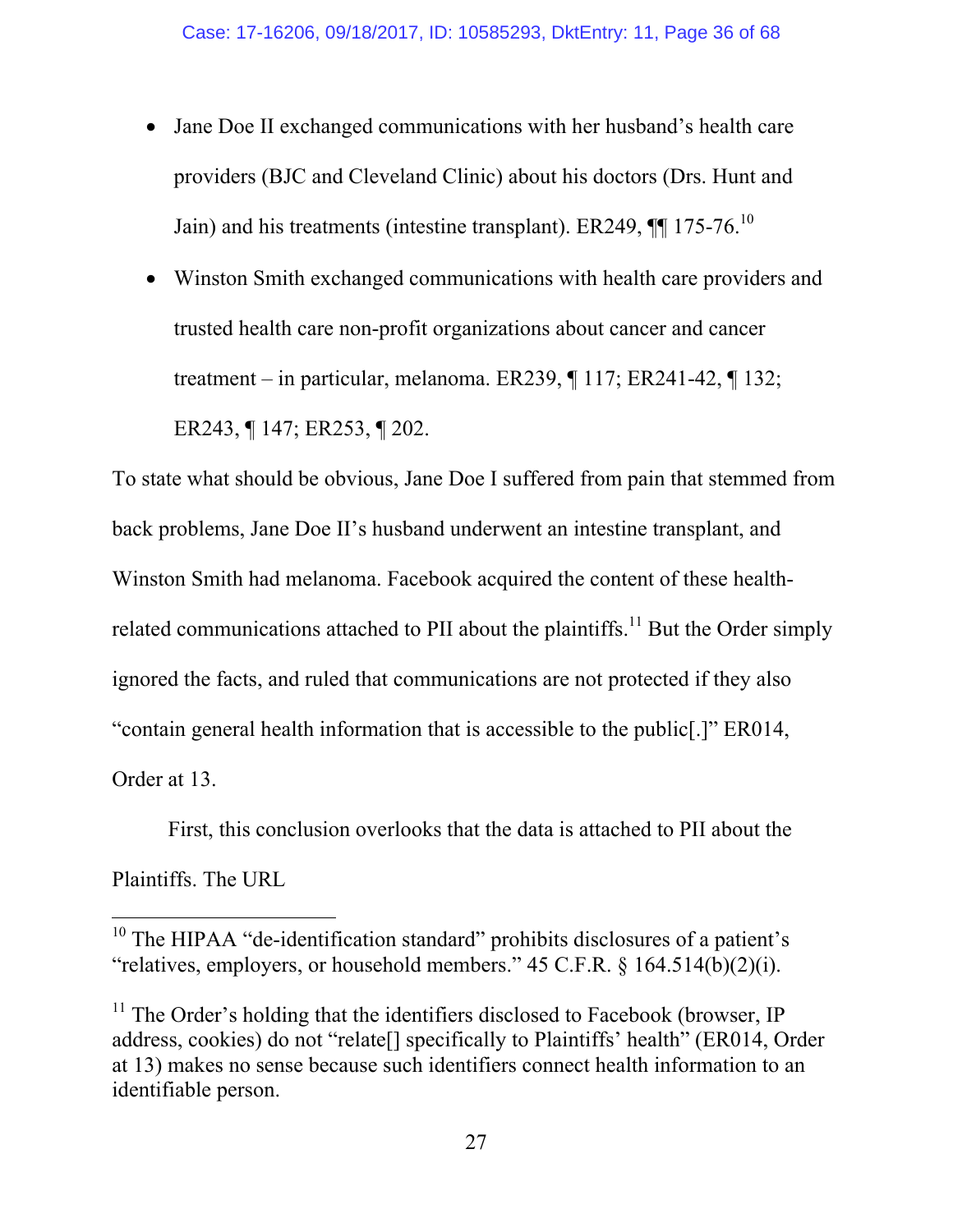http://my.clevelandclinic.org/search/results?q=intestine%20transplant is

"accessible to the public," but the fact that Jane Doe II sent it is not. Second, the Order cites no authority for this determination. To the contrary, nothing in HIPAA's statutes or regulations suggests such a limitation.

Consider the brick-and-mortar equivalent of Facebook's conduct here: imagine the providers maintain toll-free numbers through which individuals can communicate to learn more information about their treatment. A person calls the number and is given a list of options. Next, they dial a code for their doctor or condition. Would it violate HIPAA if Facebook acquired the doctor and treatment codes dialed by callers?<sup>12</sup> Of course it would, and there is no qualitative difference here. The only difference is technological: the Internet has made communications more efficient. Accordingly, Plaintiffs respectfully request that this Court find that the data at issue in this case was protected by HIPAA, thereby prohibiting Facebook from acquiring such data in the absence of signed, informed, written consent pursuant to HIPAA.

## **B. Facebook's Conduct Is Subject to California Civil Code Section 1798.91**

California Civil Code section 1798.91 provides that a business "may not request in writing medical information directly from an individual regardless of

 $12$  HIPAA also authorizes sanctions against knowing recipients of protected information. *See* 42 U.S.C. § 1320d-6(a)(2).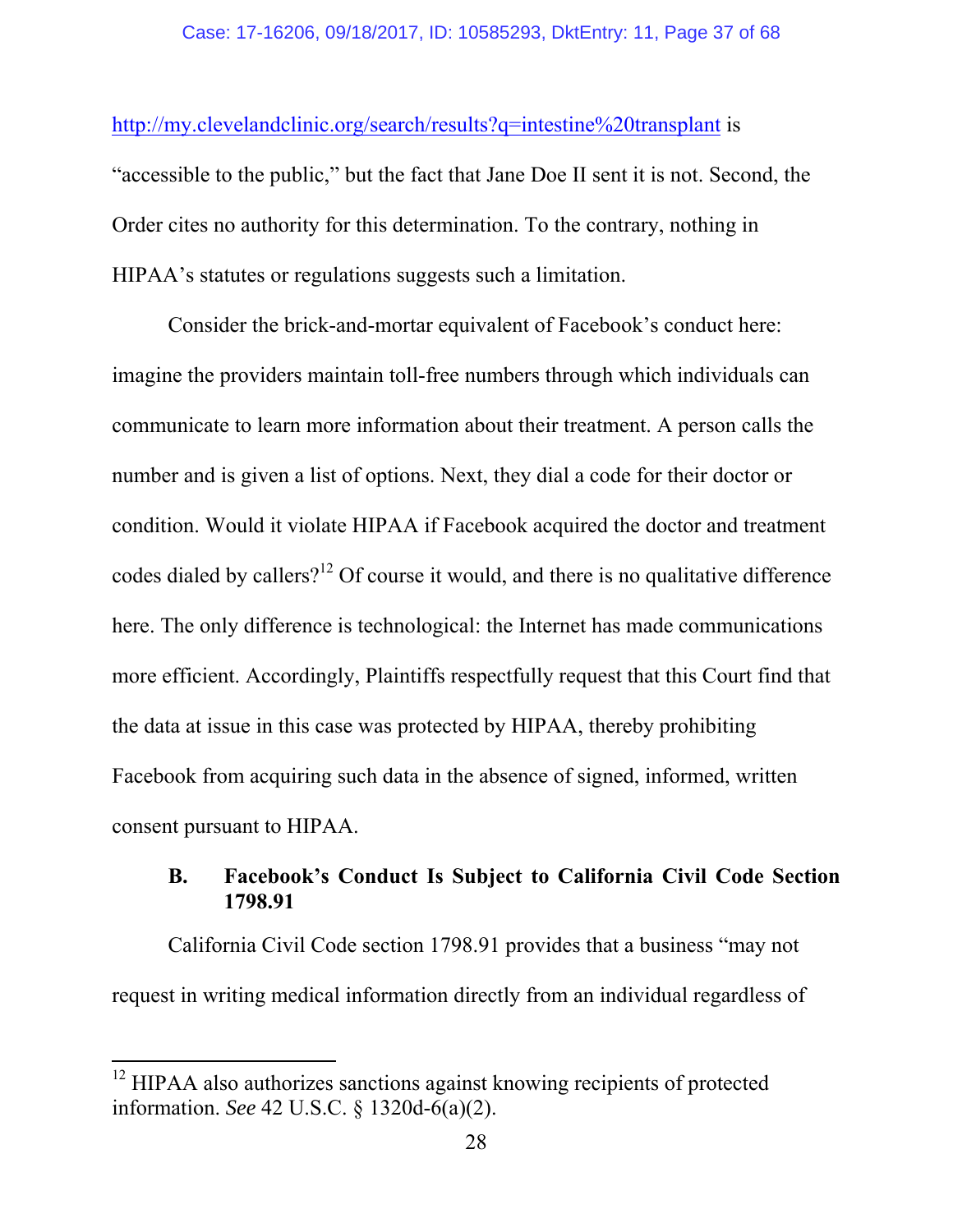whether the information pertains to the individual or not, and use, share, or otherwise disclose that information for direct marketing purposes" unless it first "disclos[es] in a clear and conspicuous manner that it is obtaining the information to market or advertise products, goods, or services to the individual" and "obtain[s] the written consent of the individual to whom the information pertains[.]" Cal. Civ. Code § 1798.91(c). "Medical information" means "any individually identifiable information … regarding the individual's medical history, or medical treatment or diagnosis by a health care professional" and "individually identifiable" means the information contains "any element[s] of [PII] sufficient to allow identification of the individual[.]" Cal. Civ. Code  $\S$  1798.91(a)(2).

Facebook is subject to this provision of California law because: (1) it is a business engaged in direct marketing;<sup>13</sup> (2) the communications at issue are "medical information" because (a) they contain individually identifiable information in electronic form<sup>14</sup> and (b) regard Plaintiffs' medical histories and/or treatment and diagnoses by health care professionals;<sup>15</sup> and (3) Facebook used the information for direct marketing without obtaining sufficient consent under the statute. Accordingly, Plaintiffs respectfully request this Court find that data at issue

<sup>13</sup> ER232, ¶¶ 88-91; ER259, ¶¶ 227-28; ER333-46, Ex. E.

<sup>14</sup> ER230-31, ¶ 82; ER235-36, ¶¶ 99-103; ER253, ¶ 200.

<sup>&</sup>lt;sup>15</sup> ER246, ¶ 161; ER249, ¶¶ 175-77; ER257, ¶ 216(b).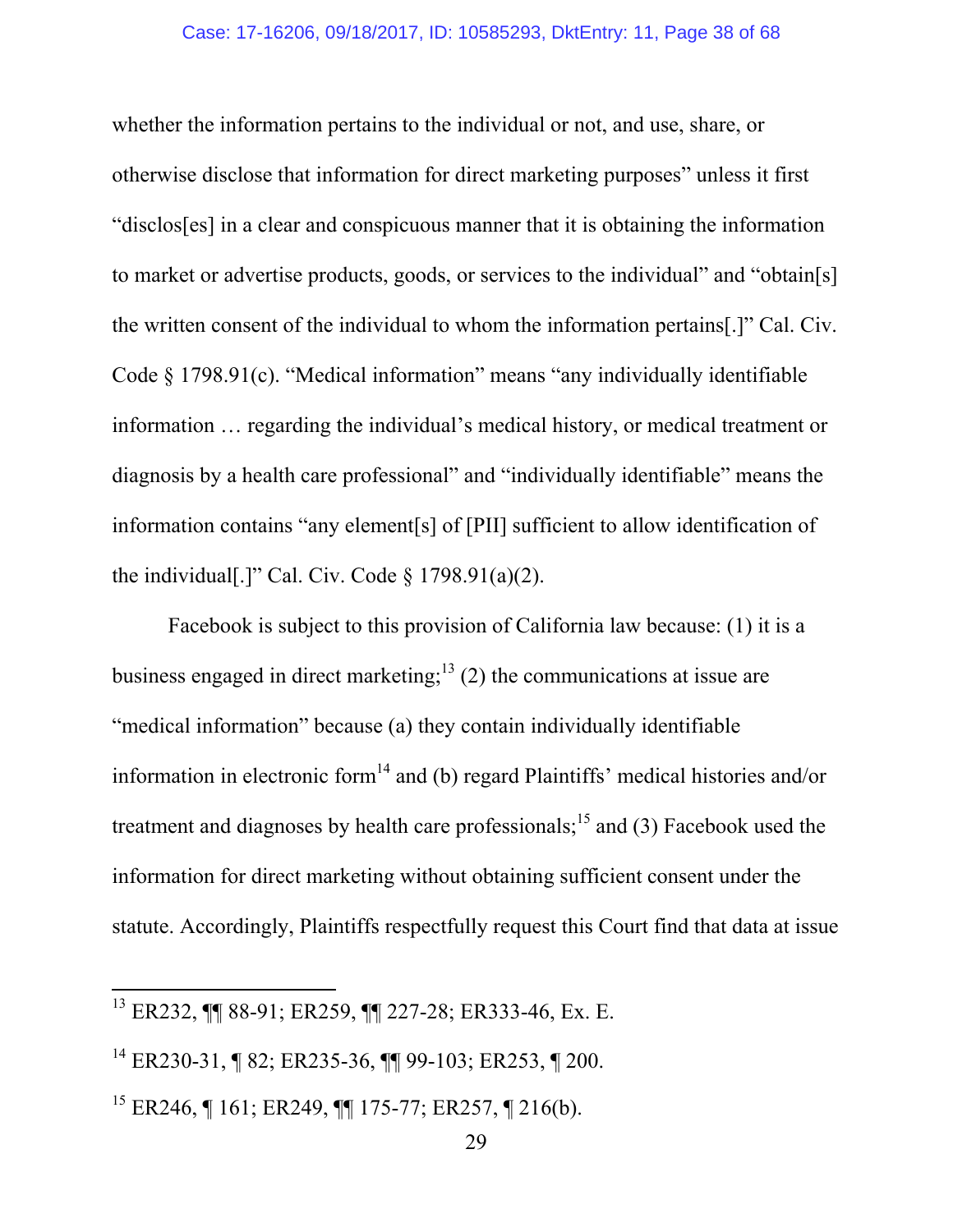was protected by California Civil Code section 1798.91, thereby prohibiting Facebook from using the data for direct marketing purposes in the absence of a "clear and conspicuous" consent form that complies with California law.

## **VII. THE DISTRICT COURT ERRED IN DISMISSING PLAINTIFFS' CLAIMS AGAINST FACEBOOK FOR BREACH OF THE DUTY OF GOOD FAITH AND FAIR DEALING**

Facebook's relationship with the plaintiffs is governed by California law. *See* ER300, ¶ 15. In California, "every contract calls for the highest degree of good faith and honest dealing between the parties." *Nelson v. Abraham*, 29 Cal. 2d 745, 750 (1947). The duty of good faith and fair dealing "is implied as a supplement to the express contractual covenants, to prevent a contracting party from engaging in conduct which (while not technically transgressing the express covenants) frustrates the other party's rights to the benefits of the contract." *Racine & Laramie, Ltd. v. Dept. of Parks & Recreation*, 11 Cal. App. 4th 1026, 1031-32 (1992). "A party violates the covenant if it subjectively lacks belief in the validity of its act or if its conduct is objectively unreasonable." *Carma Developers (Cal.), Inc. v. Marathon Dev. California, Inc.*, 2 Cal. 4th 342, 372 (1992).

The duty "finds particular application . . . where one party is invested with a discretionary power affecting the rights of another." *Id*. Though there is no "rule of all-encompassing generality [for such claims], a few principles have emerged." *Id.* at 373. First, "breach of a specific provision of the contract is not a necessary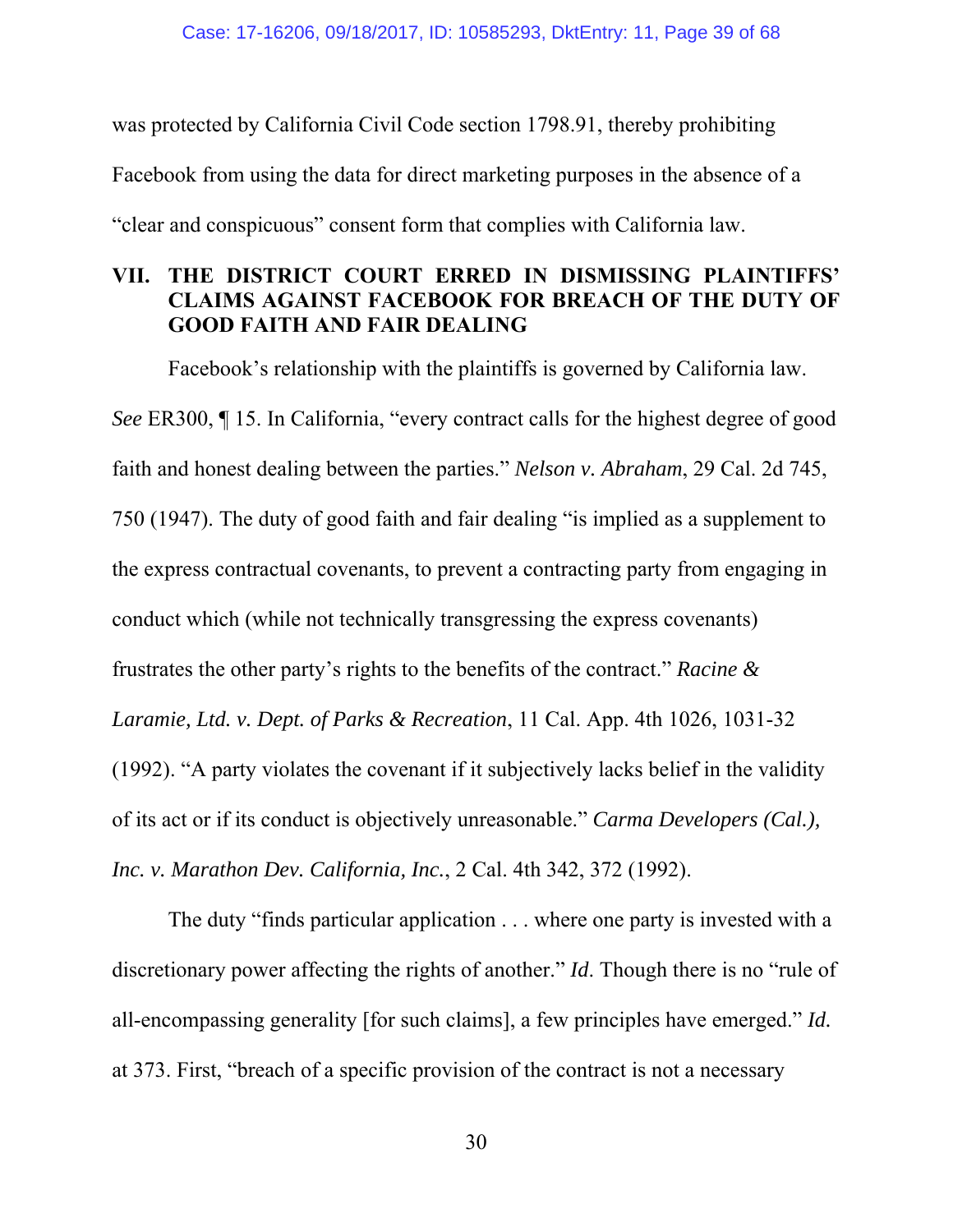prerequisite." *Id.* "Nor is it necessary that the party's conduct be dishonest . . . the covenant of good faith can be breached for objectively unreasonable conduct, regardless of the actor's motive." *Id*. "Subterfuges and evasions violate the obligation of good faith in performance even though the actor believes his conduct to be justified." *R.J. Kuhl Corp. v. Sullivan*, 13 Cal. App. 4th 1589, 1602 (1993). "[B]ad faith may be overt or may consist of inaction, and fair dealing may require more than honesty." *Id.* There is no complete catalogue of the types of bad faith, but courts have recognized "evasion of the spirit of the bargain" and "abuse of a power to specify terms," among other things. *Id*.

The District Court wholly failed to analyze Plaintiffs' claim for breach of the duty of good faith and fair dealing. Nevertheless, plaintiffs have alleged facts sufficient to proceed on such a claim. First, a contract exists. ER289, ¶ 351. Second, "Facebook is invested with discretionary power affecting the rights of its users." ER289, ¶ 353; *Carma Developers,* 2 Cal. 4th at 372. Third, Plaintiffs point to a specific provision of the contract upon which they base their good faith and fair dealing claim: the first paragraph of Facebook's SRR promises users that their privacy is "very important" and Facebook will "make important disclosures" to "help" users "make informed decisions." ER289, ¶ 354. With this promise, Facebook has retained for itself the discretionary power to determine which disclosures are "important" for users to "make informed decisions."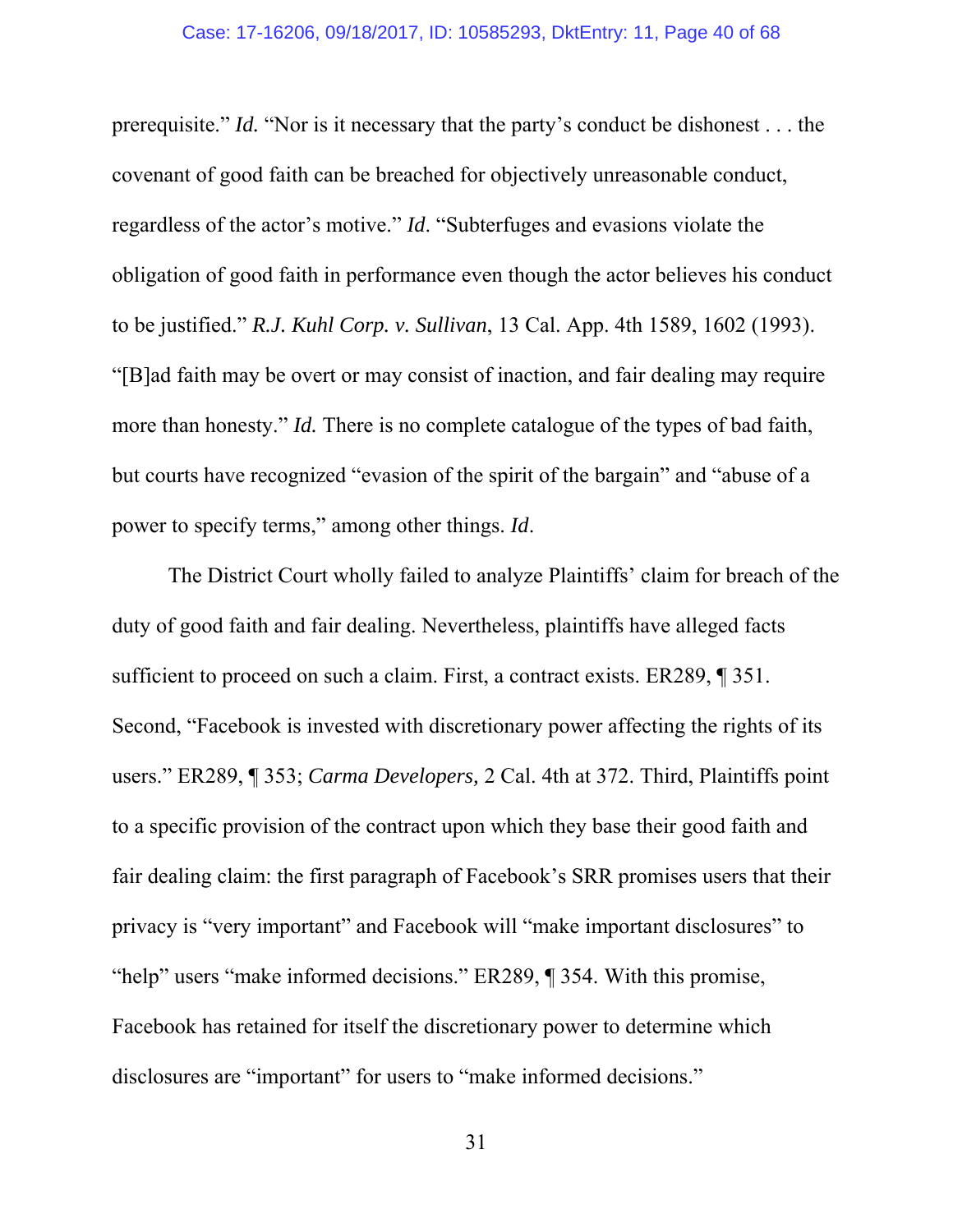Fourth, Plaintiffs specifically alleged that Facebook "abuses its power to specify terms – in particular, Facebook's vague disclosures of its tracking which fail to disclose that it "tracks and intercepts communications in violation of other websites' privacy policies and tracks and intercepts communications with healthcare related websites, including medical providers." ER290-91, ¶ 361. Facebook also fails to disclose that it "records users' medical communications and information for purposes of placing users into medical categories for direct marketing purposes[.]" ER290, ¶ 355.

Fifth, Facebook's conduct is "objectively unreasonable" when it engages in the medical tracking at issue in this case. ER290, ¶¶ 356-58. Sixth, Facebook's conduct "evades the spirit of the bargain made between Facebook and the plaintiffs." ER290, ¶¶ 359-60. In particular, it evades the spirit of Facebook's promise that privacy is "very important" and that it would make all "important disclosures" about how it collects and uses the content of its users' information.

Seventh, the particular provisions relied upon by the District Court do not encompass the activity at issue in this case. This case is broader than the "Like button or Facebook Log In or [Facebook's] measurement and advertising services." *Id.* Plaintiffs specifically alleged, "In fact … Facebook does track users on pages lacking a Like button." ER228, ¶ 78.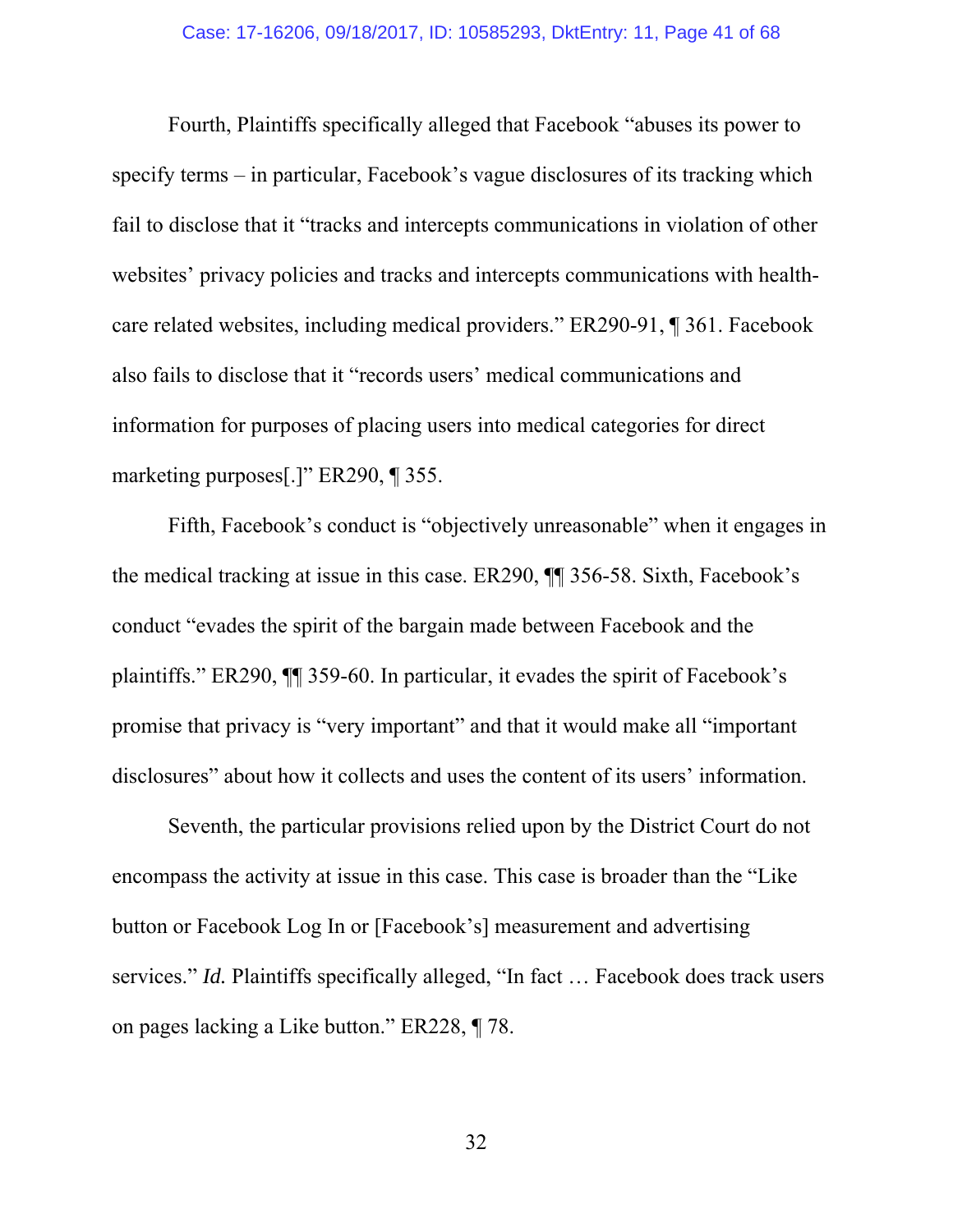"Whether the implied covenant of good faith and fair dealing has been breached is ordinarily 'a question of fact unless only one inference can be drawn from the evidence,'" *Hicks v. E.T. Legg & Assocs*., 89 Cal. App. 4th 496, 509 (2001). Here, it was error for the District Court to dismiss Plaintiffs' claim for breach of the duty of good faith and fair dealing.

### **VIII. THE DISTRICT COURT ERRED IN DISMISSING PLAINTIFFS' CALIFORNIA COMMON LAW CLAIMS AGAINST FACEBOOK**

To state an action for fraud, a plaintiff must plead with specificity an intentional misrepresentation of material fact with knowledge of its falsity and intent to induce reliance, actual reliance, and damages proximately caused by the reliance. *Gonsalves v. Hodgson*, 38 Cal. 2d 91, 100-01 (1951). Under California Civil Code section 1572, "actual fraud" may consist of "[t]he suppression of that which is true, by one having knowledge or belief of the fact" or "[a]ny other act fitted to deceive." Cal. Civ. Code § 1572. Under California Civil Code section 1573, a plaintiff can establish "constructive fraud" where there has been a breach of duty "without an actually fraudulent intent" and the breaching party "gains an advantage." Cal. Civ. Code § 1573. Here, Plaintiffs alleged the "who" (Facebook and its employees), the "what" (tracking on medical websites in violation of explicit privacy promises), the "when" (during the Class period), the "where" (in interactions with the health care websites and Plaintiffs), and the "how." *See*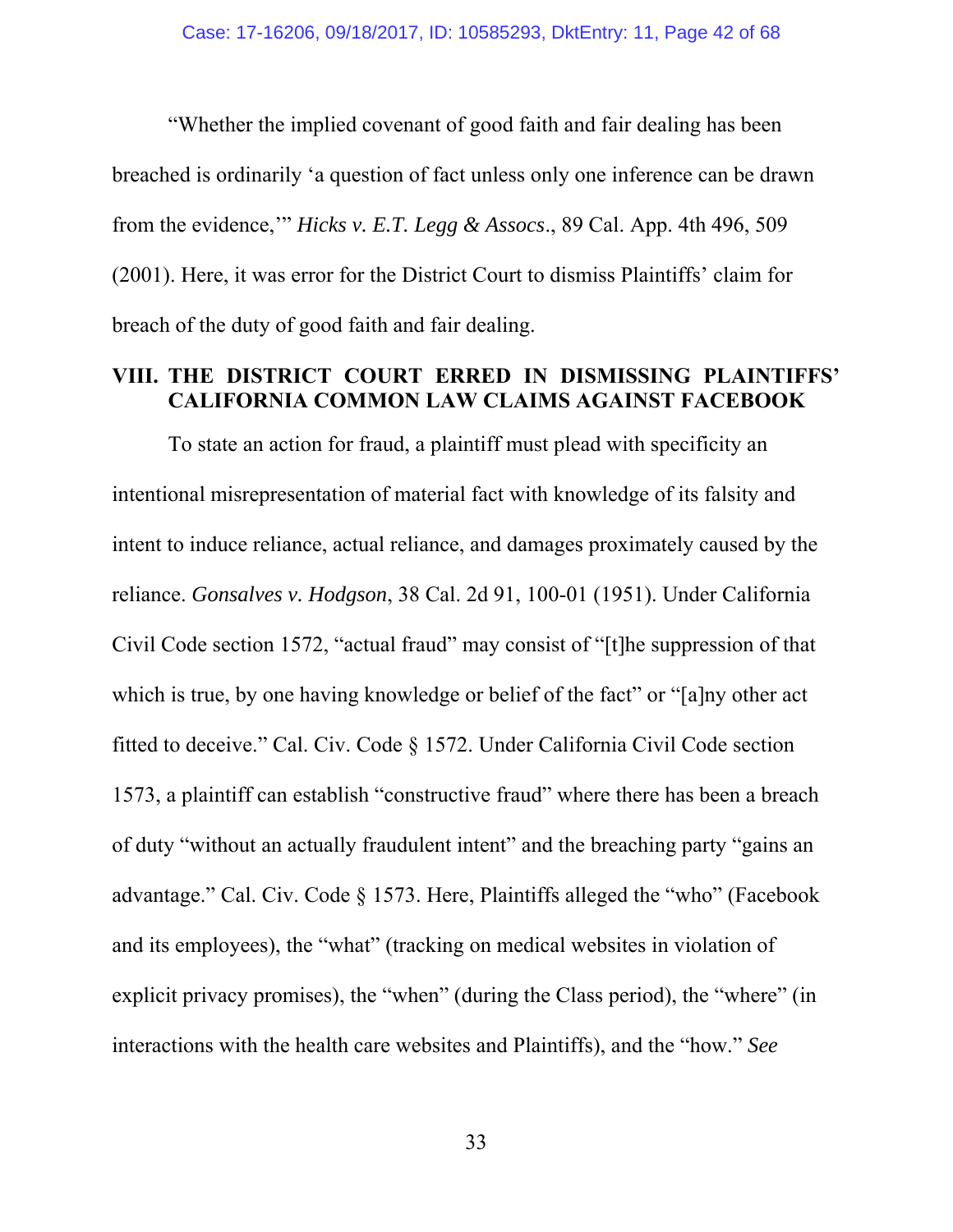ER219-22, ¶ 50 (explaining how the disclosures occur); ER298, ¶ 1 (Facebook's

promise to make "important disclosures").

The District Court wholly failed to analyze these claims. Nevertheless,

Plaintiffs have alleged facts sufficient to proceed on such a claim and respectfully

request that the Order be reversed.

## **IX. THE DISTRICT COURT ERRED IN NOT PERMITTING PLAINTIFFS' CLAIMS TO PROCEED AGAINST FACEBOOK UNDER THE ECPA, CIPA, INTRUSION UPON SECLUSION, AND INVASION OF PRIVACY**

The District Court declined to address the substantive merits of the

Plaintiffs' claims under the ECPA and CIPA, as well as claims for Intrusion upon

Seclusion and Invasion of Privacy, finding instead that due to Plaintiffs' consent,

they were barred. ER015, Order at 14. However, for the reasons stated herein,

Plaintiffs did not consent and have alleged facts sufficient to proceed on each cause

of action.

 $\overline{a}$ 

# **A. The Wiretap Act**

To state a claim under the Wiretap Act, a plaintiff must allege an (1)

intentional, (2) interception, (3) of the contents, (4) of an electronic

communication, (5) without authorization,<sup>16</sup> (6) through the use of a device. *In re* 

 $16$  Even where there is authorization, the Act contains an exception for interceptions that are made "for the purpose of committing any criminal or tortious act in violation of the Constitution or laws of the United States or of any State." 18 U.S.C. § 2511(2)(d).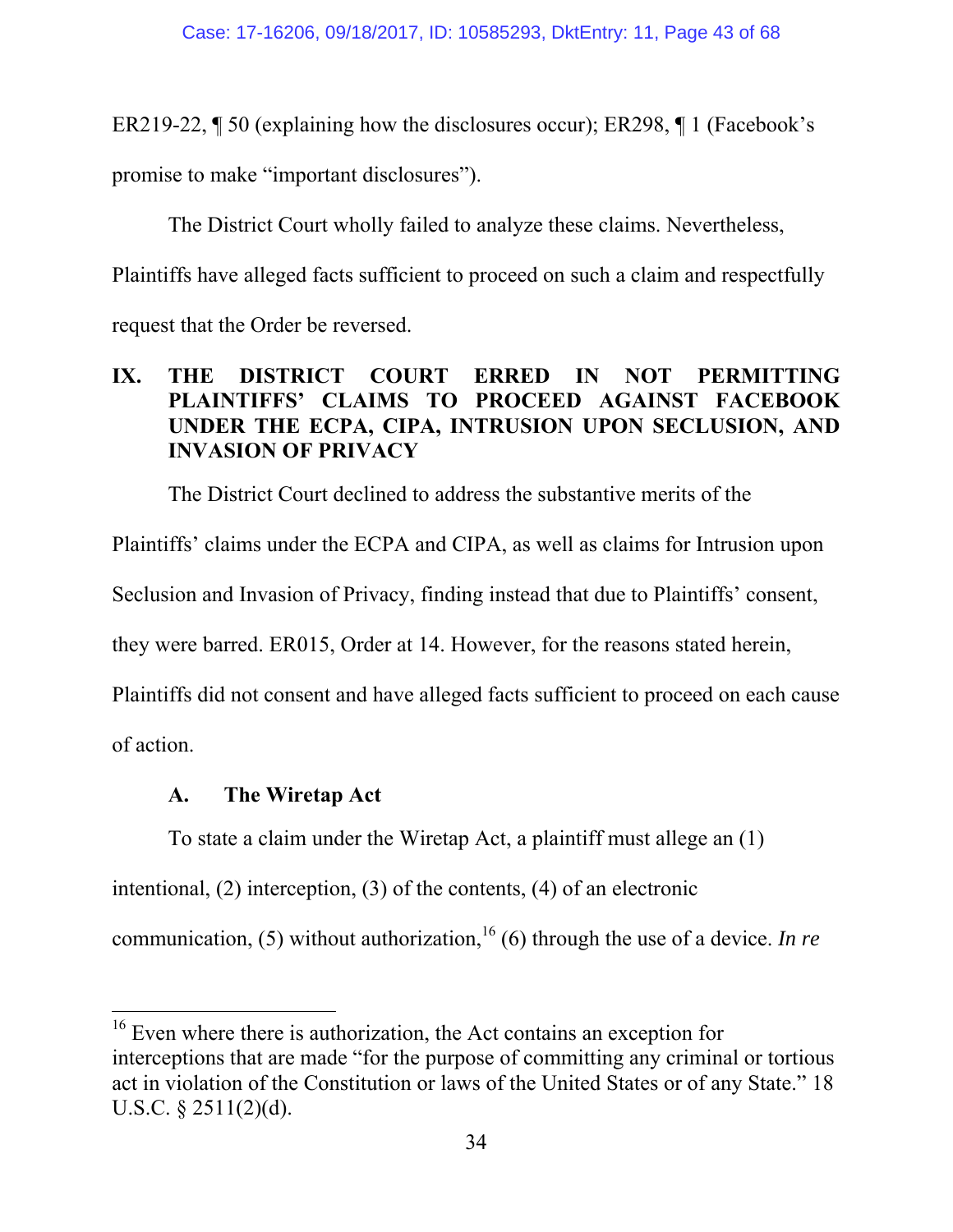*Pharmatrak,* 329 F.3d at 18; *Konop v. Hawaiian Airlines, Inc.*, 302 F.3d 868, 876- 78 (9th Cir. 2002); 18 U.S.C. § 2511.

Here, plaintiffs have satisfied the elements.

1. Intentional – Facebook designed the computer code through which plaintiffs' browsers are commandeered for Facebook to acquire the content of their communications. ER260, ¶ 231, ER266, ¶ 253.

2. Interception – The ECPA defines "intercept" as the "acquisition of the contents of any . . . electronic . . . communication[.]" 18 U.S.C. § 2510(4). It is not necessary for the acquisition to be made via the same communication. *In re Pharmatrak*, 329 F.3d at 22. Instead, the "contents" of the protected communication need only "be acquired during transmission, not while it is in electronic storage." *Konop*, 302 F.3d at 878. In *Pharmatrak*, the First Circuit ruled that a third-party cookies company (like Facebook) had "intercepted" communications through computer code that "was effectively an automatic routing program . . . that *automatically duplicated part of the communication* between a user and a [medical website] and sent this information to a third-party (Pharmatrak)." 329 F.3d at 22 (emphasis added). "Separate, but simultaneous and identical, communications satisfy even the strictest real-time requirement[s]" under the Wiretap Act. *Id*.; *see also United States v. Szymuszkiewicz*, 622 F.3d 701 (7th Cir. 2010). Here, Facebook's acquisition was also contemporaneous to, and in the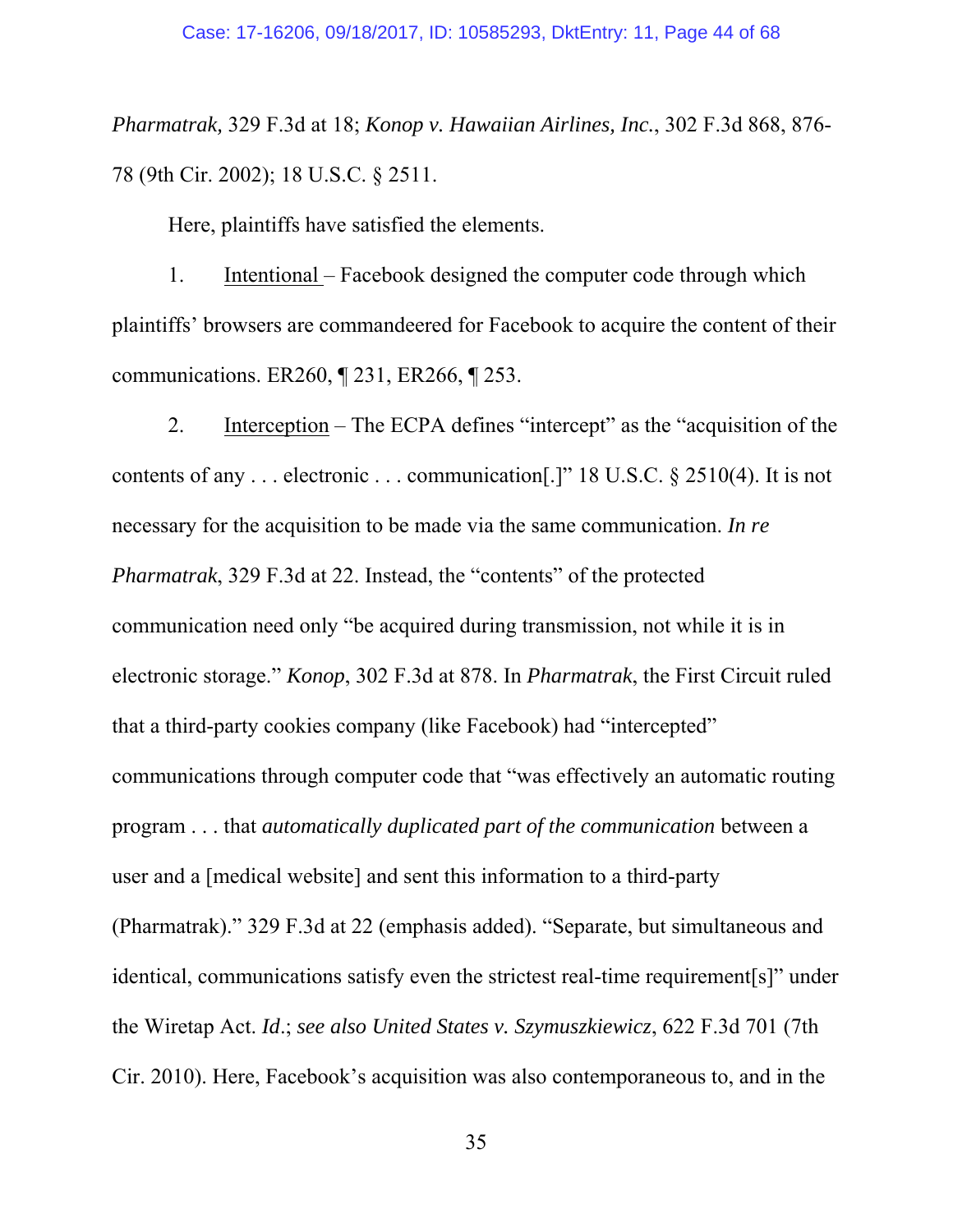#### Case: 17-16206, 09/18/2017, ID: 10585293, DktEntry: 11, Page 45 of 68

middle of, the communications Plaintiffs exchanged with the health care entities. ER219-22, ¶ 50; ER222, ¶ 52; ER239, ¶ 119; ER242, ¶ 134; ER244, ¶ 149; ER247, ¶ 163; ER249, ¶ 178; ER251, ¶ 190; ER253, ¶ 204; ER266, ¶ 254; ER270-71, ¶ 267.

3. Content – "Content" is defined to "include[] any information concerning the substance, purport, or meaning of [a] communication[.]" 18 U.S.C. § 2510(8). Here, the Complaint details fifteen instances in which Facebook acquired information concerning the substance, purport, or meaning of a communication. ER239-40, ¶¶ 117-21; ER241-42, ¶¶ 132-36; ER243-44, ¶¶ 147- 51; ER246-47, ¶¶ 161-65; ER249, ¶¶ 175-76; ER251-52, ¶¶ 188-92; ER253-54, ¶¶ 202-06; ER271-73, ¶¶ 268-70.

For example, Facebook acquired communications between Winston Smith and MD Anderson relating to "Metastatic Melanoma" via a GET request that included the following: cancerwise/2012/06-metastatic-melanoma-a-wife-reflectson-husbands-shocking-diagnosis.html. *Id*. at ER253-54, ¶¶ 202-06; ER272, ¶  $269(g)$ . The phrase "metastatic-melanoma-a-wife-reflects-on-husbands-shockingdiagnosis" is content because it includes information concerning the "substance, purport, and meaning" of the communication that Winston Smith sent to MD Anderson. It also is "content" of the response communication that MD Anderson sent back to Winston Smith. ER272-73, ¶ 270.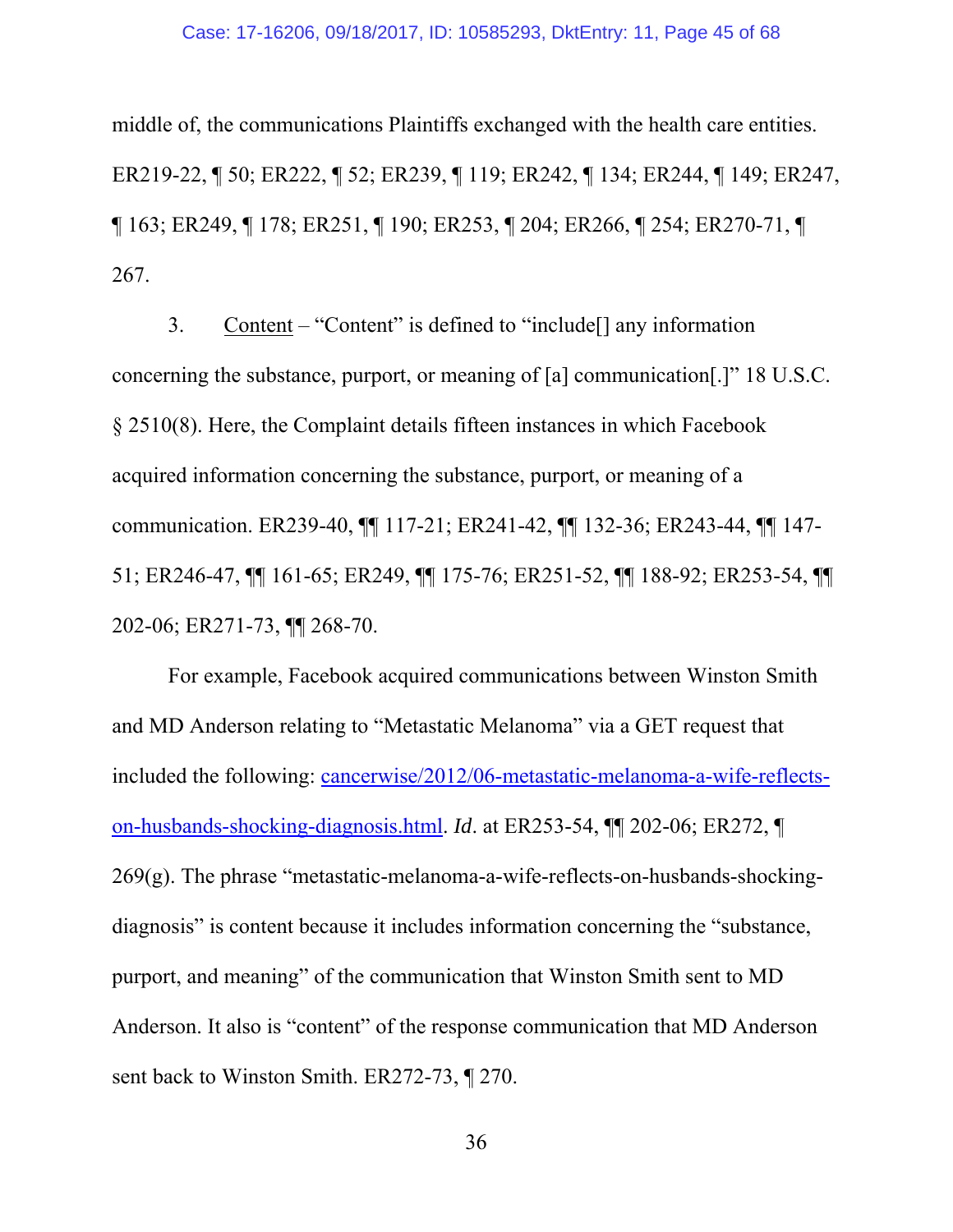No court has ever ruled that GET requests and URLs as specific as these are not protected by the ECPA. Case law, legislative history, and plain logic on this point overwhelmingly support Plaintiffs. In *In re Zynga Privacy Litigation*, this court explained that URLs contain content where they include "search term[s] or similar communication[s] made by the user[.]" *Graf v. Zynga Game Network (In re Zynga Privacy Litig.),* 750 F.3d 1098, 1109 (9th Cir. 2014). Similarly, in *United States v. Forrester*, this court pointed out that URLs, unlike mere IP addresses "reveal[] much more information" about a user's activity, including articles viewed. *United States v. Forrester*, 512 F.3d 500, 510 n.6 (9th Cir. 2008). In *In re Google Inc.*, the Third Circuit explained:

post-domain name portions of the URL are designed to communicate to the visited website which webpage content to send the user . . . between the information revealed by highly detailed URLs and their functional parallels to post-cut-through digits, we are persuaded that  $-$  at a minimum  $-$  some queried URLs qualify as content.

*In re Google Inc.*, 806 F.3d 125, 139 (3d Cir. 2015); *In re U.S. for an Order Authorizing the Use of a Pen Register & Trap*, 396 F. Supp. 2d 45, 50 (D. Mass. 2005) ("contents" include URL "subject lines, application commands, search queries, requested file names, and file paths"); H.R. Rep. No. 107-236, at 53, 294- 96 (2001).

4. Electronic Communication – The ECPA defines "electronic

communication" broadly to mean "any transfer of signs, signals, writing, images,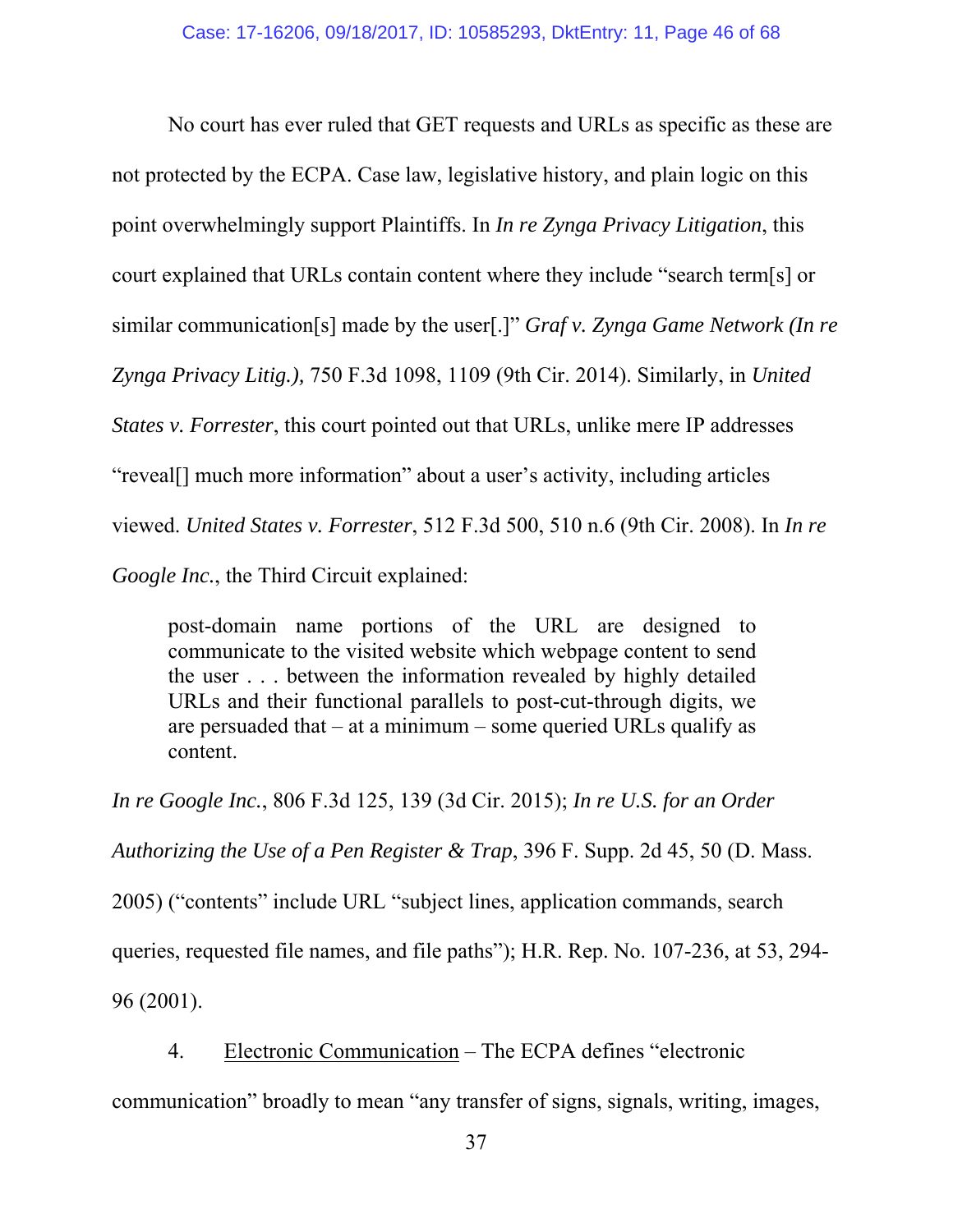sounds, data, or intelligence of any nature[.]" 18 U.S.C. § 2510(12). The data exchanged between Plaintiffs and the health care entities are "communications." *See* ER267, ¶ 257. This includes GET requests that Plaintiffs sent to the health care entities and the responses from the health care entities back to Plaintiffs. ER273,  $\P$ 271-76.

#### 5. Without Authorization

The ECPA creates an exception to liability for interceptions that occur either with the consent of a party to the communication or by a "party to the communication." 18 U.S.C. § 2511(2)(c). Even then, however, an exception to these exceptions exists where a "communication is intercepted for the purpose of committing any criminal or tortious act in violation of the Constitution or laws of the United States or of any State." 18 U.S.C. § 2511(2)(d).

#### a. Consent

For the reasons discussed above, Plaintiffs did not consent to Facebook's acquisition of the communications at issue. Plaintiffs stated they were "without knowledge" of whether the health care entities knew of Facebook's conduct. ER236, ¶ 105.

#### b. Facebook Is not a Party to the Communication

The Wiretap Act does not define "party to the communication." 18 U.S.C. § 2511(c)-(d). Therefore, this Court must give the term its ordinary meaning. *Joffe*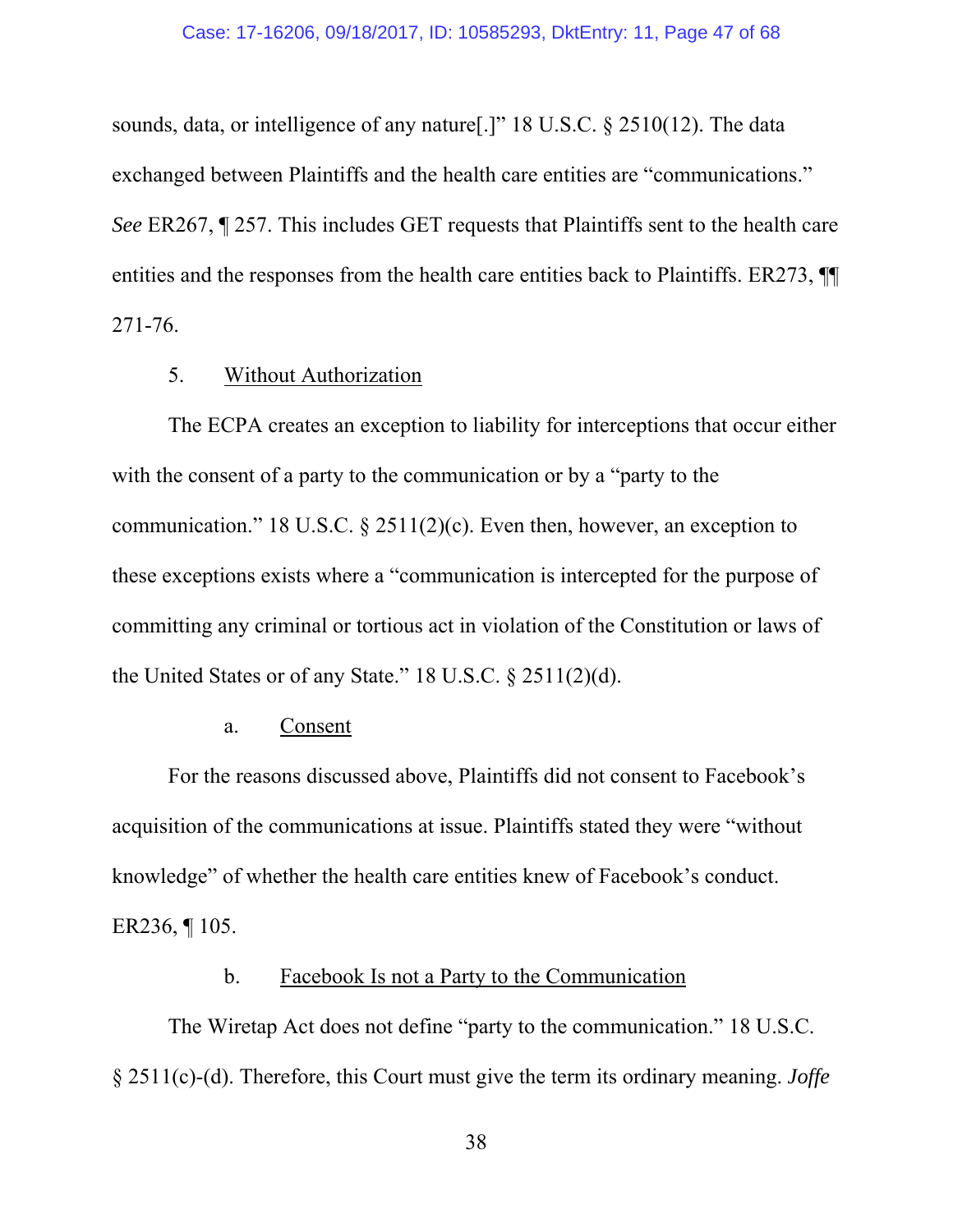*v. Google*, *Inc.*, 729 F.3d 1262, 1268 (9th Cir. 2013). Here, no ordinary person would agree that Facebook is a party to any communication exchanged between a patient and their health care provider. If the communications at issue had occurred by telephone and Facebook had placed a bug on the plaintiffs' phones without their knowledge (and then received the data directly from the phones), Facebook's claim to be a "party to the communications" between the plaintiffs and the health care providers would be easily recognized as absurd. The fact that the subterfuge in this case occurred through the use of modern technology should not change the result.

Courts have split on whether a defendant may create its own exemption under the Wiretap Act via conduct that causes the data at issue to be transferred to itself directly from the communication device utilized by the victim. In *Pharmatrak*, the First Circuit held that the Wiretap Act applied to the acquisition of data by cookie companies that track users on other websites. *In re Pharmatrak,*  329 F.3d at 22. Even though the interception involved separate transmissions of data, *Pharmatrak* explained that "separate, but simultaneous . . . communications" are actionable under the ECPA. *Id*. Likewise, in *United States v. Szymuszkiewicz*, the Seventh Circuit found that the defendant had violated the Wiretap Act after he had set up an email forwarding rule in the victim's email inbox that caused every message to be automatically forwarded from the victim's email inbox to the defendant. *Szymuszkiewicz*, 622 F.3d at 707. In *In re iPhone Application*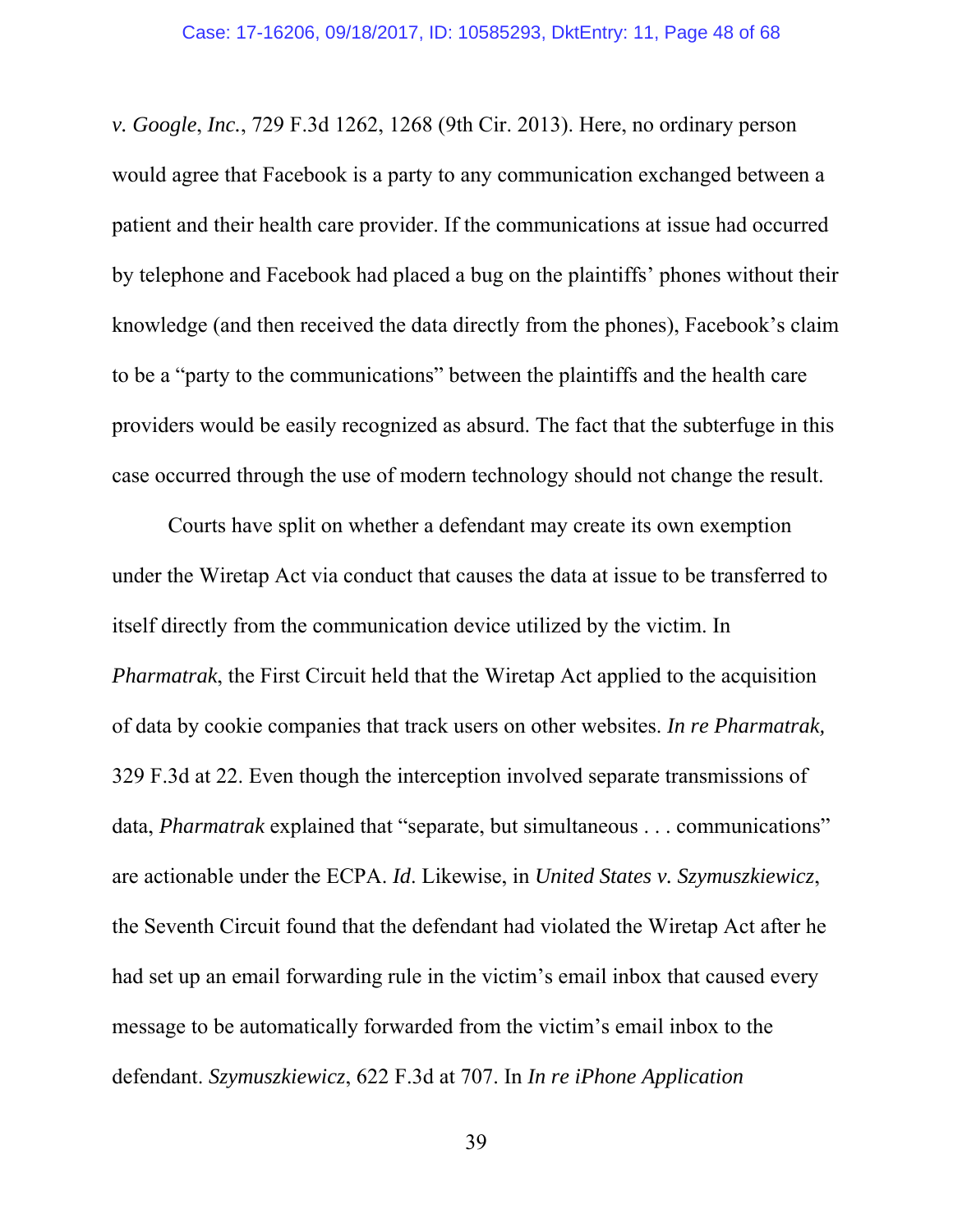*Litigation*, the court rejected the "party to the communication" defense and held that a defendant "cannot manufacture a statutory exception through its own accused conduct[.]" *In re iPhone Application Litig.,* 844 F. Supp. 2d 1040, 1062 (N.D. Cal. 2012).

The Third Circuit has taken both sides of the issue. In *In re Google Inc.*, it ruled that a third-party cookie company defendant transformed itself into "a party to the conversation . . . by deceiving the plaintiffs' *browsers into thinking* the cookie-setting entity was a first-party website."<sup>17</sup> *In re Google Inc.*, 806 F.3d at 143 (emphasis added). *In re Nickelodeon Consumer Privacy Litigation* followed. *In re Nickelodeon Consumer Privacy Litig.*, 827 F.3d 262 (3d Cir. 2016). Then, in *United States v. Eady*, the Third Circuit adopted a contradictory rule. In *Eady*, the defendant had surreptitiously used software that caused communications that started with the victim's phone to be sent directly to the defendant's phone. *United States v. Eady,* 648 F. App'x 118, 190 (3d Cir. 2016). Per the Third Circuit, a "party" under the ECPA "is a participant whose presence is known to the other parties contemporaneously with the communication." *Id*. at 191. Further, one "does

 $17$  The District Court had ruled that the cookie company was not a party to the communication because "plaintiffs' browsers sent different information in response to targeted advertising than would have been sent without the setting of third-party cookies." *In re Google Inc. Cookie Placement Consumer Privacy Litig.*, 988 F. Supp. 2d 434, 443 (D. Del. 2013). Here, Plaintiffs alleged the sending of different information. *Compare* ER220, ¶ 50d (communication to American Cancer Society) with ER220-21, ¶ 50f (data transmission to Facebook).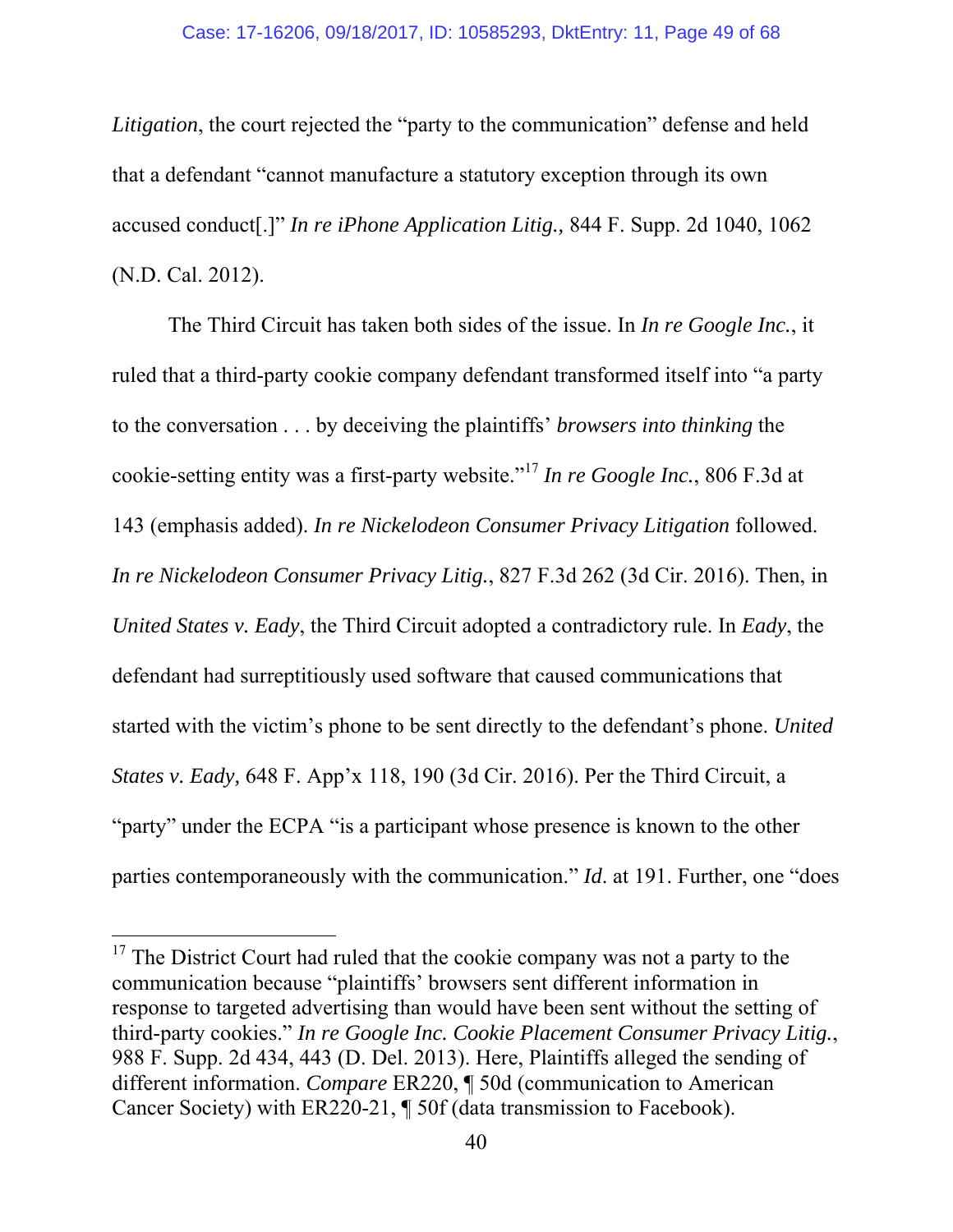#### Case: 17-16206, 09/18/2017, ID: 10585293, DktEntry: 11, Page 50 of 68

not actually participate in a conversation unless his presence is known to the other participants." *Id*. at 192.

Here, the District Court has also taken both sides. In *In re Facebook Internet Tracking Litig.*, the District Court squarely rejected Facebook's claim that it was a party, explaining that such a "characterization of the allegations is incomplete because Plaintiffs allege they were unaware that Facebook was surreptitiously tracking them." *In re Facebook Internet Tracking Litig.*, 140 F. Supp. 3d 922, 936 (N.D. Cal. 2015). Thus, the court held, "while it is true that a Facebook server was involved, there are no allegations . . . which demonstrate that Plaintiffs knew that fact while their browsing activity was being tracked and collected." *Id*. at 936-37. The court ruled against the plaintiffs on other grounds with leave to amend. *Id*. at 937. In June 2017, however, the District Court reversed itself, holding that Facebook is a party to the communication when tracking users on other websites. *In re Facebook Internet Tracking Litig*., No. 5:12-md-02314-EJD, 2017 U.S. Dist. LEXIS 102464 (N.D. Cal. June 30, 2017).

Here, there are two communications at issue with each exchange between Plaintiffs and the health care entities. The first communication begins with the user either typing the full URL into their browser or employing a technological shortcut, i.e., clicking on a hyperlink. ER219-20, ¶ 50(b). The Complaint provides the example: www.cancer.org/cancer/stomachcancer/detailedguide/stomach-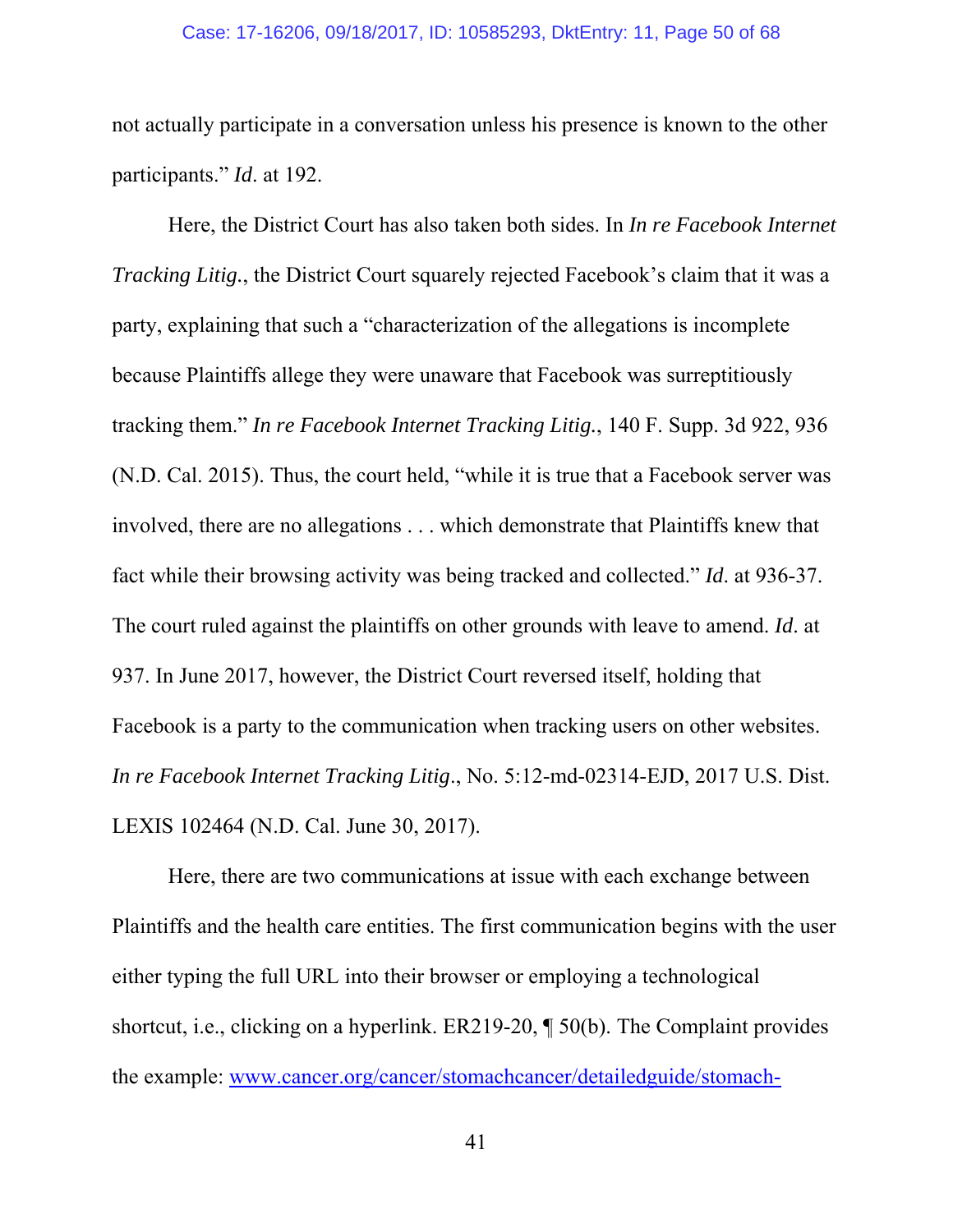cancer-diagnosis. To send the communication, the user consciously decides to hit their "Enter" key or click their mouse. ER267-68, ¶ 259. This is a communication of a sentient human being. Immediately upon the user hitting "Enter" or clicking their mouse, the user's web browser sends a GET request to the American Cancer's Society's server requesting the particular content included in the request. ER220,  $\P$  50(d). In this example, the GET request is

"GET/cancer/stomachcancer/detailedguide/stomach-cancer-diagnosis." ER220,  $\P 50(d)$ .

The second communication is the health care entity's response. For this example, the American Cancer Society sends a return communication that includes a lengthy essay on how stomach cancer is diagnosed. ER221-22, ¶ 50(g). Like the user's original communication, the response involves sentient thought by a human being because it is an explanation composed by a human being for human beings – as a response to likely inquiries from users. It is more than mere computer code directing software or hardware to take an action. ER221-22,  $\P$  50(g).

Unbeknownst to the user (and in the middle of the exchange of communications), Facebook code on the American Cancer Society website commandeers the user's web browser for Facebook's own purposes – "commanding the user's *browser* to send a separate but simultaneous 'GET' request to Facebook that is attached to an exact duplicate of the user's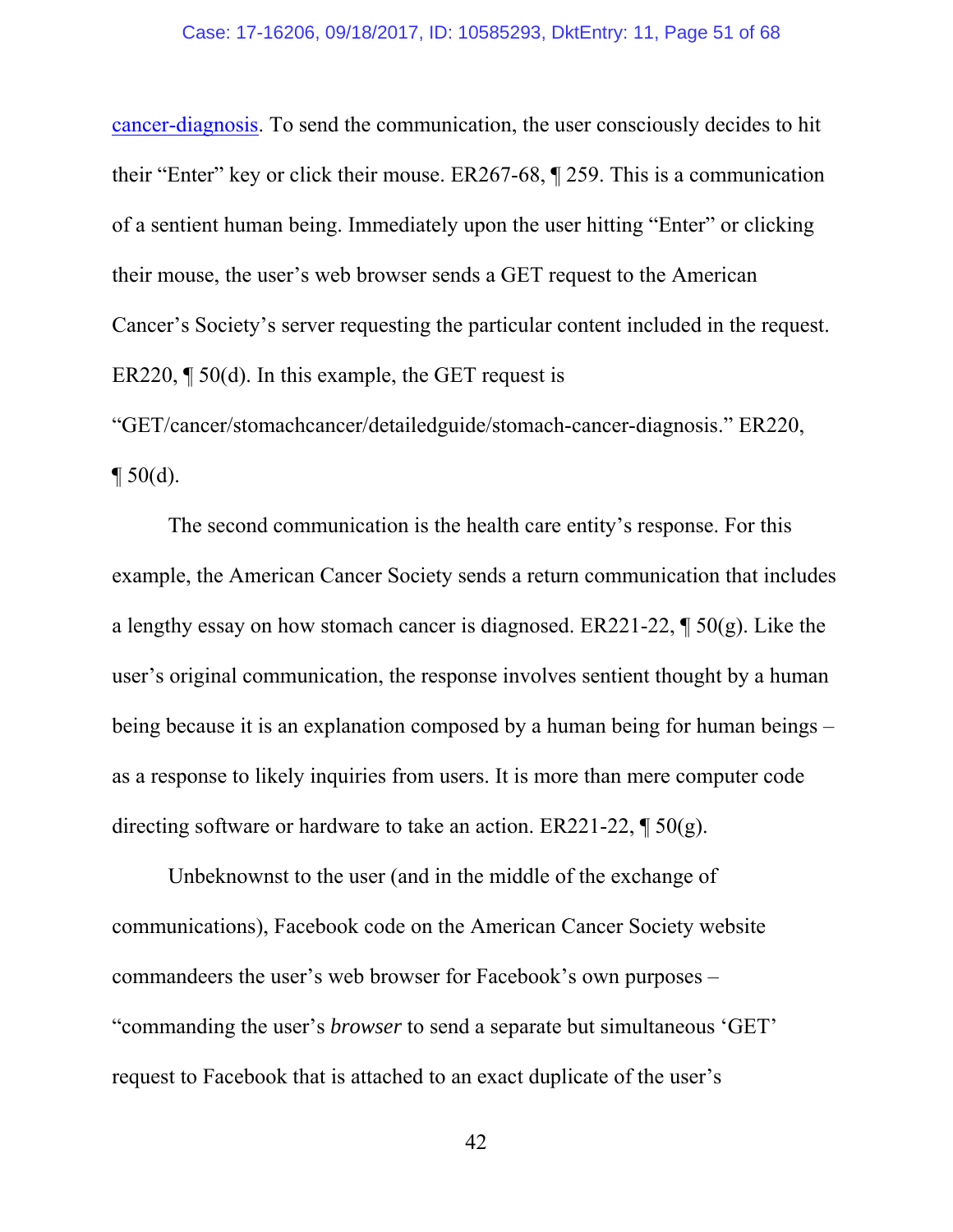communication to the American Cancer Society." ER220, ¶ 50(e) (emphasis added). This transmission of data between the browser and Facebook is not a communication of a human being. Instead, it is a transmission of data that is accomplished without the user's knowledge or consent. The cookies that Facebook uses to associate user communications acquired via this process with users are commonly called "third-party cookies" for a reason – they are set by website servers other than the website or server with which the user intends to exchange communications. ER217, ¶ 42(b)(ii).

Plaintiffs respectfully submit that the Third Circuit's opinion in *In re Google Inc.* (the basis of the other cases determining that third-party cookie companies are immune from ECPA liability) is fundamentally flawed. In ruling that a third-party cookie company can become a "party to the conversation … by deceiving the plaintiffs' browsers into thinking" the user has knowledge of or has consented to the third-party's presence, the court conflated the actual parties to the communication with the instruments through which those communications are made. *See In re Google Inc.*, 806 F.3d at 143.

Browsers do not "think." Browsers are inanimate software controlled by computer code and human instructions. Accordingly, browsers did not create or make the communications at issue in this case; rather, the browsers are simply a tool through which communications flow. If a hacker's success in deceiving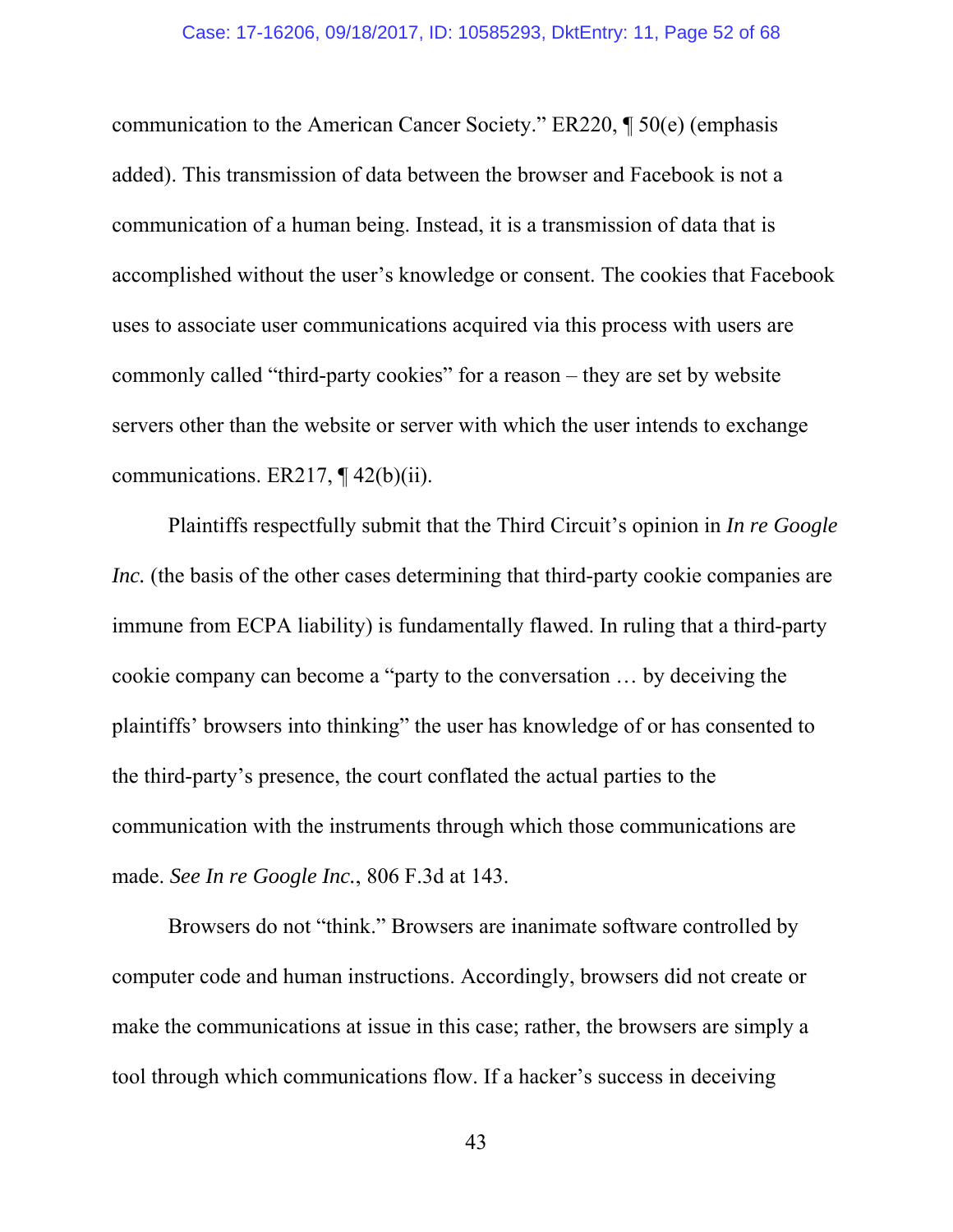#### Case: 17-16206, 09/18/2017, ID: 10585293, DktEntry: 11, Page 53 of 68

software or hardware is enough to make an interceptor a "party" to a communication, then the Wiretap Act no longer applies to the Internet – and may not even apply to the traditional phone wiretap.

To understand the absurdity of a holding that one who deceives a communication device is actually a party to an intercepted communication, apply the same logic to an interception that occurs where a police officer inserts a monitoring device into the telephone line of a suspected criminal. The officer who inserted the device can then listen to the suspect's conversations. Neither the suspect nor the people with whom he is communicating are aware that a secret listener is on the line. The communication begins with the victim, and the monitoring device tricks the phone into sending the communication directly to the officer. By the logic of the *In re Google Inc.* panel, this conduct does not violate the Wiretap Act because the information is sent directly from the victim's device of choice (a phone) to the officer.

If courts continue to follow the logic of *In re Google Inc.* the Wiretap Act will be eviscerated. Plaintiffs urge this Court to remand this case to the District Court and ensure that the ECPA remains effective for Internet communications by adopting the logic of the *In re iPhone Application* case that a defendant "cannot manufacture their own exemption" and the Third Circuit's statement in *Eady* that a defendant who acquires the content of a communication is not a party unless their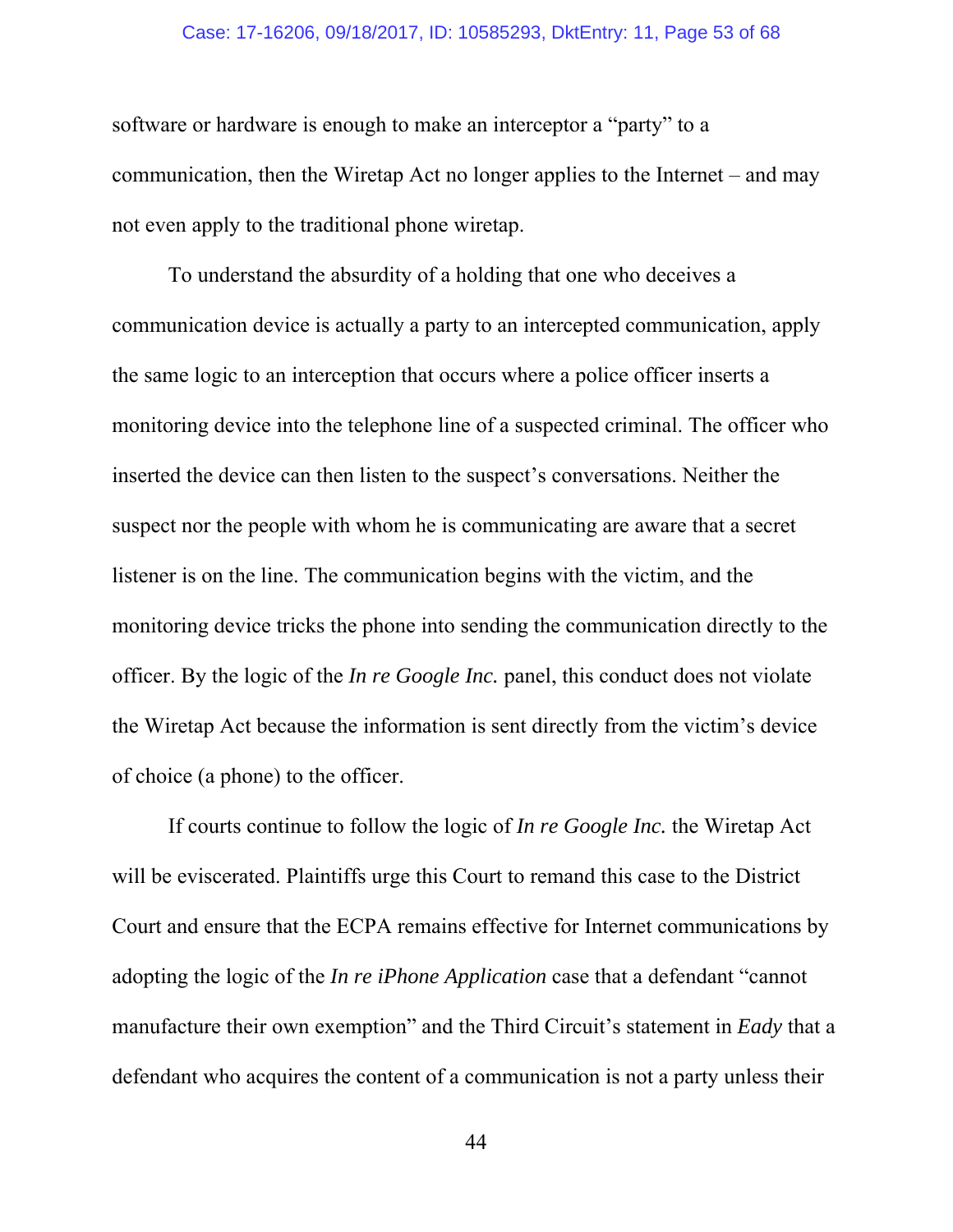"presence is known to the other parties contemporaneously with the

communication[.]"

## c. Regardless of Authorization, Facebook's Acquisition of the Content Had a Criminal and Tortious Purpose

In *Sussman v. ABC*, this Court explained that this exception to the

affirmative defense of authorization applies where the underlying act is criminal or

tortious regardless of the particular means through which the act was carried out:

Under section 2511, "the focus is not upon whether the interception itself violated another law; it is upon whether the purpose for the interception – its intended use – was criminal or tortious." . . . Where the taping is legal, but is done for the purpose of facilitating some further impropriety . . . section 2511 applies.

*Sussman v. ABC*, 186 F.3d 1200, 1202 (9th Cir. 1999). Likewise, in *Deteresa v.* 

*American Broadcasting Companies*, this Court explained that section 2511 would

apply where the plaintiff came "forward with evidence to show that [defendant]

taped the conversation for the purpose of violating Cal. Penal Code § 632, for the

purpose of invading her privacy, for the purpose of defrauding her, or for the

purpose of committing unfair business practices." *Deteresa v. Am. Broad. Cos.*,

121 F.3d 460, 467 n.4 (9th Cir. 1997).<sup>18</sup>

 $\overline{a}$ 18 The *Deteresa* court's interpretation is consistent with the legislative history. *See* H.R. Rep. No. 99-647, at 39-40 (1986) (explaining ECPA struck the phrase "or for the purpose of committing any other injurious act" and left "for a criminal or tortious purpose" in order to "remove only the shadow of finding that section 2511 has been violated by interceptions made in the course of otherwise responsible news gathering.").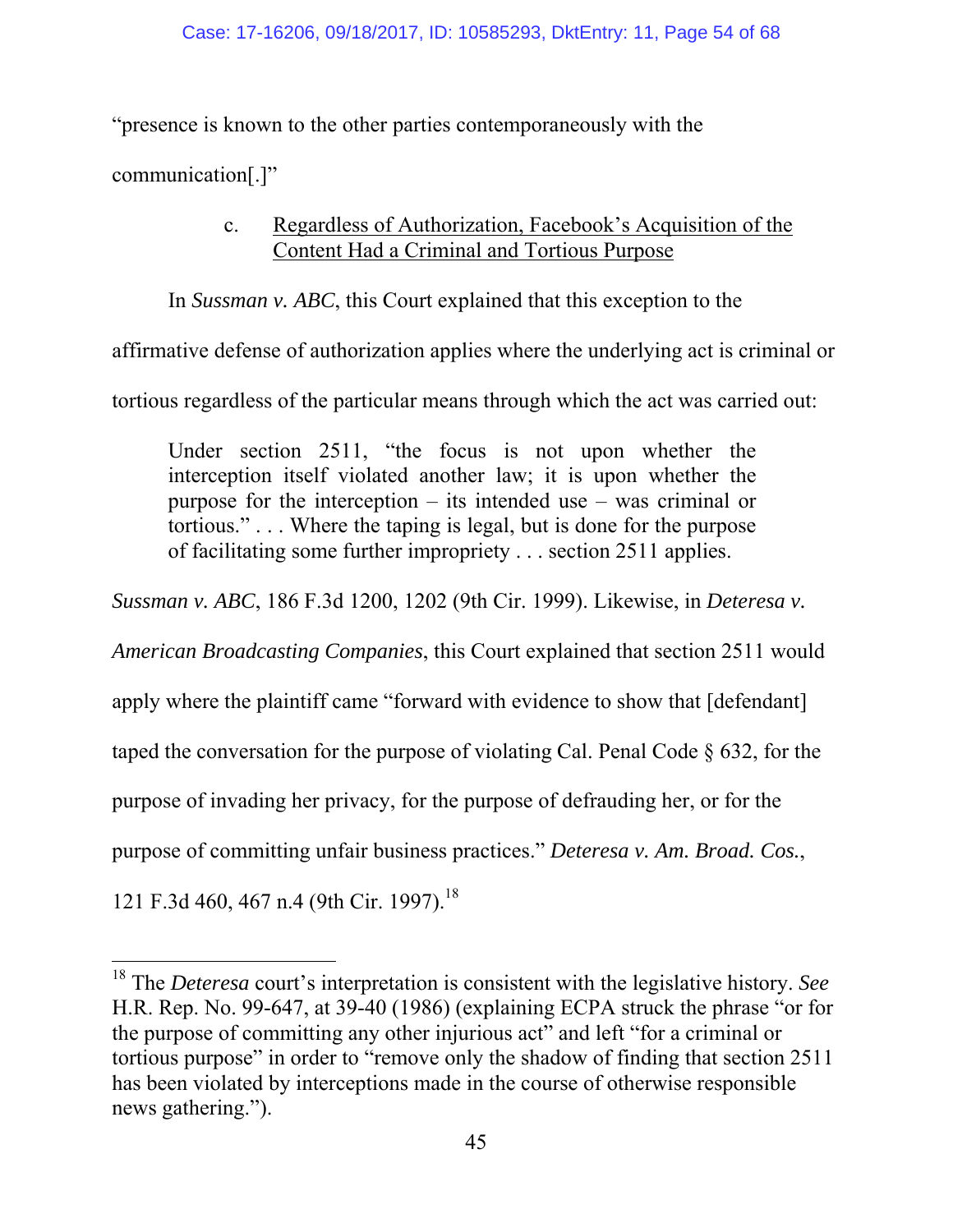Plaintiffs' allegations satisfy section 2511. Applying *Deteresa*, Plaintiffs allege Facebook engaged in fraud and unfair business practices. ER291-92, ¶¶ 364- 68. Further, Plaintiffs alleged purposeful violations of HIPAA, a crime punishable by a fine up to \$250,000 and a ten-year prison term if done "for commercial advantage." 42 U.S.C. § 1320d-6(b)(3); ER254-62, ¶¶ 207-34.19 Finally, Plaintiffs also alleged violation of the Computer Fraud and Abuse Act, intrusion upon seclusion, CIPA, and negligence per se. ER275-76,  $\P$  293.

Plaintiffs also satisfy *Sussman*. Here, the precise method by which Facebook acquired the sensitive data is not the entire harm or tort. Suppose instead that Facebook had obtained hard-copy summaries of the Plaintiffs' telephone communications with the health care entities and used them for advertising based on medical conditions and interests.<sup>20</sup> Such conduct would not violate the ECPA,

<sup>19</sup> *See United States v. Lam*, 271 F. Supp. 2d 1182, 1184 (N.D. Cal. 2003) (ruling that recordings of phone calls by a party to a communication for the unlawful purpose of "keeping business records for his unlawful gambling activities" were unlawful under § 2511 and inadmissible as evidence); *Haw. Reg'l Council of Carpenters v. Yoshimura*, No. 16-00198 ACK-KSC, 2016 U.S. Dist. LEXIS 123458 (D. Haw. Sept. 12, 2016) (holding criminal or tortious purpose exception applied where plaintiff alleged breach of fiduciary duty and extortion that were unlawful under federal law).

<sup>20</sup> This "hypothetical" is not at all far-fetched. *See* Kate Kaye, *Marketers Get On Board the Offline-to-Online Data Train*, Advertising Age (May 20, 2014), http://adage.com/article/datadriven-marketing/marketers-board-offline-online-datatrain/293220/ (describing how Facebook and other companies are working to "turn[] offline consumer data into a tool for digital marketing").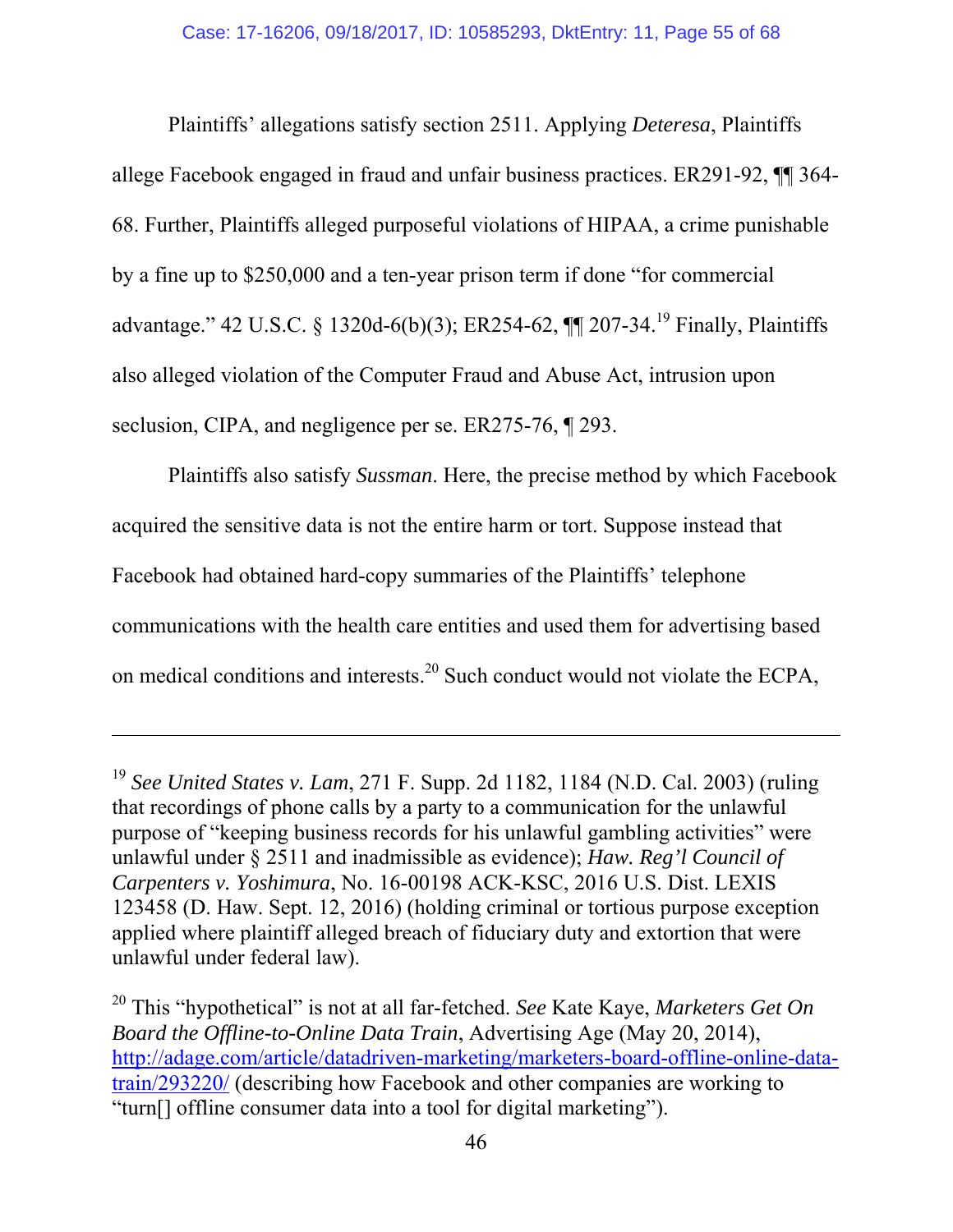#### Case: 17-16206, 09/18/2017, ID: 10585293, DktEntry: 11, Page 56 of 68

but would still have a criminal or tortious purpose. Accordingly, Plaintiffs have satisfied section 2511.

6. Device – The ECPA defines an "electronic … or other device" as "any device  $\dots$  which can be used to intercept a[n]  $\dots$  electronic communication[.]" 18 U.S.C.  $\S$  2510(5). "Other" and "any" focus the ECPA's definition on function, i.e., whether something can be used to intercept (acquire) an electronic communication. Congress chose broad definitions in the ECPA to further the central purpose of the Wiretap Act – "to protect effectively the privacy of . . . communications." *Bartnicki v. Vopper*, 532 U.S. 514, 523 (2001). In addition to the broad statutory definition of "device," the dictionary definition includes, among other things, (1) "a thing made for a particular purpose; an invention or contrivance . . .," (2) "a plan or scheme for effecting a purpose," and (3) "a crafty scheme; trick."<sup>21</sup>

Here, Plaintiffs allege seven different devices: (1) cookies and other tools used by Facebook to track Plaintiffs' communications; (2) Plaintiffs' web browsers; (3) Plaintiffs' computing devices; (4) Facebook's web servers; (5) the health care entities' web servers; (6) the source code deployed by Facebook to effectuate its acquisition of users' communications; and (7) the plan Facebook

<sup>21</sup> *Device Definition*, Dictionary.com, http://www.dictionary.com/browse/device (last visited Aug. 16, 2017).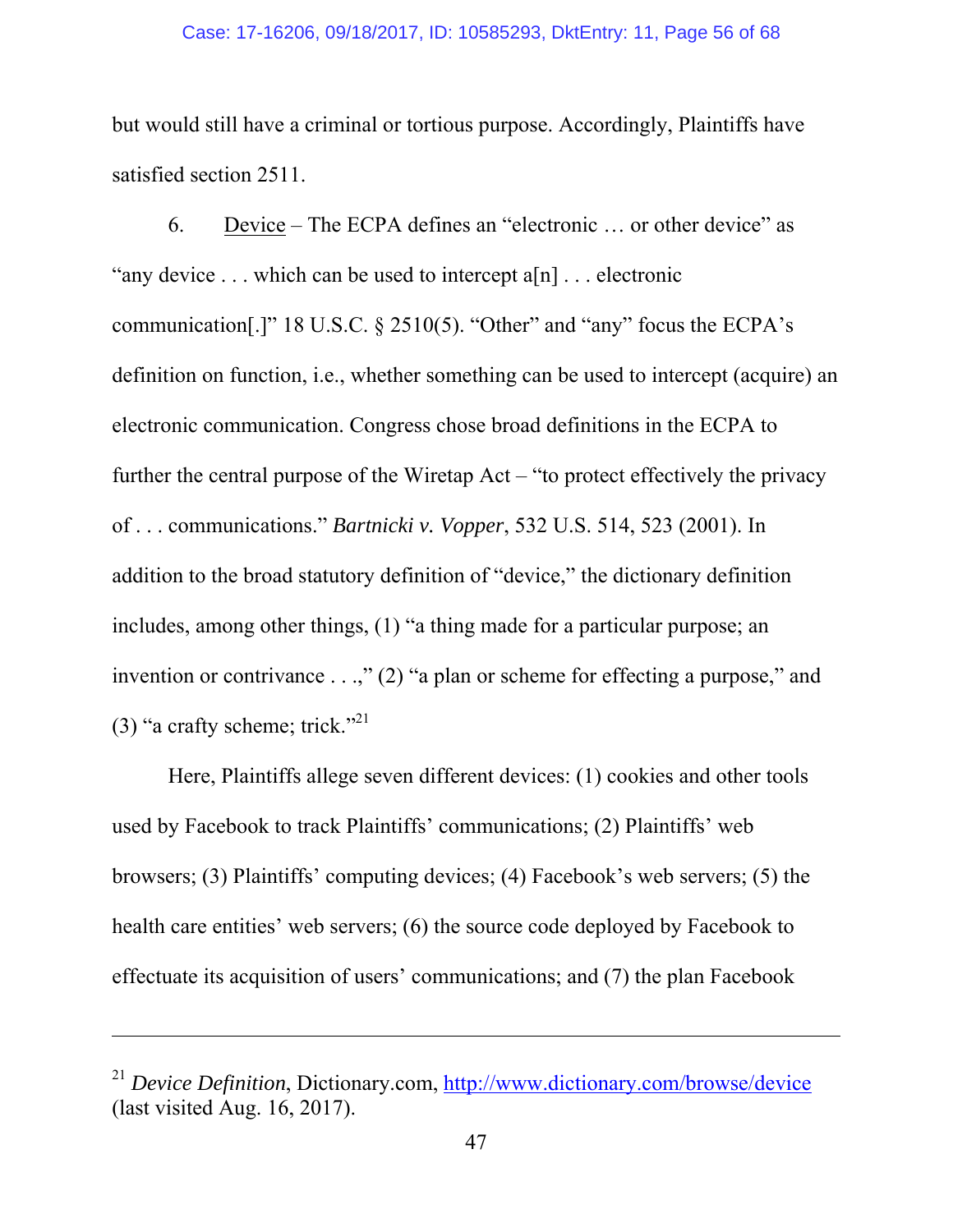#### Case: 17-16206, 09/18/2017, ID: 10585293, DktEntry: 11, Page 57 of 68

carried out to effectuate the acquisition of information in this case. ER268, ¶ 261; *see also* ER219-22, ¶ 50 (describing how these devices work together to accomplish Facebook's scheme).

Web servers and computers are devices under the ECPA. *Szymuszkiewicz*, 622 F.3d at 707. Software and computer source code are devices too. *In re Carrier IQ, Inc., Consumer Privacy Litig*., 78 F. Supp. 3d 1051, 1084 (N.D. Cal. 2015). Facebook's cookies are ECPA devices because they are an invention "designed to track and record an individual Internet user's communications … across the Internet." ER216, ¶ 41. Finally, Facebook's plan is a device because it is a "plan or scheme for effecting a purpose."

#### **B. The California Invasion of Privacy Act**

#### **1. CIPA § 631**

 $\overline{a}$ 

A claim under California Penal Code section 631 mirrors the ECPA with two significant differences.<sup>22</sup> First, CIPA is an all-party consent statute. Cal. Penal Code § 631(a) (establishing liability for conduct "without the consent of all parties to the communication."). Even if the Court determines that the health care entities consented to Facebook's acquisition, Plaintiffs themselves have not consented for the reasons set forth above. Second, CIPA does not require the use of a "device." Instead, it prohibits interceptions that occur "by means of any machine, instrument,

 $^{22}$  Thus, Plaintiffs do not restate their arguments for the ECPA elements of intent, interception, content, and consent that are made above.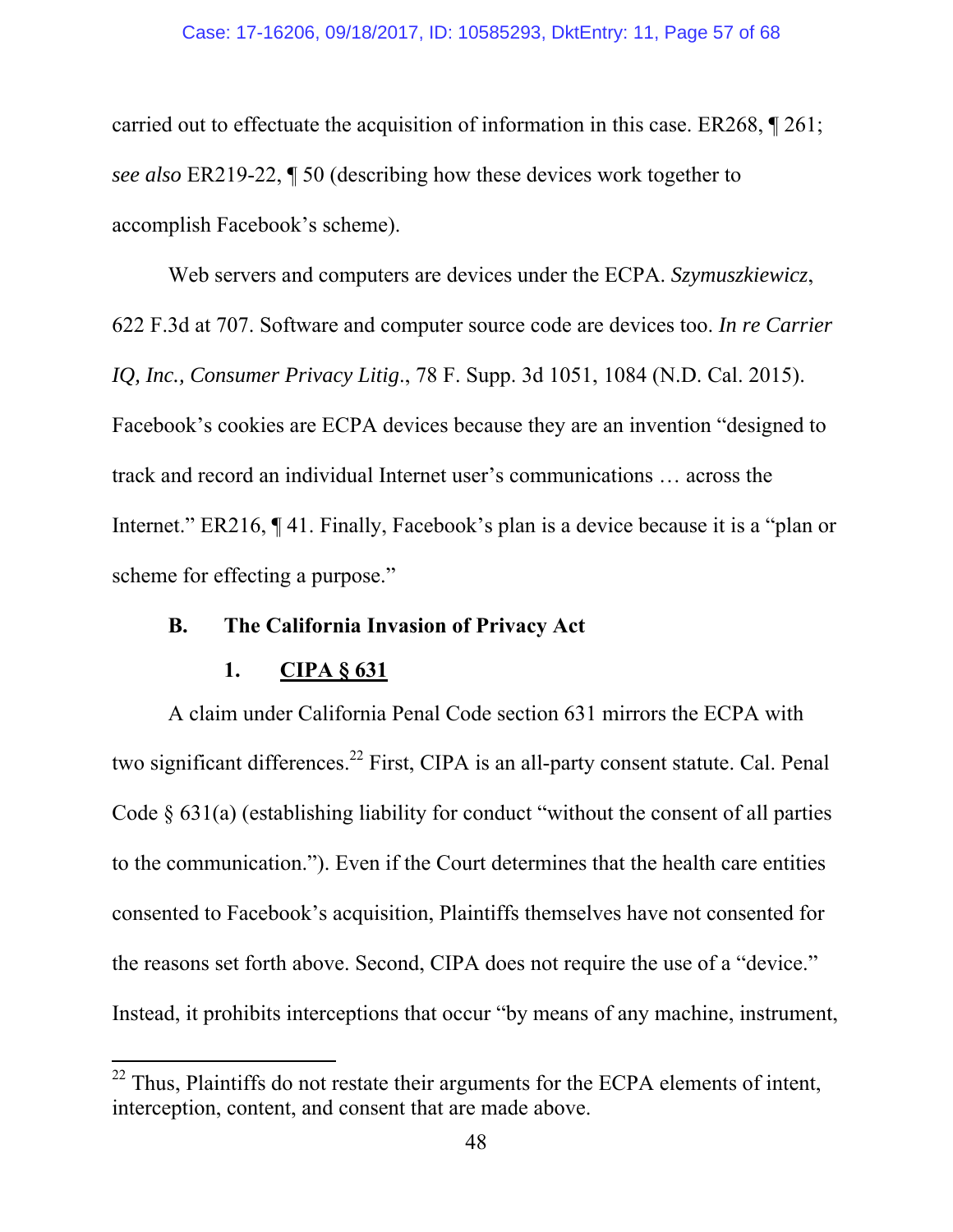or contrivance, *or in any other manner*." *Id.* (emphasis added). Therefore, while Plaintiffs adequately alleged seven instruments or contrivances, even if those technically would not qualify as a "machine, instrument, or contrivance," the California statute does not require it.

#### **2. CIPA § 632**

Under California Penal Code section 632, even a party to the communication is forbidden from recording it where another party has "an objectively reasonable expectation that the conversation is not being overheard or recorded." *Flanagan v. Flanagan*, 27 Cal. 4th 766, 768 (2002). In some cases, California courts have held that Internet communications are not confidential for purposes of section 632 in certain circumstances. *See People v. Nakai*, 183 Cal. App. 4th 499, 514, 518 (2010) (finding 632 did not apply to communications between defendant who solicited a minor where defendant was communicating with someone he did not know, expressed concern about the privacy of the communications, and there was specific notice that "chat dialogues may be shared for the purpose of investigating illegal activities."). However, those circumstances are not present in this case. Here, one party to each of the communications at issue explicitly promised not to disclose it – and that party was a trusted health care entity which, in three instances, was a plaintiff's actual health care provider.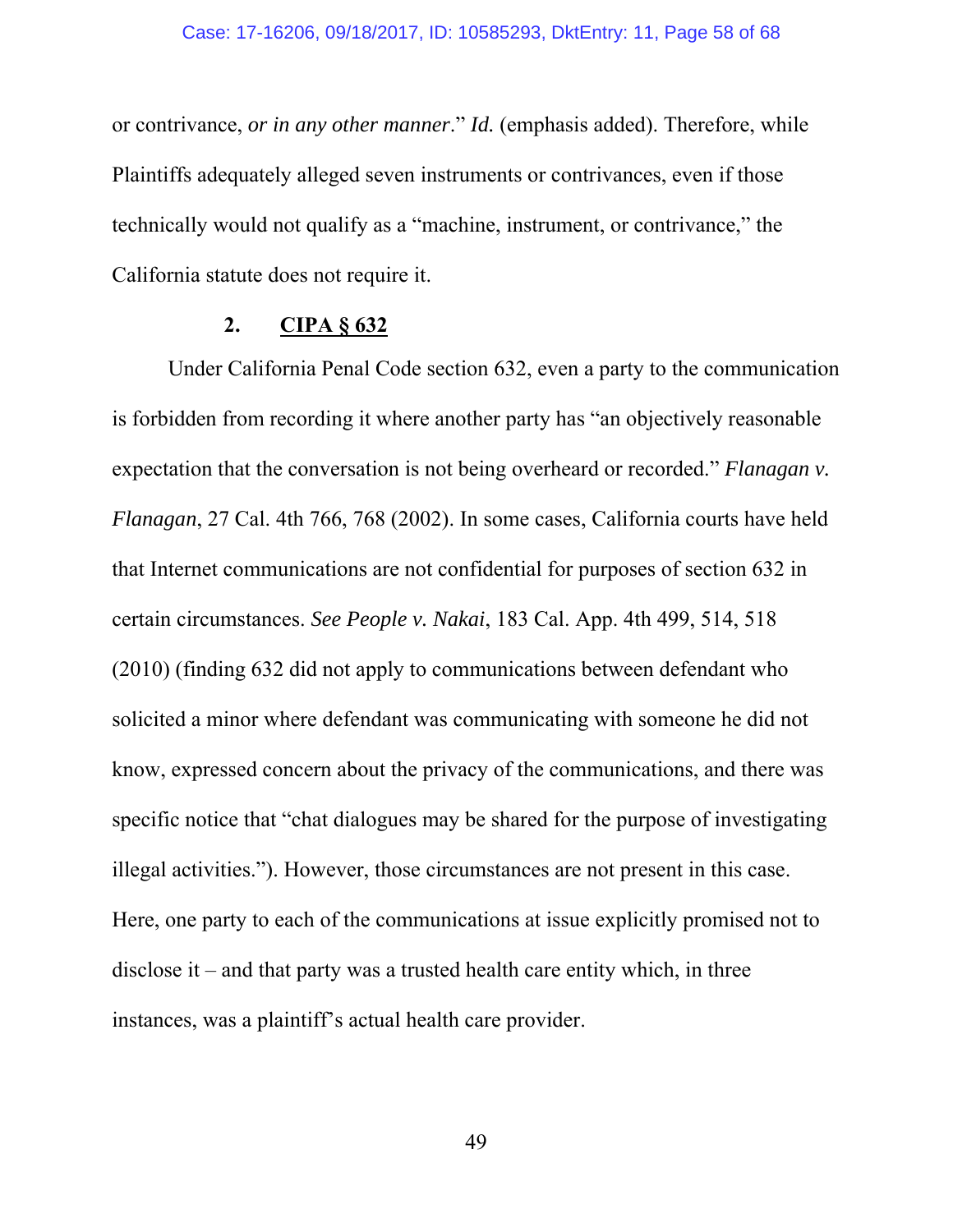In *Nickelodeon*, the Third Circuit ruled that a website's privacy promises may "create[] an expectation of privacy" on those websites. *In re Nickelodeon*, 827 F.3d at 292. Here, the health care entities "created an expectation of privacy" of which Facebook had actual or constructive knowledge. This expectation was made all the more reasonable by the health care entities' status as HIPAA-covered entities or otherwise trusted health care organizations, and this court's reminder that "[o]ne can think of few subject areas more personal and more likely to implicate privacy interests than that of one's health[.]" *Norman-Bloodsaw*, 135 F.3d at 1269. Accordingly, to the extent this Court finds that Facebook (a thirdparty cookie company in this circumstance) was an actual "party to the communications" between Plaintiffs and the health care entities, Plaintiffs have nevertheless stated a claim under California Penal Code section 632.

## **C. California Constitutional Invasion of Privacy and Intrusion Upon Seclusion**

The California Constitution provides, "All people are by nature free and independent and have inalienable rights. Among these are enjoying and defending life and liberty, acquiring, possessing, and protecting property, and pursuing and obtaining safety, happiness, and privacy." Cal. Const. art I, § 1. The phrase "and privacy" was not added until 1972. According to the California Supreme Court, the "primary purpose" of adding these two words was "to afford individuals some measure of protection against" the "most modern threat to personal privacy" –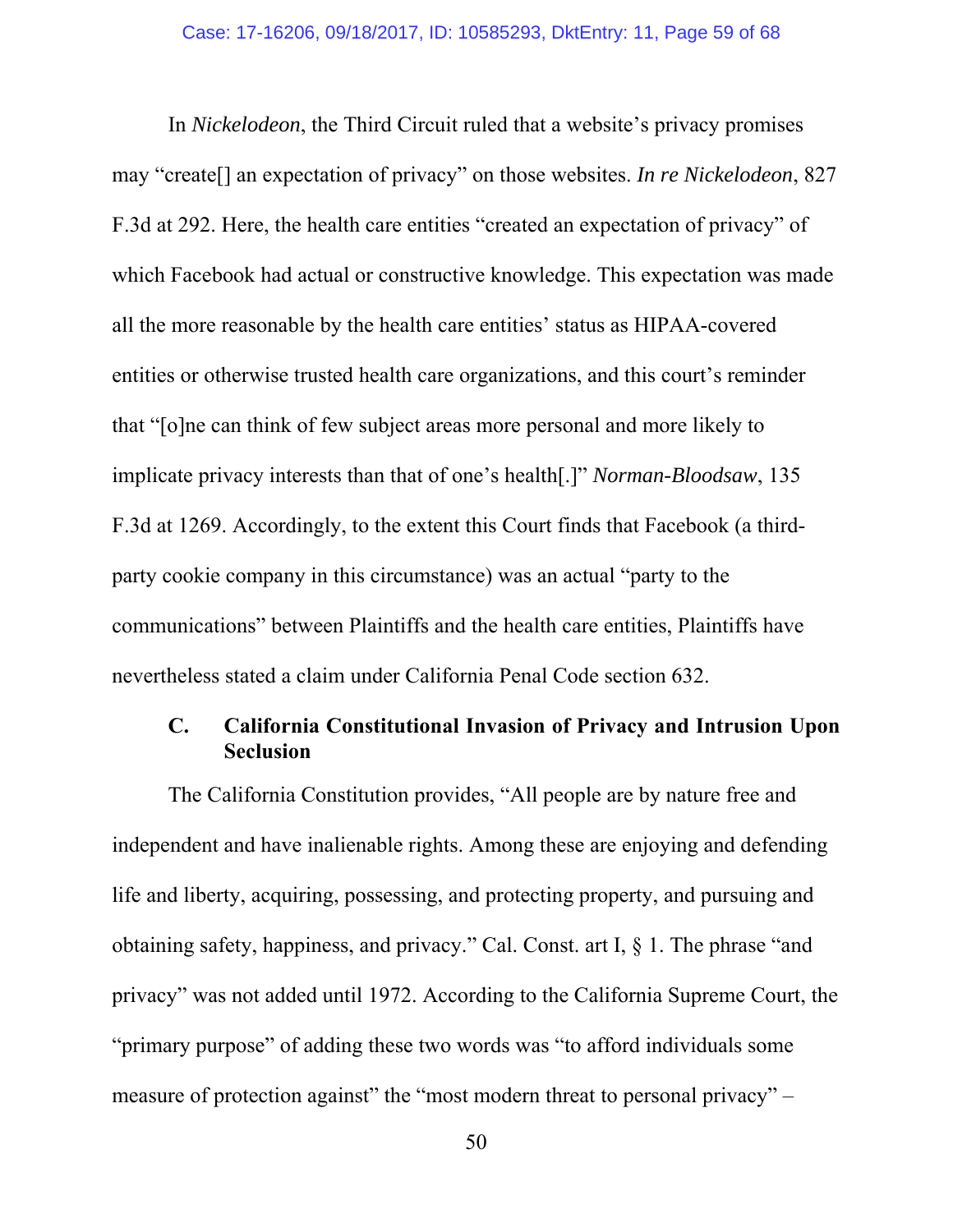"unnecessary information gathering  $\dots$  by public and private entities – [such as]  $\dots$ . computer stored and generated 'dossiers' and 'cradle-to-grave profiles on every American.'" *Hill v. Nat'l Collegiate Athletic Ass'n*, 7 Cal. 4th 1, 21 (1994). "The evil addressed is … business conduct in 'collecting and stockpiling information. . .'" *Id*. Without knowing it, the California Supreme Court was essentially describing Facebook.

California courts have explained that a claim under Article 1, Section 1 of the California Constitution is "not so much one of total secrecy as it is of the right to define one's circle of intimacy – to choose who shall see beneath the quotidian mask." *Id.* at 25 (emphasis removed). Invasion of privacy has three elements "(1) a legally protected privacy interest; (2) a reasonable expectation of privacy in the circumstances; and (3) conduct by defendant constituting a serious invasion of privacy." *Id*. at 66. Here, Plaintiffs have adequately alleged all three elements.

The elements of a claim for intrusion upon seclusion are similar. Under California law, a plaintiff must first allege an intrusion into a private matter, which may include "some zone of … privacy surrounding, or obtain[ing] unwanted access to data about, the plaintiff[]" and "an objectively reasonable expectation" of privacy in "the place, conversation or data source." *Shulman v. Grp. W Prods., Inc.*, 18 Cal. 4th 200, 232 (1998). Second, the plaintiff must allege an intrusion that is "highly offensive" to a reasonable person. *Id.* at 231.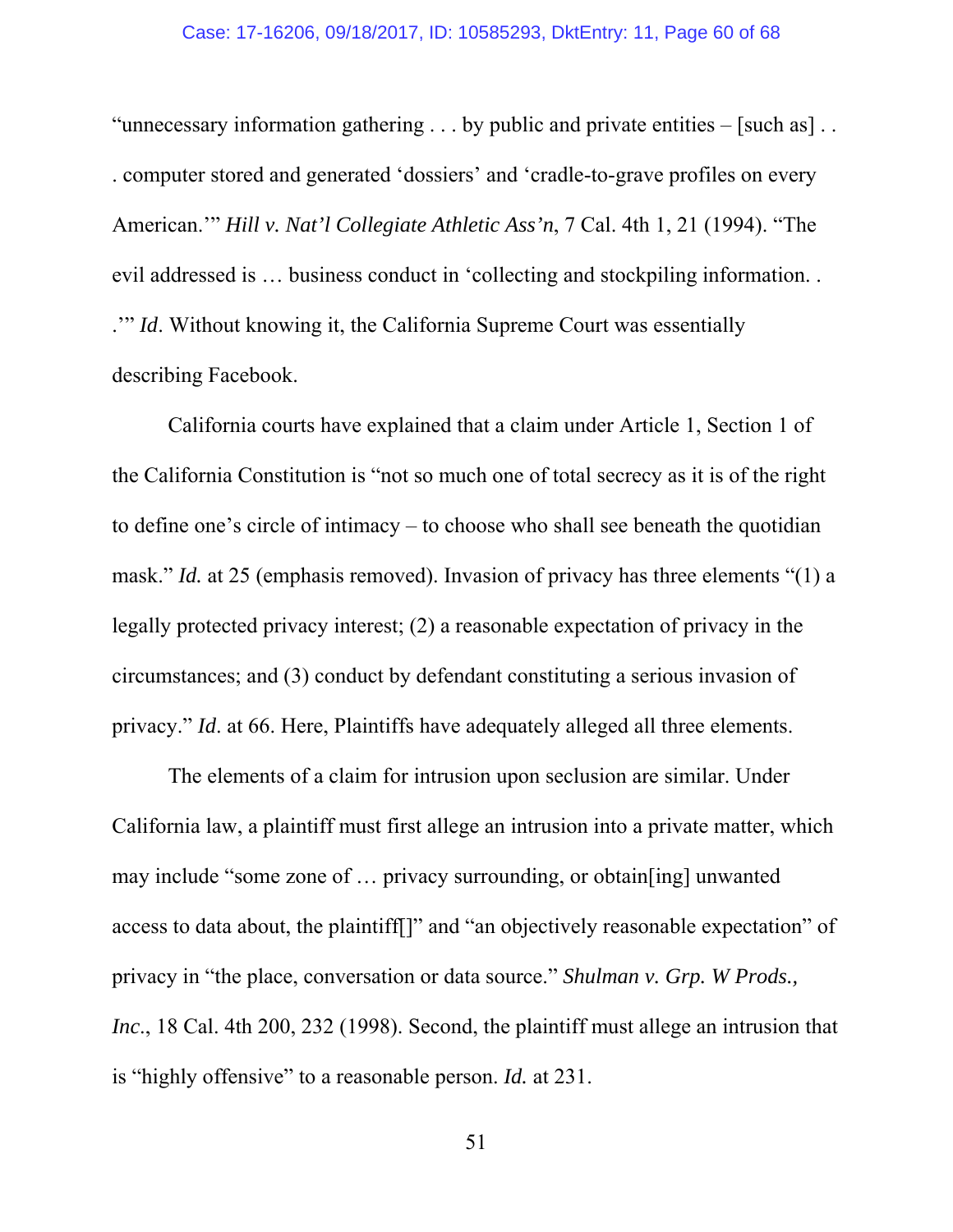1. Legally Protected Privacy Interests – Plaintiffs alleged the existence of the following legally protected property interests: (a) the ECPA's Wiretap and Pen Register provisions; (b) the Computer Fraud and Abuse Act, 18 U.S.C. § 1030(a)(2)(C) and its state corollaries; (c) CIPA; (d) HIPAA; (e) Cal. Civ. Code § 1798.91; and (f) the health care entities' privacy promises. ER282-84, ¶ 325.

2. Objectively Reasonable Expectations of Privacy – Plaintiffs alleged reasonable expectations of privacy through their legally protected privacy interests and the health care entities' explicit promises. ER284, ¶ 326. In 2014, the Supreme Court unanimously held that Americans have a reasonable expectation of privacy in the type of data at issue in this case. *See Riley*, 134 S. Ct. 2473; *see also Norman-Bloodsaw*, 135 F.3d at 1260; *In re Nickelodeon*, 827 F.3d 262; *In re Google Inc.*, 806 F.3d at 150; *Opperman*, 87 F. Supp. 3d at 1059.

3. Highly Offensive and Serious Invasion – For both intrusion and invasion of privacy, whether conduct is "highly offensive" or "serious" is ultimately a jury question, but first a court must determine "whether, as a matter of policy, such conduct should be considered, as a matter of law, not highly offensive." *Taus v. Loftus*, 40 Cal. 4th 683, 737 (2007). Here, Congress and every state has already made this policy decision through the passage of civil and criminal laws designed to protect communications and health privacy. Violation of the ECPA, CFAA, and HIPAA subjects a violator to substantial fines or prison.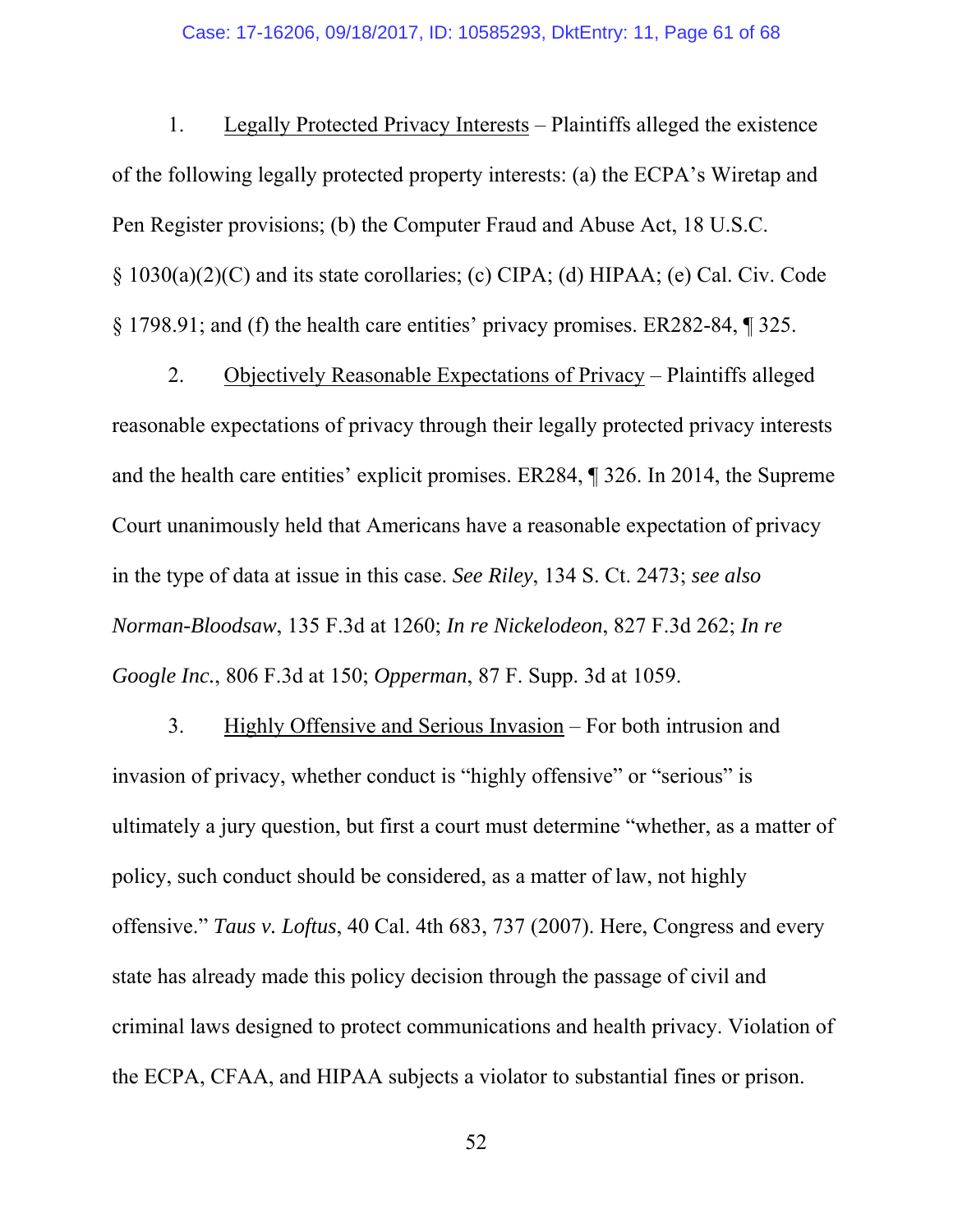Beyond criminal penalties, California explicitly declared that the activities in this case are "a serious threat to the free exercise of personal liberties and cannot be tolerated in a free and civilized society." Cal. Penal Code § 630. Even Facebook has publicly stated that less intrusive tracking of mere IP addresses (and not detailed GET requests to health care entities) raises concerns about "civil liberties and human rights" because it "could reveal details about a person's … medical conditions [or] substance abuse history[.] $^{23}$ 

Perhaps most important, the data at issue here is of a type that enjoys the highest protection under the law of this Circuit – and has been recognized as such in a unanimous opinion by the Supreme Court. *See Norman-Bloodsaw*, 135 F.3d at 1260; *Riley*, 134 S. Ct. 2473. Courts have permitted cases involving less sensitive data to move forward. *See In re Nickelodeon*, 827 F.3d 262 (children's use of the Nick.com website); *Opperman*, 87 F. Supp. 3d 1018 (phone contact lists). In *In re Google*, the Third Circuit permitted a case to move forward with an equally serious claim of intrusion. *See In re Google Inc.*, 806 F.3d 125 (broad tracking of Internet browsing history after explicit promises not to track at all on the plaintiff's chosen web-browsers). Thus, Plaintiffs' claims should not have been dismissed.

<sup>23</sup> *See* Letter from ECTR Coalition to Senators (June 6, 2016), *available at*  https://www.ccianet.org/wp-content/uploads/2016/06/ECTR-Coalition-Letter-6-6- 1.pdf. (last visited Sept. 10, 2017).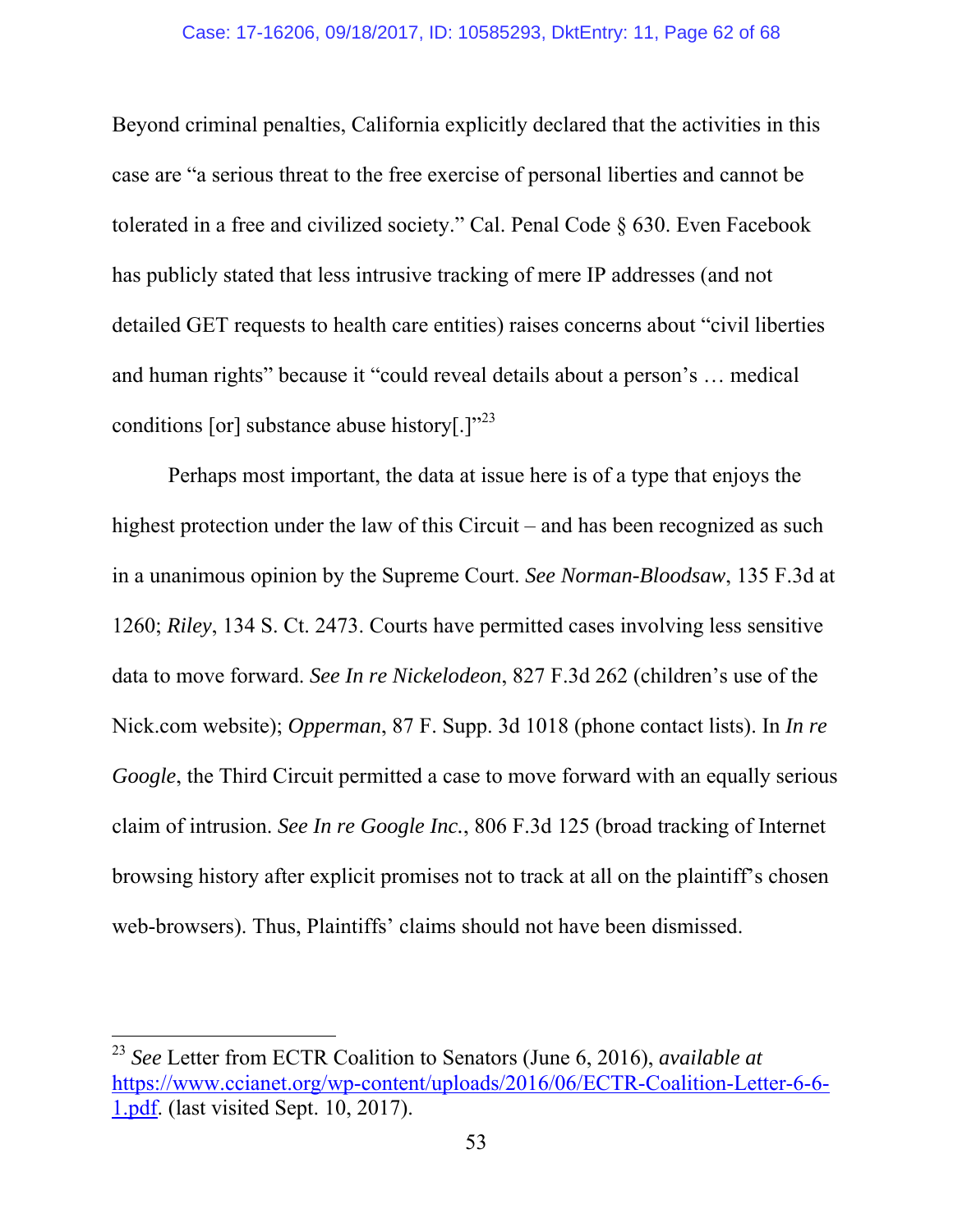#### **CONCLUSION**

For the reasons set forth above, Plaintiffs respectfully request this Court to remand the case back to the District Court for further proceedings with an order reinstating Plaintiffs' claims against Facebook for violation of the ECPA, violation of the CIPA, invasion of privacy, intrusion upon seclusion, breach of the duty of good faith and fair dealing, and fraud.

DATED: September 18, 2017 **Respectfully,** 

#### **KIESEL LAW LLP**

By: */s/ Jeffrey A. Koncius* 

 Paul R. Kiesel *kiesel@kiesel.law*  Jeffrey A. Koncius *koncius@kiesel.law*  Nicole Ramirez *ramirez@kiesel.law*  8648 Wilshire Boulevard Beverly Hills, CA 90211 Tel.: 310-854-4444 Fax: 310-854-0812

### **THE GORNY LAW FIRM, LC**

 Stephen M. Gorny *steve@gornylawfirm.com*  Chris Dandurand *chris@gornylawfirm.com*  2 Emanuel Cleaver II Boulevard, Suite 410 Kansas City, MO 64112 Tel.: 816-756-5056 Fax: 816-756-5067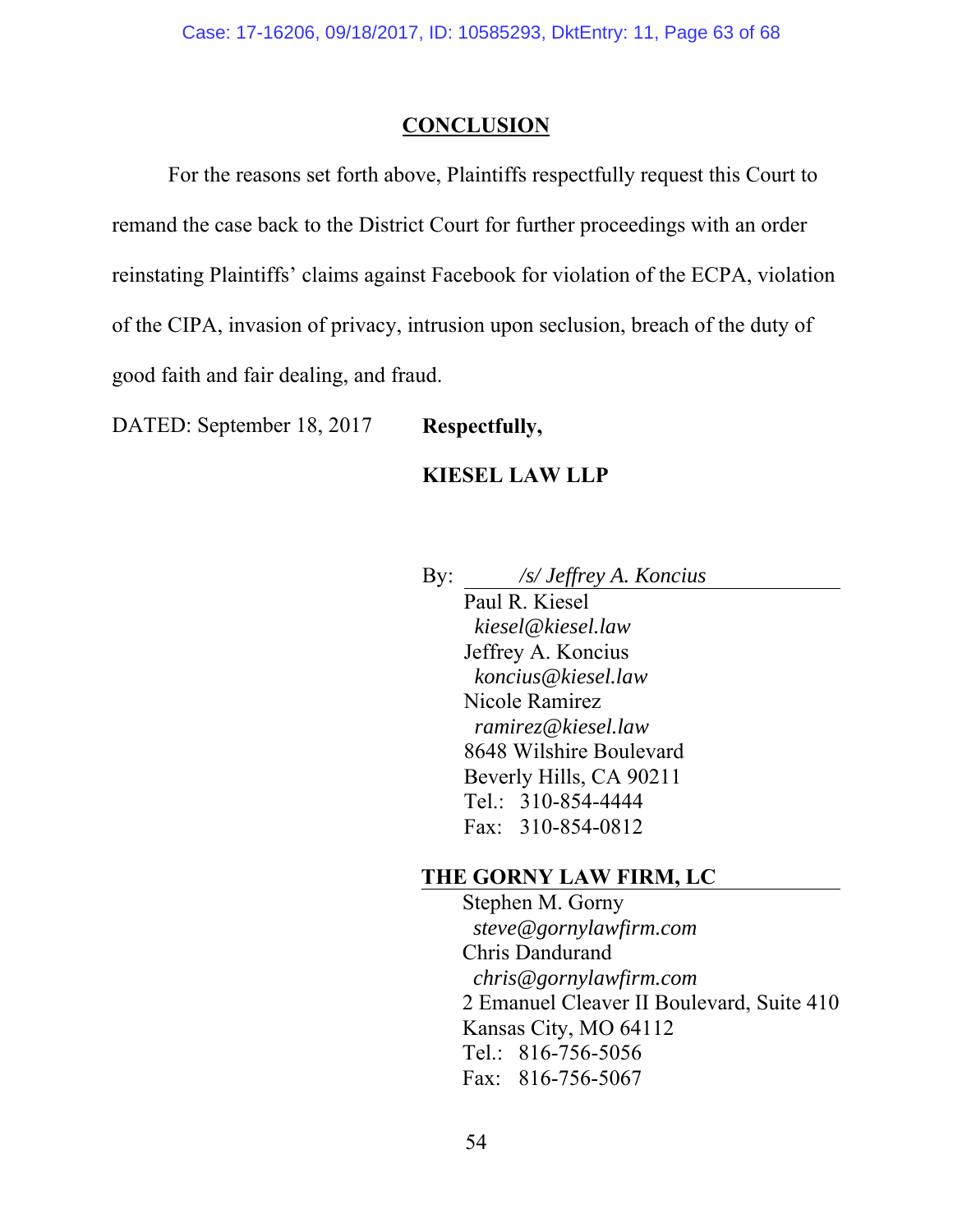#### **BARNES & ASSOCIATES**

 Jay Barnes *jaybarnes5@zoho.com*  Rod Chapel  *rod.chapel@gmail.com*  219 East Dunklin Street, Suite A Jefferson City, MO 65101 Tel.: 573-634-8884 Fax: 573-635-6291

### **EICHEN CRUTCHLOW ZASLOW & McELROY**

 Barry. R. Eichen *beichen@njadvocates.com*  Evan J. Rosenberg *erosenberg@njadvocates.com*  Ashley A. Smith *asmith@njadvocates.com*  40 Ethel Road Edison, NJ 08817 Tel.: 732-777-0100 Fax: 732-248-8273

## **THE SIMON LAW FIRM, P.C.**

 Amy Gunn *agunn@simonlawpc.com*  800 Market St., Ste. 1700 St. Louis, MO 63101 Tel.: 314-241-2929 Fax: 314-241-2029

## **BERGMANIS LAW FIRM, L.L.C.**

 Andrew Lyskowski *alyskowski@ozarklawcenter.com*  380 W. Hwy. 54, Ste. 201 Camdenton, MO 65020 Tel.: 573-346-2111 Fax: 573-346-5885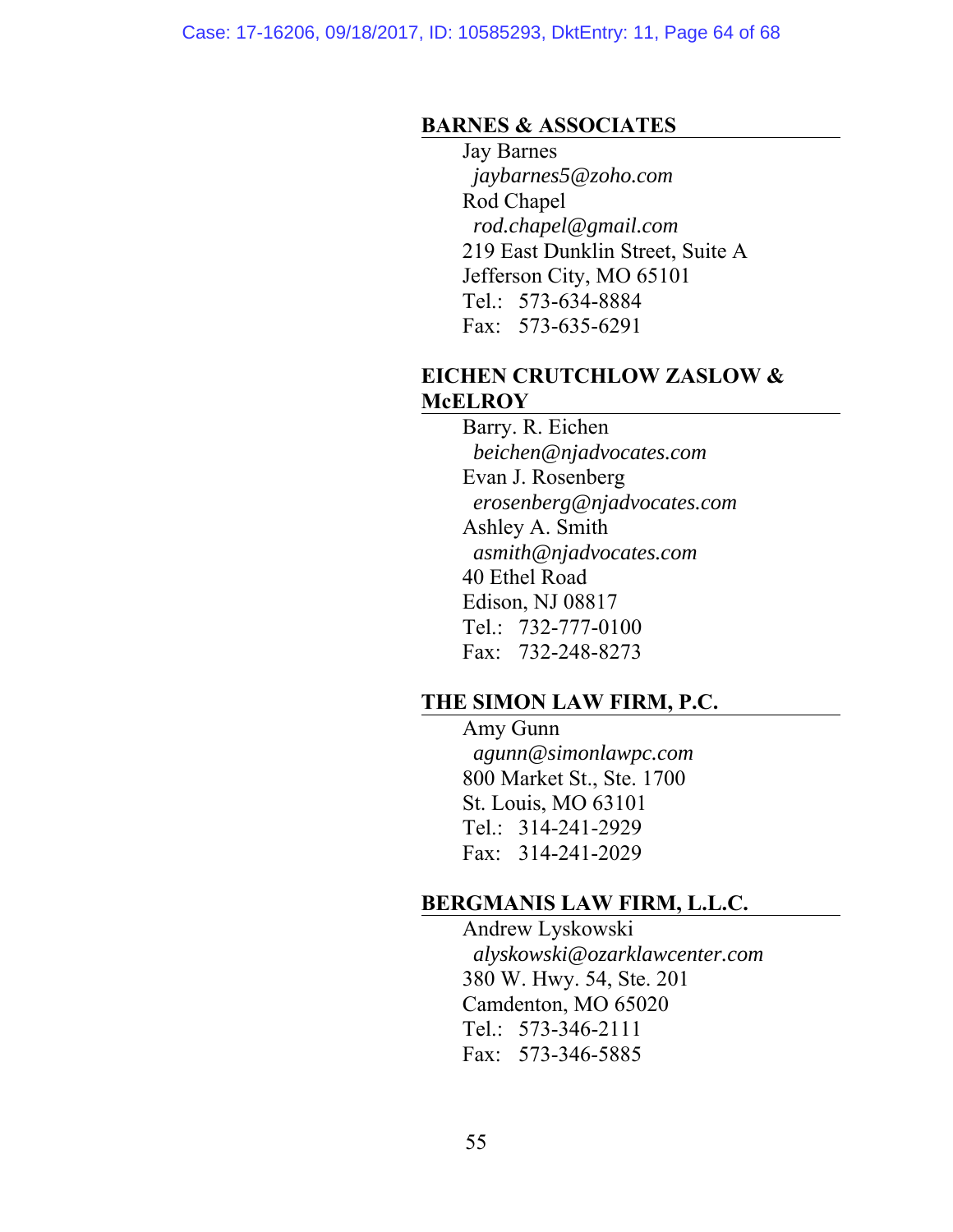#### **STATEMENT OF RELATED CASES**

Appellants are unaware of any related cases pending before this Court.

## DATED: September 18, 2017 **KIESEL LAW LLP**

By: */s/ Jeffrey A. Koncius* 

 Paul R. Kiesel *kiesel@kiesel.law*  Jeffrey A. Koncius *koncius@kiesel.law*  Nicole Ramirez *ramirez@kiesel.law*  8648 Wilshire Boulevard Beverly Hills, CA 90211 Tel.: 310-854-4444 Fax: 310-854-0812

## **THE GORNY LAW FIRM, LC**

 Stephen M. Gorny *steve@gornylawfirm.com*  Chris Dandurand *chris@gornylawfirm.com*  2 Emanuel Cleaver II Boulevard, Suite 410 Kansas City, MO 64112 Tel.: 816-756-5056 Fax: 816-756-5067

## **BARNES & ASSOCIATES**

 Jay Barnes *jaybarnes5@zoho.com*  Rod Chapel  *rod.chapel@gmail.com*  219 East Dunklin Street, Suite A Jefferson City, MO 65101 Tel.: 573-634-8884 Fax: 573-635-6291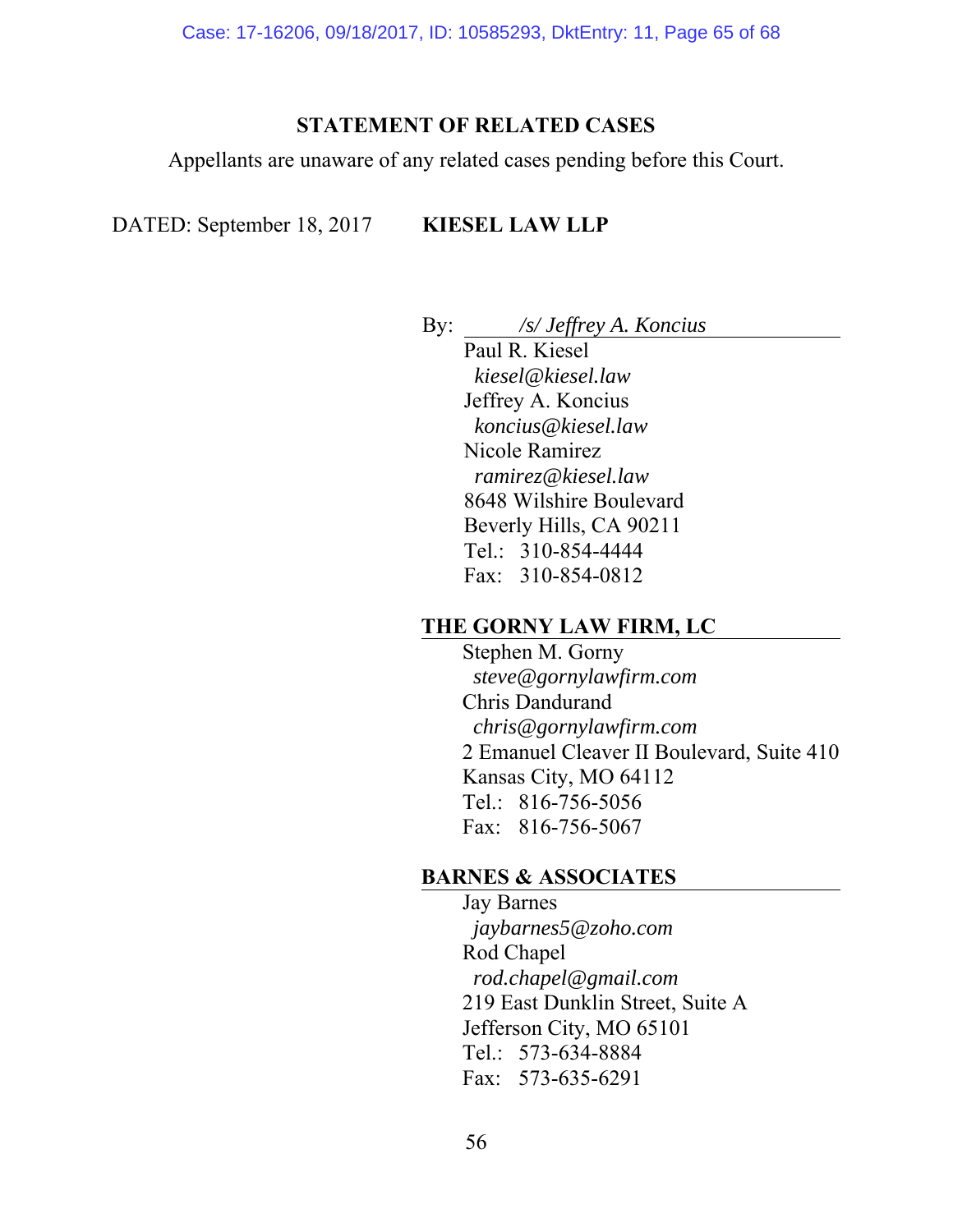### **EICHEN CRUTCHLOW ZASLOW & McELROY**

 Barry. R. Eichen *beichen@njadvocates.com*  Evan J. Rosenberg *erosenberg@njadvocates.com*  Ashley A. Smith *asmith@njadvocates.com*  40 Ethel Road Edison, NJ 08817 Tel.: 732-777-0100 Fax: 732-248-8273

## **THE SIMON LAW FIRM, P.C.**

## Amy Gunn

 *agunn@simonlawpc.com*  800 Market St., Ste. 1700 St. Louis, MO 63101 Tel.: 314-241-2929 Fax: 314-241-2029

## **BERGMANIS LAW FIRM, L.L.C.**

 Andrew Lyskowski *alyskowski@ozarklawcenter.com*  380 W. Hwy. 54, Ste. 201 Camdenton, MO 65020 Tel.: 573-346-2111 Fax: 573-346-5885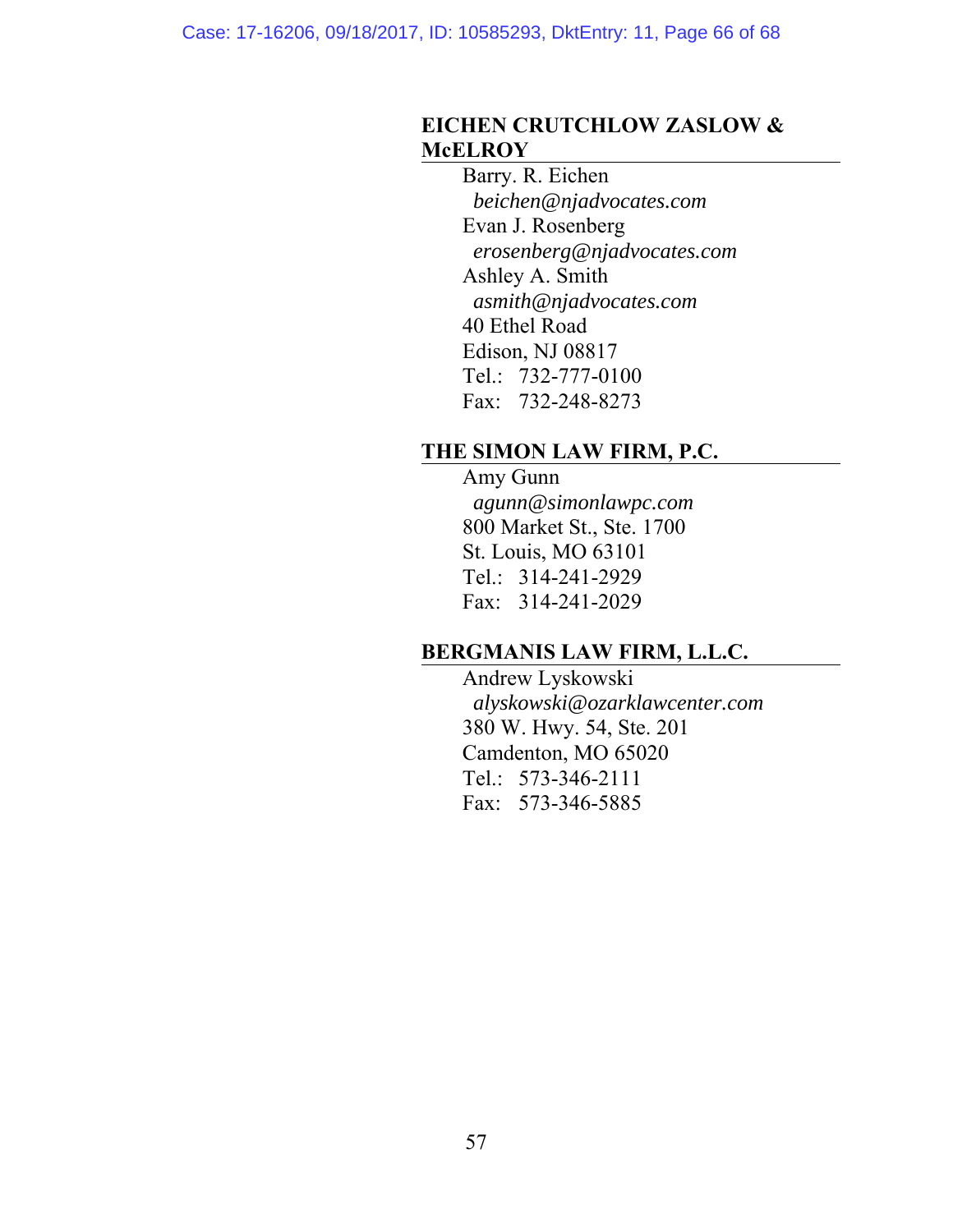## **CERTIFICATE OF SERVICE**

 I hereby certify that on September 18, 2017, I electronically filed the foregoing with the Clerk of the Court for the United States Court of Appeals for the Ninth Circuit by using the appellate CM/ECF system.

Participants in the case who are registered CM/ECF users will be served by the appellate CM/ECF system.

DATED: September 18, 2017 **KIESEL LAW LLP** 

By: */s/ Jeffrey A. Koncius* 

 Paul R. Kiesel Jeffrey A. Koncius Nicole Ramirez